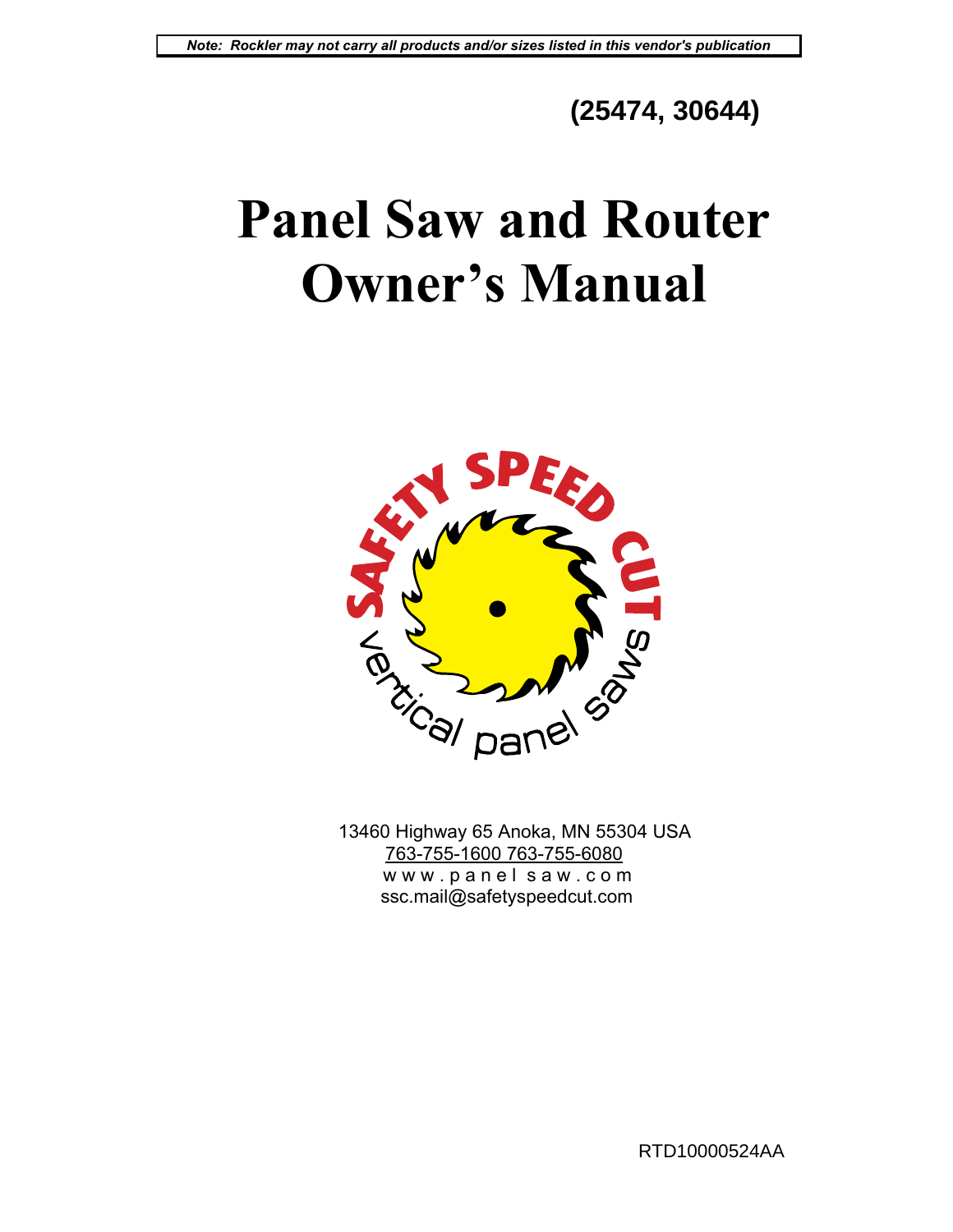## A message from all of us at SAFETY SPEED CUT:

Thank you for purchasing a Safety Speed Cut vertical panel saw or router. We take pride in building these fine products in the U.S.A.

Each SSC product is designed to give years of dependable service. Our saws and routers are built from the finest components we can specify, and every machine is individually assembled by our employees — some of whom have been building these products for more than 20 years. We appreciate your choosing our products for your application.

> The employees of Safety Speed Cut Anoka, Minnesota

## **Warranty**

Safety Speed Cut (SSC) warrants the parts and workmanship of this tool, except for the electric motor, for one year from the date of manufacture. SSC will repair or replace, at our cost, any component that is determined to be defective. Such repair or replacement is limited to providing satisfactory replacement parts from the factory. SSC assumes no responsibility for making repairs on site. Any parts returned to the factory must be returned freight prepaid.

All saw and router motors are warranted directly by the manufacturer. See local repair and maintenance centers for warranty claims for motors.

Safety Speed Cut assumes no responsibility for any damage or accidents resulting from the misuse of this tool, its misapplication, or failure to follow precautionary safety measures. SSC assumes no responsibility for any consequential damage or loss of production. SSC will not be responsible for claims made for machines that are not used or maintained in the normal course of business, used for applications not intended, or modified in any way.

This manual covers the following SSC panel saw models:

| $C-4$ | 6400(P5) | 7400   |
|-------|----------|--------|
| H-4   | 6800(P6) | 7400XL |
| H-5   |          |        |
| H-6   |          |        |

the following router models:

3400 TR-2

and the following saw/router combination machines:

SR-5 SR-5U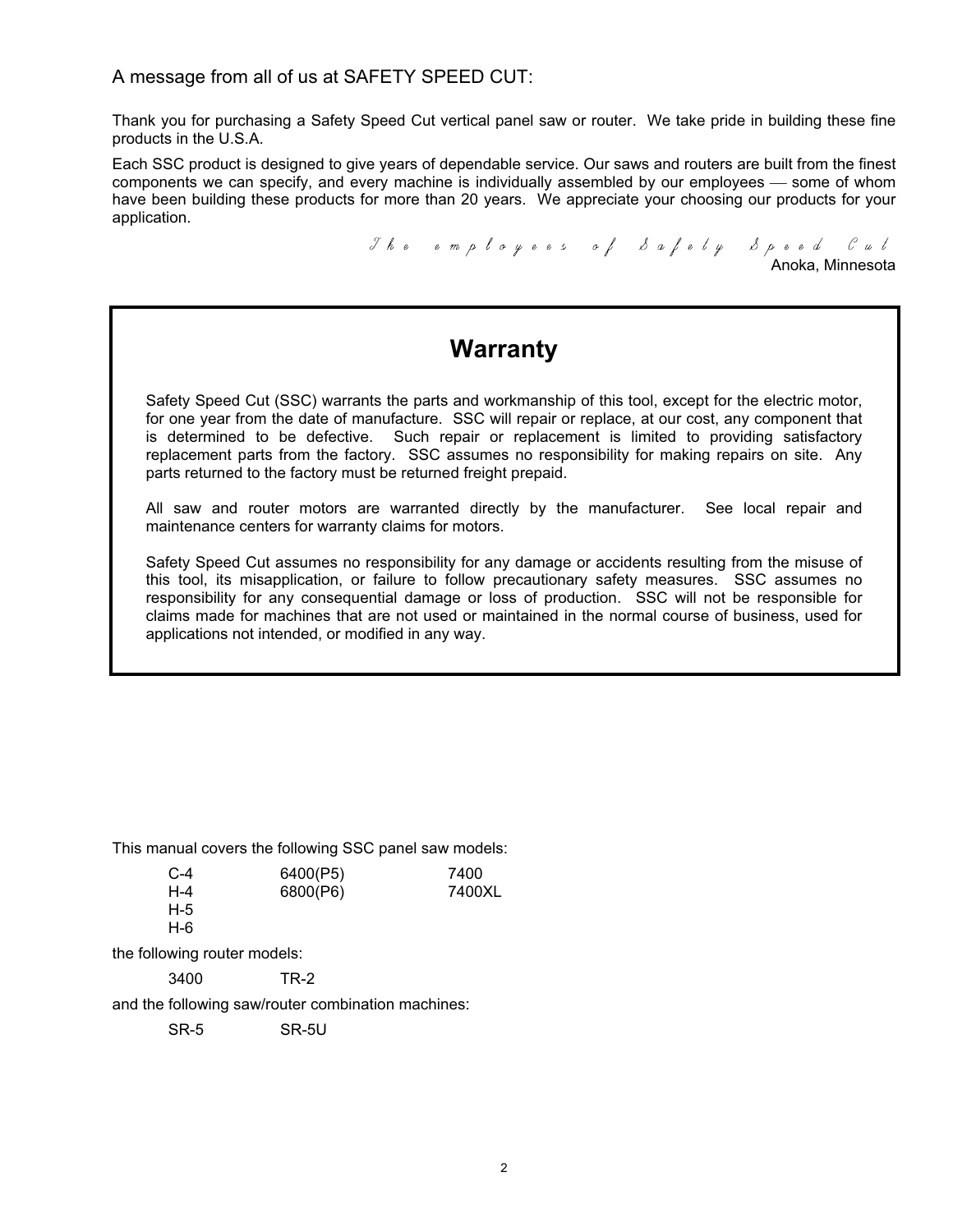# **CONTENTS**

|                                                           | $\overline{4}$ |
|-----------------------------------------------------------|----------------|
|                                                           | $\overline{7}$ |
|                                                           | $\overline{7}$ |
|                                                           | 8              |
|                                                           | 9              |
|                                                           | 9              |
|                                                           | 9              |
|                                                           | 9              |
|                                                           | 9              |
|                                                           |                |
|                                                           |                |
|                                                           | 18             |
|                                                           |                |
|                                                           |                |
|                                                           |                |
|                                                           |                |
|                                                           |                |
|                                                           |                |
|                                                           |                |
| Switching Between a Saw and Router (Model SR-5)  27       |                |
|                                                           |                |
|                                                           |                |
|                                                           |                |
|                                                           |                |
|                                                           |                |
|                                                           |                |
|                                                           |                |
|                                                           |                |
|                                                           |                |
|                                                           |                |
|                                                           |                |
|                                                           |                |
|                                                           |                |
|                                                           | 33             |
|                                                           |                |
|                                                           |                |
|                                                           |                |
|                                                           |                |
|                                                           |                |
|                                                           |                |
|                                                           |                |
| Carbide Knife Scoring System (Models 7400 and 7400XL)  40 |                |
|                                                           |                |
|                                                           |                |

SSC is a registered trademark of Safety Speed Cut Manufacturing Co., Inc. U.S. Patent Nos: 3,008,498; 3,090,578; 3,151,642; 3,565,139; 4,253,362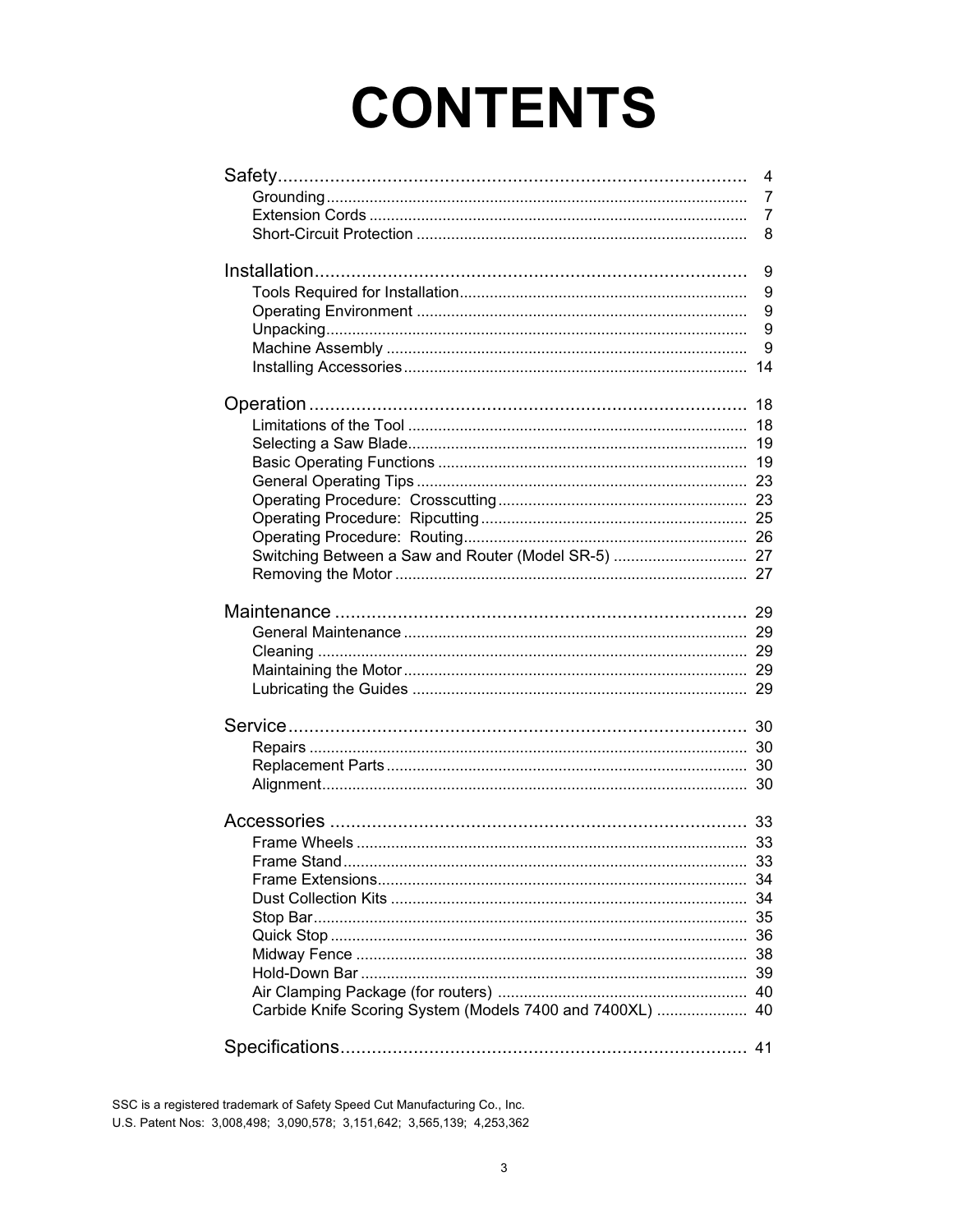# **SAFETY**

#### **WARNING: When using electric tools, always follow basic safety precautions to reduce the risk of fire, electric shock, and personal injury.**

READ AND SAVE ALL INSTRUCTIONS FOR FUTURE USE. Before use, be sure everyone using this tool reads and understands this manual as well as any labels packaged with or attached to the tool.

- 1. KNOW YOUR POWER TOOL. Read this manual carefully to learn your power tool's applications and limitations as well as potential hazards associated with this type of tool.
- 2. DO NOT ALLOW UNQUALIFIED PEOPLE TO OPERATE the tool.
- 3. AVOID DANGEROUS ENVIRONMENTS. Do not use your power tool in rain, damp or wet locations, or in the presence of explosive atmospheres (gaseous fumes, dust, or flammable materials). Remove materials or debris that may be ignited by sparks.
- 4. KEEP WORK AREA CLEAN AND WELL LIT. Cluttered, dark work areas invite accidents. Provide at least 200 watts of lighting at the front work area of the tool. Eliminate all shadows that could interfere with clear viewing of the work area.
- 5. DRESS PROPERLY. Do not wear loose-fitting clothing or jewelry. Wear a protective hair covering to contain long hair, as it may be caught in moving parts. When working outdoors, wear rubber gloves and insulated, nonskid footwear. Keep hands and gloves away from moving parts.
- 6. USE SAFETY EQUIPMENT. Everyone in the work area should **wear safety goggles or glasses with side shields** that comply with current safety standards. Wear hearing protection during extended use and a dust mask for dusty operations. Hard hats, face shields, safety shoes, etc. should be used when specified or necessary. Keep a fire extinguisher nearby.
- 7. KEEP BYSTANDERS AWAY. Keep children and bystanders at a safe distance from the work area to avoid distracting the operator and contacting the tool or extension cord.
- 8. MAKE THE WORKSHOP CHILD PROOF with padlocks, master switches, etc.
- 9. NEVER LEAVE THE TOOL RUNNING UNATTENDED. Turn the power off. Do not leave the tool until it comes to a complete stop.
- 10. PROTECT OTHERS IN THE WORK AREA from debris such as chips and sparks. Provide barriers or shields as needed.
- 11. SECURE THE WORK. Use a clamp, vise, or other practical means to hold your work securely, freeing both hands to control the tool.
- 12. USE THE RIGHT TOOL. Do not use a tool or attachment to do a job for which it is not recommended. For example, do not use a circular saw to cut tree limbs or logs. Do not alter the tool, remove guards, or operate the saw when removed from the carriage and frame.
- 13. USE PROPER ACCESSORIES. Using unrecommended accessories may be hazardous. Be sure accessories are properly installed and maintained. Do not defeat a guard or other safety device when installing an accessory or attachment.
- 14. CHECK FOR DAMAGED PARTS. Inspect guards and other parts before use. Check for misalignment, binding of moving parts, improper mounting, broken parts, and any other conditions that may affect operation. If abnormal noise or vibration occurs, turn the tool off immediately and have the problem corrected before further use. Do not use a damaged tool. Tag damaged tools "DO NOT USE" until repaired. Repair or replace a damaged guard or other part. For all repairs, insist on identical replacement parts.
- 15. REMOVE ALL ADJUSTING WRENCHES AND TOOLS from the tool before turning it on. Make this a habit.
- 16. GROUND YOUR TOOL. See "Grounding," page 7.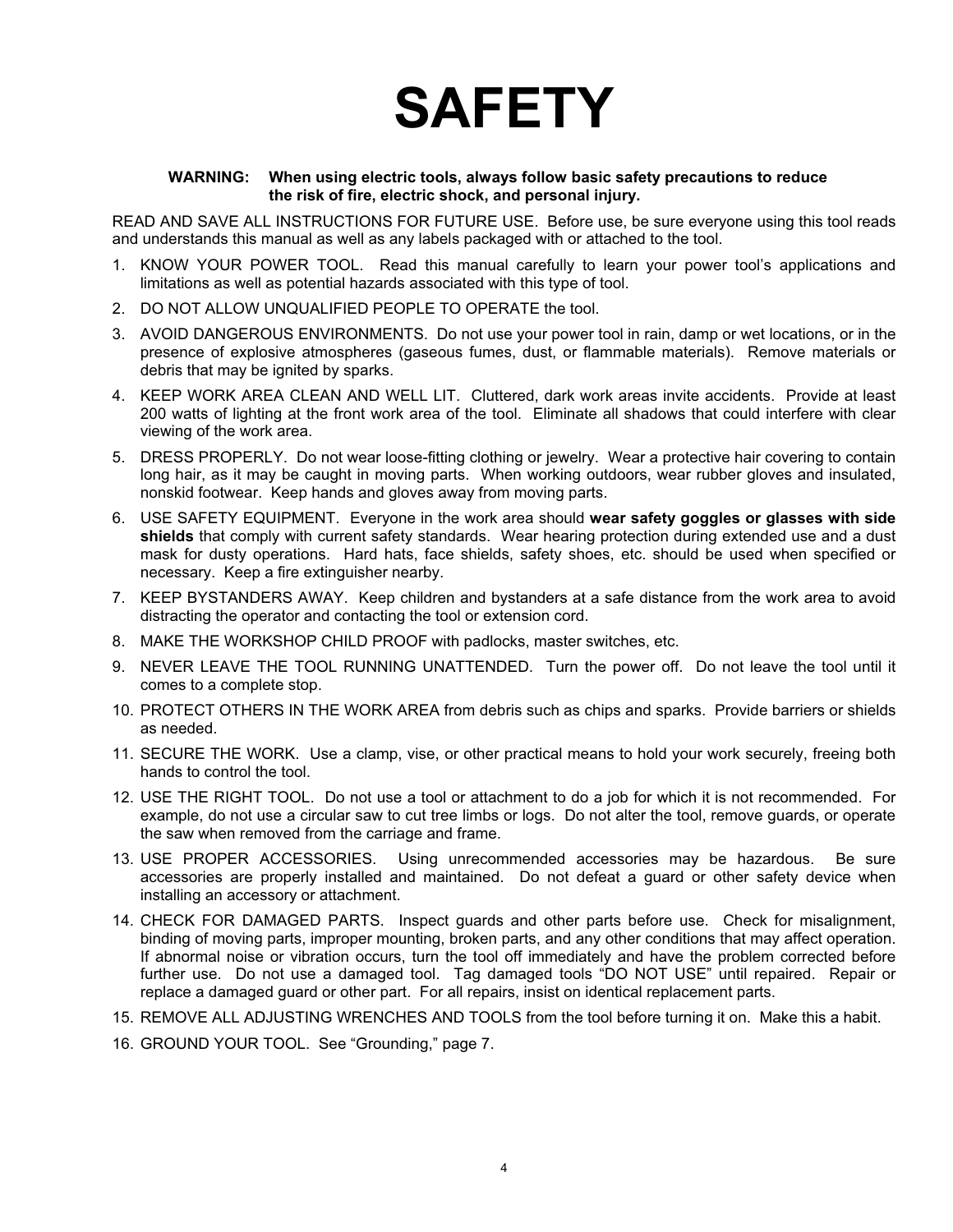- 17. AVOID ACCIDENTAL STARTING. Be sure your tool is turned off before plugging it in. Do not use the tool if the power switch does not turn it on and off. Observe correct lockout/tagout procedures when performing maintenance on the tool.
- 18. DO NOT FORCE THE TOOL. Your tool will perform best at the rate for which it was designed. Excessive force only causes operator fatigue, increased wear, increased risk of binding or sudden breakage, and reduced control.
- 19. KEEP HANDS AWAY FROM ALL CUTTING EDGES AND MOVING PARTS.
- 20. DO NOT ABUSE THE CORD. Never unplug the cord by yanking it from the outlet. Pull the plug rather than the cord to reduce the risk of damage. Keep the cord away from heat, oil, sharp objects, cutting edges, and moving parts.
- 21. DO NOT OVERREACH. MAINTAIN CONTROL. Keep proper footing and balance at all times. Maintain a firm grip.
- 22. STAY ALERT. Watch what you are doing, and use common sense. Do not use a tool when you are tired, distracted, or under the influence of drugs, alcohol, or any medication causing decreased control.
- 23. UNPLUG THE TOOL when it is not in use, before changing items such as blades, and before performing recommended maintenance. Observe appropriate lockout/tagout procedures.
- 24. MAINTAIN TOOLS CAREFULLY. Keep handles dry, clean, and free from oil and grease. Keep cutting edges sharp and clean. Follow instructions for lubricating and changing accessories. Periodically inspect tool cords and extension cords for damage. Have damaged parts repaired or replaced.
- 25. MAINTAIN LABELS AND NAMEPLATES. These carry important information. If unreadable or missing, contact Safety Speed Cut for a free replacement.
- 26. AVOID KICKBACK. Kickback is a violent reaction to a pinched or binding saw blade. It throws the saw upward when crosscutting and throws the workpiece out when ripping. Firm control, proper support of the workpiece, and concentration on the job are essential to reduce the risk of injury from kickback:
	- a. KEEP SAW BLADE CLEAN AND SHARP. A dull or improperly sharpened blade produces a narrow kerf and is likely to be pinched by the workpiece. Any blade with a small set, even though sharp, may be likely to kick back. A dull blade encourages you to force the saw, causing reduced control and blade binding. The excessive friction generated can cause the blade to warp or bind. Use only blades that are recommended for use with your tool. Do not use blades with mounting holes that are not the correct size or shape. Never use defective or incorrect blade washers or bolts. Be sure the blade bolt is tight. Select the proper blade for the application. Blade speed specifications must be at least as high as the nameplate RPM.
	- b. DO NOT FORCE THE TOOL. Let the saw do the work. A saw is more easily controlled and will do a better job when used in the manner for which it was designed.
	- c. SECURE WORK PROPERLY. If a piece is supported on both sides of the cut in such a way that it allows the material to bow and pinch the blade, it may produce kickback. Do not cut pieces smaller than the saw carriage. Support large panels properly.
	- d. IF THE BLADE BINDS, the saw or workpiece may kick back. Keep hands, body, and bystanders out of the path of the blade and material.
	- e. STAY ALERT. Watch what you are doing and use common sense. Do not allow yourself to be distracted. Do not operate the tool when you are tired or under the influence of drugs or alcohol. Hold the tool and material firmly and exercise control at all times. Position yourself and co-workers out of the kickback path. Repetitive cuts that lull you into careless movements can also cause kickback. A brief "stretch" may be all that is necessary to avoid a problem.
	- f. RESTARTING IN MID-CUT. If the saw is stopped in mid-cut, allow the blade to stop. Then back up the saw (if crosscutting) or the board (if ripcutting)before restarting.
	- g. IF THE BLADE STALLS, DO NOT TURN THE SWITCH ON AND OFF. A dull blade or excess pressure may cause stalling. Release the switch immediately if the blade binds or the saw stalls, and remove the saw from the cut.
	- h. AVOID CUTTING NAILS OR OTHER FASTENERS. Inspect for and remove all metal fasteners before cutting.
	- i. SUPPORT THIN MATERIAL. Large sheets such as paneling, Formica, etc., tend to warp or sag and must be well supported over their entire length to avoid pinching the blade.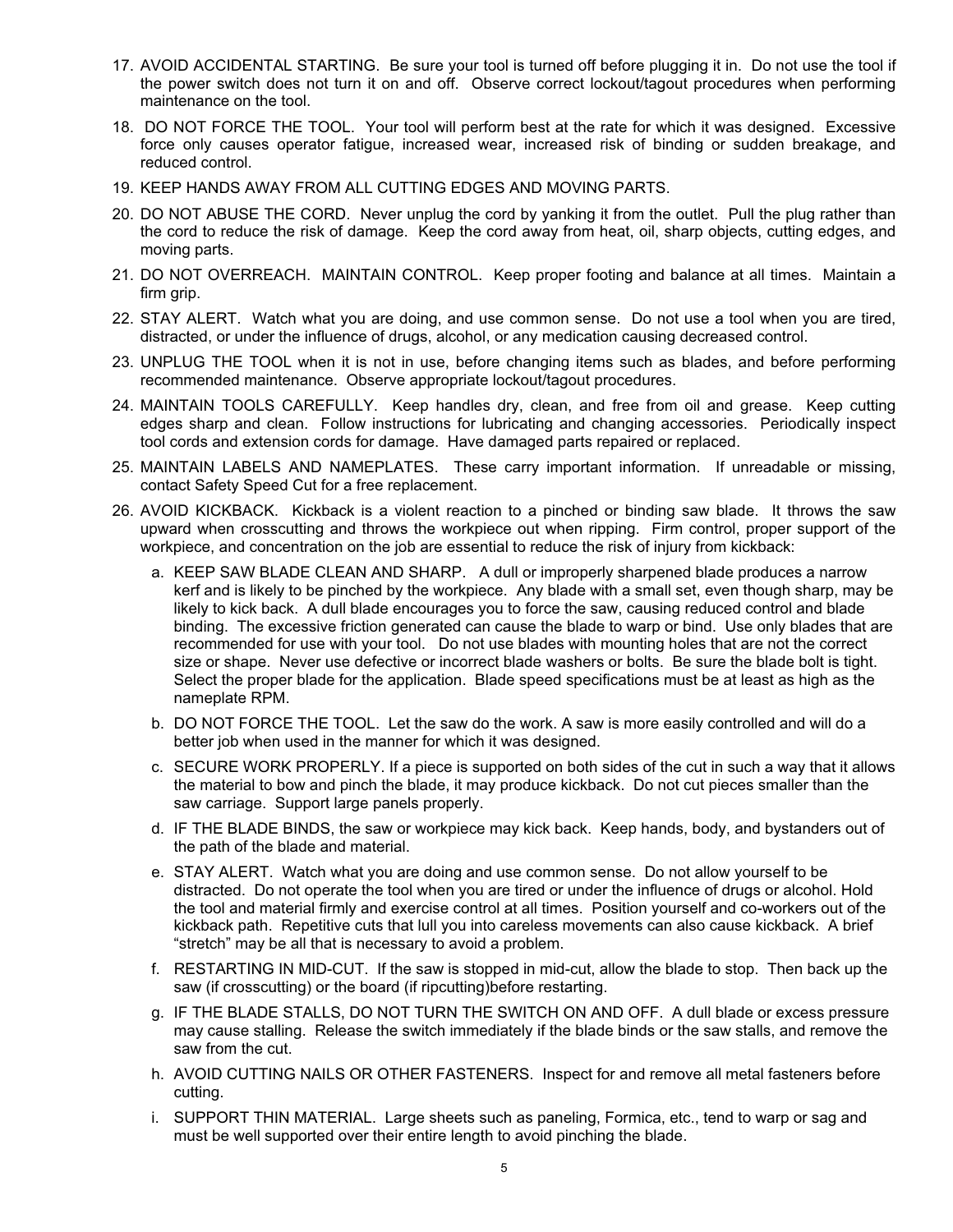- 27. HANDLE THE COUNTERBALANCE WITH CARE. The counterbalance cable is under tension. Always attach the cable to the saw carriage before removing the cable clip. Do not pull on the cable by hand or attempt to disassemble or repair the counterbalance. Replacement counterbalances can be purchased directly from Safety Speed Cut.
- 28. DO NOT USE PUSH STICKS.
- 29. CROSSCUTTING (VERTICAL CUTTING) MUST ALWAYS BE DONE FROM THE TOP DOWN. Raise the saw carriage to the uppermost position on the guides and lock it into position with the carriage lock whenever the tool is not in use. See "Operating Procedure: Crosscutting", for more information.
- 30. RIPPING (HORIZONTAL CUTTING) MUST ALWAYS BE DONE WITH THE DIRECTION OF THE ARROW. Raise the saw carriage to the top of the guides and lock it into position with the carriage lock whenever the tool is not in use. See "Operating Procedure: Ripcutting", for more information.
- 31. ALWAYS WAIT FOR THE BLADE TO STOP COMPLETELY BEFORE CHANGING POSITIONS. Unplug the tool before transporting or moving it.
- 32. DO NOT PLACE YOUR HANDS ON OR UNDER THE SAW CARRIAGE OR IN THE PATH OF THE BLADE. Do not try to retrieve a piece of cut material while the blade is rotating. This symbol is to remind you:



- 33. DO NOT DEFEAT THE GUARDS OR OPERATE THE TOOL WITHOUT THE GUARDS IN PLACE. Do not remove the saw motor from the carriage.
- 34. NEVER STAND ON THE TOOL. Serious injury could occur if the tool is tipped or if you unintentionally contact the cutting tool.
- 35. DIRECTION OF FEED. Always feed work into the blade or cutter against the direction of the rotation of the blade or cutter.
- 36. DISCONNECT AND LOCK THE POWER OFF before changing saw blades or making any adjustments.
- 37. KEEP THE CARRIAGE LOCK SECURELY TIGHTENED when the machine is not in use.

## **Please Read Before Operating the Saw**

**WARNING!** Some dust created by power sanding, sawing, grinding, drilling, and other construction activities contains chemicals known to cause cancer, birth defects or other reproductive harm. Some examples of these chemicals are:

- Lead from lead-based paint
- Crystalline silica from bricks and cement and other masonry products, and
- Arsenic and chromium from chemically-treated lumber.

Your risk from these exposures varies, depending on how often you do this type of work. To reduce your exposure to these chemicals: work in a well ventilated area, and work with approved safety equipment, such as those dust masks that are specifically designed to filter out microscopic particles.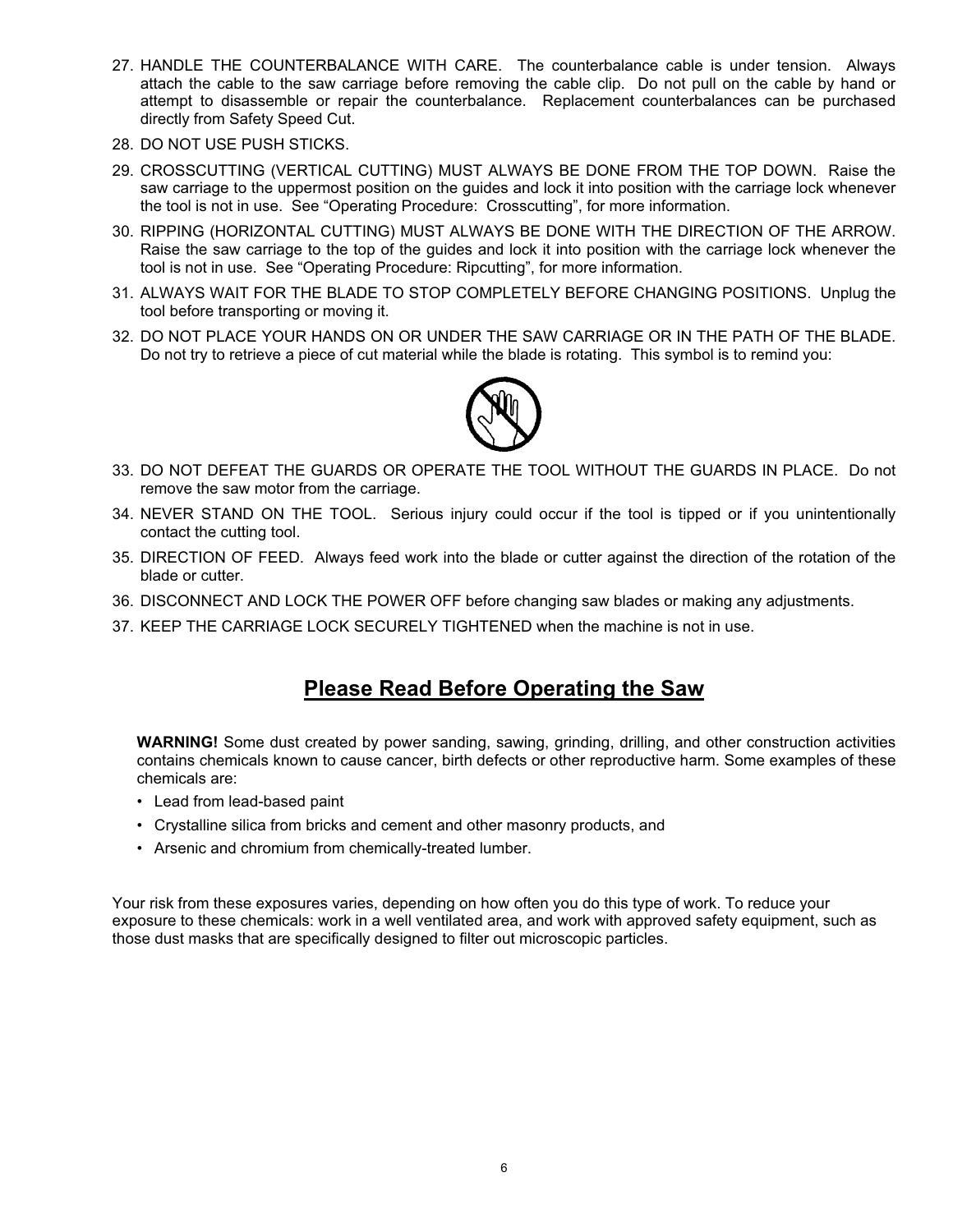# **Grounding**

#### **WARNING: Improperly connecting the grounding wire can result in the risk of electric shock. Check with a qualified electrician if you are not sure that the outlet is properly grounded. Do not modify the plug provided with the tool. Never remove the grounding prong from the plug. Do not use the tool if the cord or plug is damaged. If damaged, have it repaired by a qualified electrician before use. If the plug will not fit the outlet, have a proper outlet installed by a qualified electrician.**

The plug must be connected to a properly grounded outlet (see Figure 1). If the tool should electrically malfunction or break down, grounding provides a low-resistance path to carry electricity away from you, reducing the risk of electric shock.



**Figure 1: Grounded Plug and Outlet**

The grounding prong on the plug is connected through the green wire inside the cord to the grounding system in the tool. The green wire in the cord must be the only wire connected to the tool's grounding system and must never be attached to an electrically "live" terminal.

Your tool must be plugged into an appropriate outlet, properly installed and grounded in accordance with all codes and ordinances. The plug and outlet should look like those in Figure 1.

Figure 2 illustrates a temporary adapter available for connecting grounded plugs (Figure 1) to two-prong outlets. The green rigid ear or lug extending from the adapter must be connected to a permanent ground such as a properly grounded outlet box or receptacle. Simply remove the center screw from the outlet, insert the adapter and reattach the screw through the green grounding ear to the outlet. If in doubt of proper grounding, call a qualified electrician. A temporary adapter should only be used until a properly grounded outlet can be installed by a qualified electrician. The Canadian Electrical Code prohibits the use of temporary adapters.



**Figure 2: Temporary Grounding Adapter**

## **Extension Cords**

Grounded tools require a three-wire extension cord. As the distance from the supply outlet increases, you must use a heavier-gauge extension cord. Using extension cords with inadequately sized wire causes a serious drop in voltage, resulting in loss of power and possible tool damage. Refer to Table I below to determine the required minimum wire size.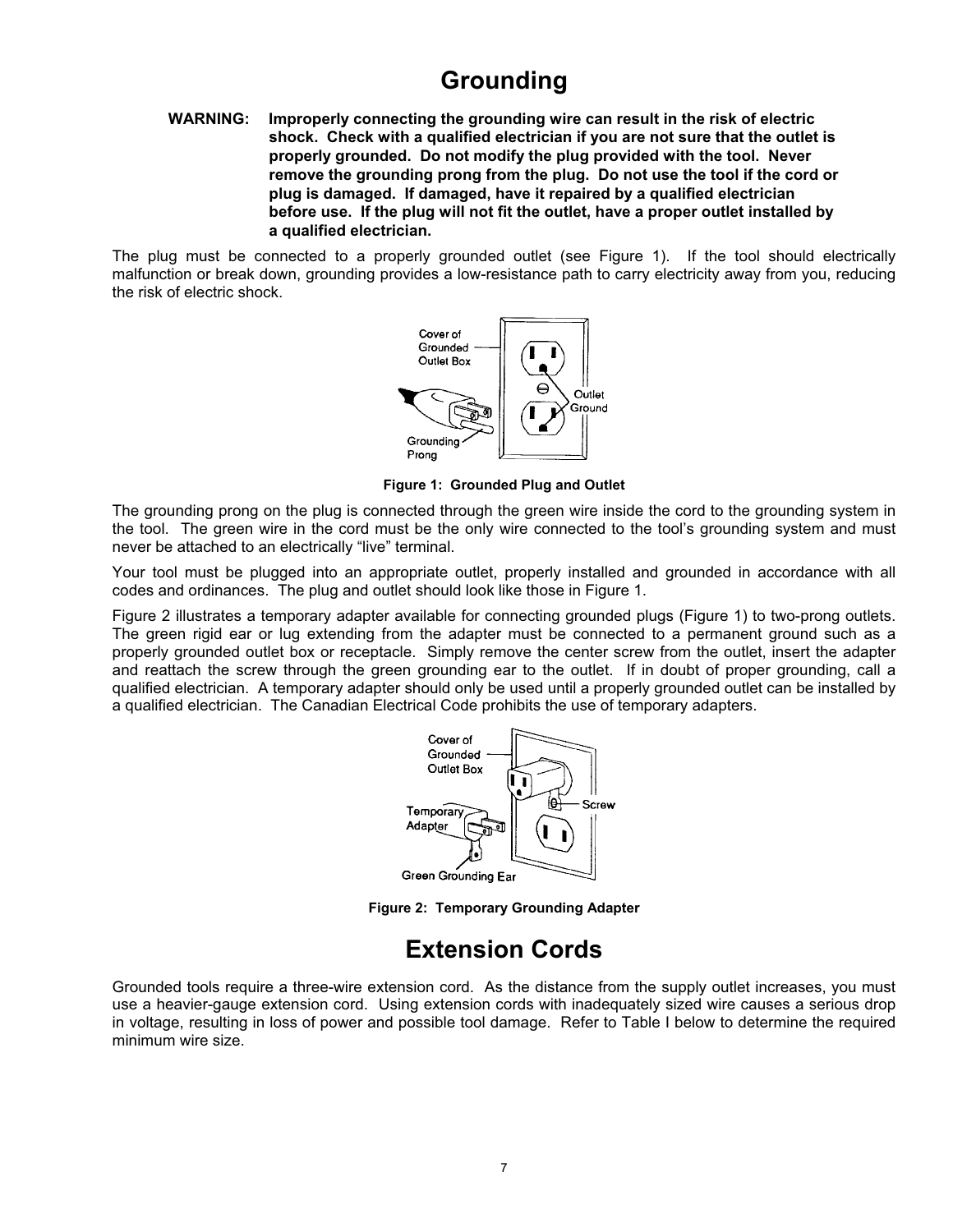**Table I: Recommended Minimum Wire Gauge for Extension Cords**

|                       | <b>Extension Cord Lenath *</b> |       |       |        |        |        |  |
|-----------------------|--------------------------------|-------|-------|--------|--------|--------|--|
| <b>Nameplate Amps</b> | 25 <sub>ft</sub>               | 50 ft | 75 ft | 100 ft | 150 ft | 200 ft |  |
| < 5                   | 16                             | 16    | 16    | 14     | 12     | 12     |  |
| $5 - 8$               | 16                             | 16    | 14    | 12     | 10     |        |  |
| $8 - 12$              | 14                             | 14    | 12    | 10     |        |        |  |
| $12 - 15$             | 12                             | 12    | 10    | 10     |        |        |  |
| $15 - 20$             | 10                             | 10    | 10    |        |        |        |  |

**\*** based on limiting the line voltage drop to 5V at 150% of the rated amperes.

The smaller the gauge number of the wire, the greater the capacity of the cord. For example, a 14-gauge cord can carry a higher current than a 16-gauge cord. When using more than one extension cord to make up the total length, be sure each cord contains at least the minimum wire size required. If you are using one extension cord for more than one tool, add their nameplate amperes and use the sum to determine the required minimum wire size.

## Guidelines for Using Extension Cords

If you are using an extension cord outdoors, be sure it is marked with the suffix "W-A" ("W" in Canada) to indicate that it is acceptable for outdoor use.

Be sure your extension cord is properly wired and in good electrical condition. Always replace a damaged extension cord or have it repaired by a qualified person before using it.

Protect extension cords from sharp objects, excessive heat, and damp or wet areas.

# **Short-Circuit Protection**

This tool must only be plugged into a circuit that has a short-circuit protection device which is located ahead of the equipment in the circuit, in accordance with local codes.

### **READ AND SAVE ALL INSTRUCTIONS FOR FUTURE REFERENCE.**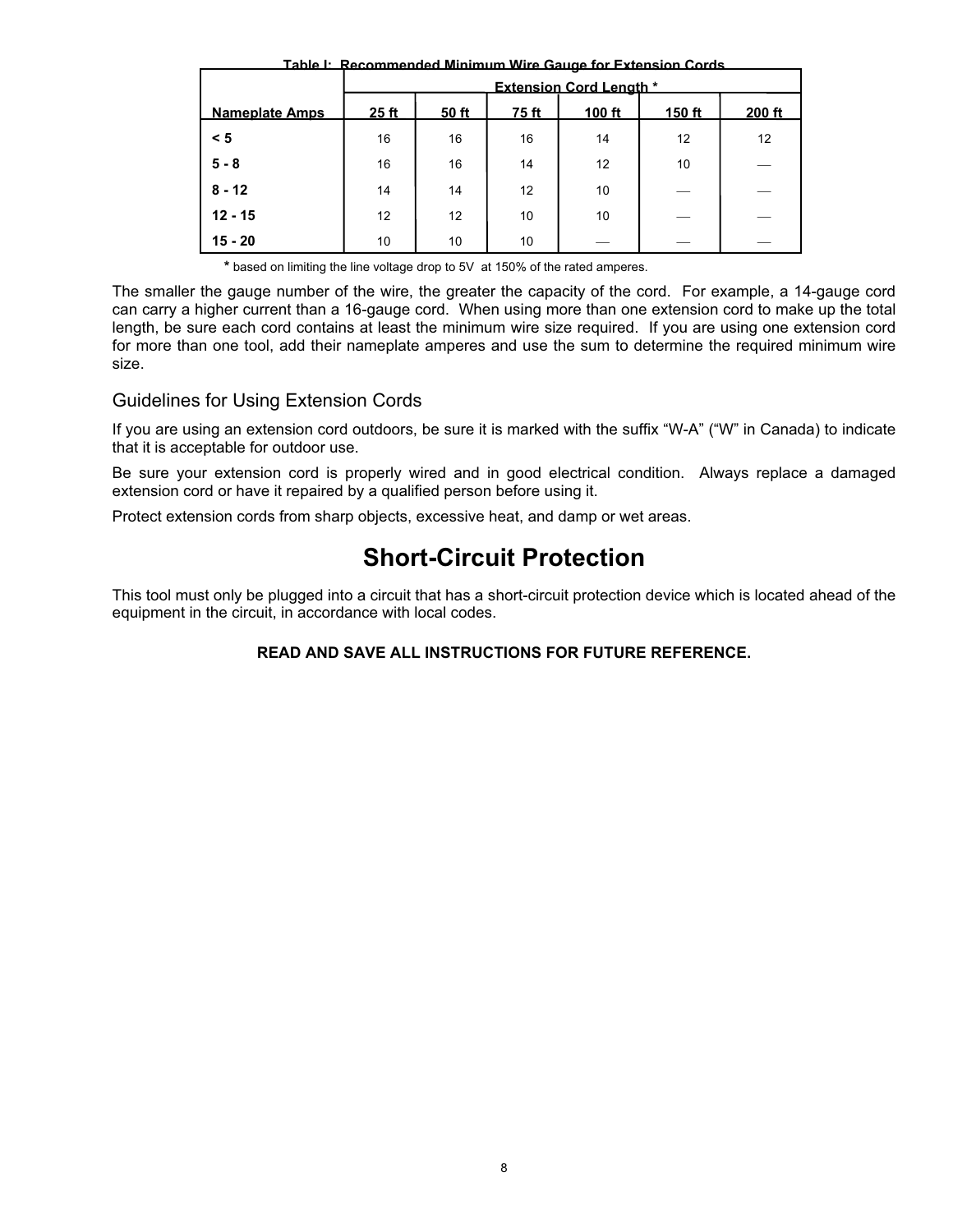# **INSTALLATION**

Your Safety Speed Cut saw or router comes from the factory assembled and aligned. You will only have to mount the following parts before you can run this tool:

- Counterbalance (on Models C-4, H-Series, and SR-5)
- Motor (except for Models 6400/6800, 7400/7400XL, and the SR5/SR-5U)
- Cord keeper (except for Models 7400 and 7400XL).

 If you have ordered a Frame Stand, Frame Wheels, Dust Collector, or other accessories, you will find assembly instructions packed with them (and repeated at the end of this manual).

# **Tools Required for Installation**

**NOTE:** Additional tools may be required for installing accessories.

- $\bullet$  7/16" wrench
- 9/16" wrench (for Frame Stand Accessory)
- $\bullet$  5/8" wrench
- 3/4" wrench (for Frame Wheels Accessory)
- 9/16" blade wrench (provided)

## **Operating Environment**

For safe operation, install the tool in an area that is well lit. Eliminate all shadows that could interfere with clear viewing of the work area.

Do not locate the tool in a damp or wet location, or a location where it may be exposed to rain.

If the tool will be operated in an enclosed area, SSC recommends installing a Dust Collection System.

Avoid explosive atmospheres (gaseous fumes, dust, or flammable materials).

Secure the area so that children and bystanders are kept a safe distance from the work area. Provide barriers and shields as needed.

**NOTE:** The average noise level of SSC saws and routers is less than 80 dB.

## **Unpacking**

- 1. Lay the carton flat with the label side facing up. Open the carton.
- 2. Remove all the plastic sheeting and protective cardboard crating.
- 3. One or more boxes of parts are attached to the frame. The cord keeper is taped to the carriage. Remove these items for later installation.

## **Machine Assembly**

Installing the Counterbalance (if required-C-4, H-series, and SR-5)

**WARNING: To reduce the risk of injury or damage to components, do not attempt to disassemble or repair the counterbalance. Do not pull on the counterbalance cable. The cable is under strong spring force: the unit must be properly assembled before you remove the cable clip.**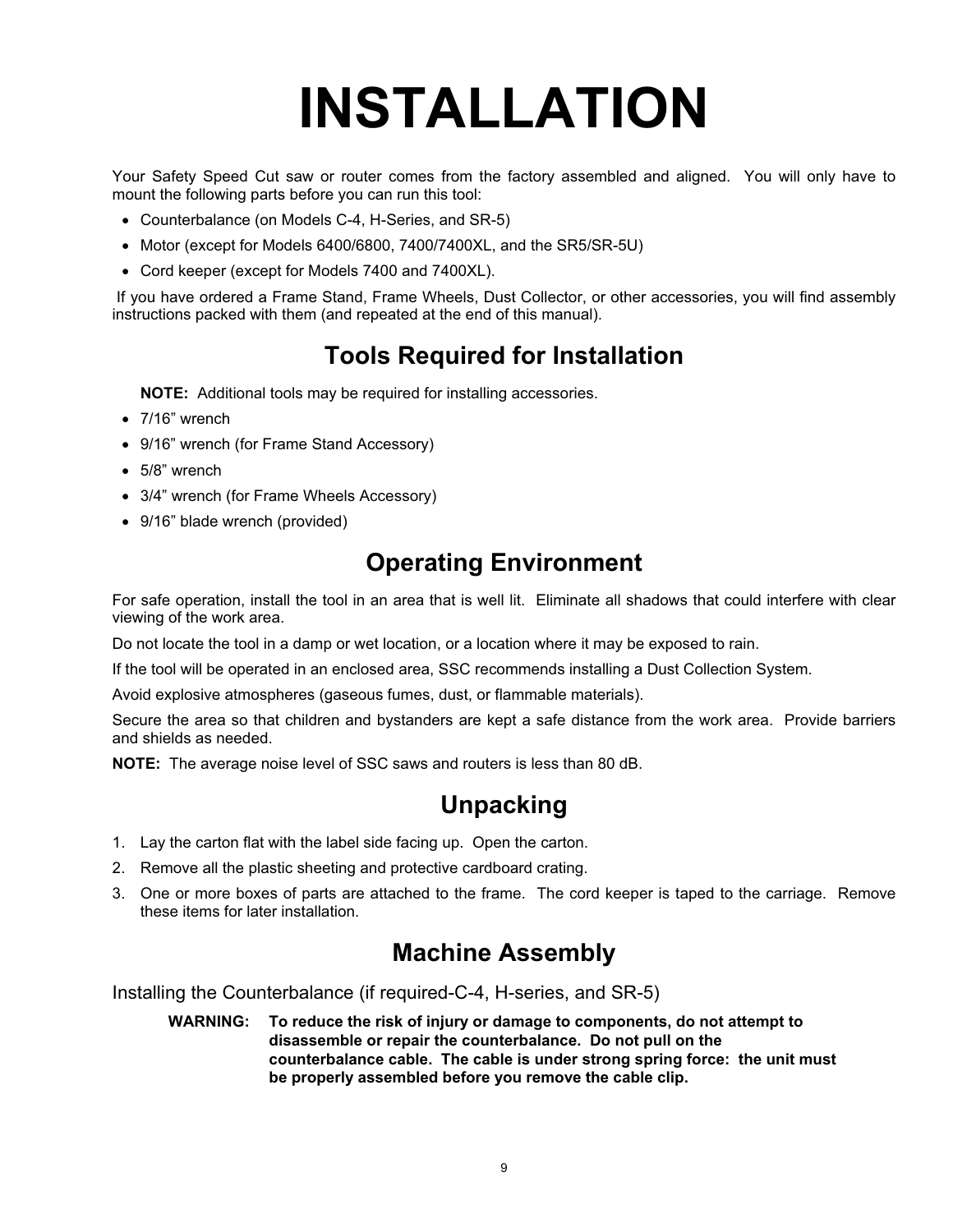A counterbalance is used on Models C-4, H-Series, and SR-5, to offset the weight of the carriage and saw or router. Other models use a counterweight system that is factory installed.

The counterbalance is shipped with the necessary hardware attached, and is in the box marked "Saw Motor." Remove the two 1/4-20 x 1/2" carriage bolts, nuts, and washers from the counterbalance. Do not remove the bolt and nut that are on the counterbalance cable.

- **1.** Pull the end of the cable from the inside of the counterbalance. Set the counterbalance on top of the tool frame, slightly off-center to either the left or right, so that the cable is aligned vertically with an oval hole near the top of the carriage. See Figure 3. Some model tools have two oval holes in the carriage, one off-center each way; other models have only a single hole. **(Do not mount the counter balance in the center holes)**
- 2. Secure the counterbalance to the top of the tool frame, using the two attached carriage bolts, washers, and nuts. Tighten the nuts securely.



**Figure 3: Installing the Counterbalance**

- 3. Hold the carriage securely while you loosen the red carriage lock (Figure 13 through Figure 18). Raise the carriage until the hole in the top of the carriage aligns with the eye in the end of the counterbalance cable, making sure the cable is **behind** the carriage. Then lock the carriage rip lock.
- 4. Hold the cable end behind the carriage. Remove the carriage bolt and nut, and use them to attach the end of the counterbalance cable end to the oval hole in the carriage. Tighten securely.
- 5. Bend the cable clip tabs forward by hand, so they look like the ones in Figure 4.



**Figure 4: Attaching the Counterbalance Cable**

6. Loosen the carriage lock and lower the carriage until the cable clip is fully exposed, then lock the carriage rip lock. Remove the cable clip from the counterbalance cable and save it for future use (e.g., if you remove the counterbalance in the future, you will need the cable clip to support the tension in the counterbalance).

#### Standing Up the Tool

With the help of an assistant, stand up the tool and position it in its intended operating location:

- If the tool is to be mounted to the floor, or to a wall or post, it must be attached securely to avoid injury from tipping.
- If you have purchased the optional Frame Stand, install it now. Follow the mounting instructions packed with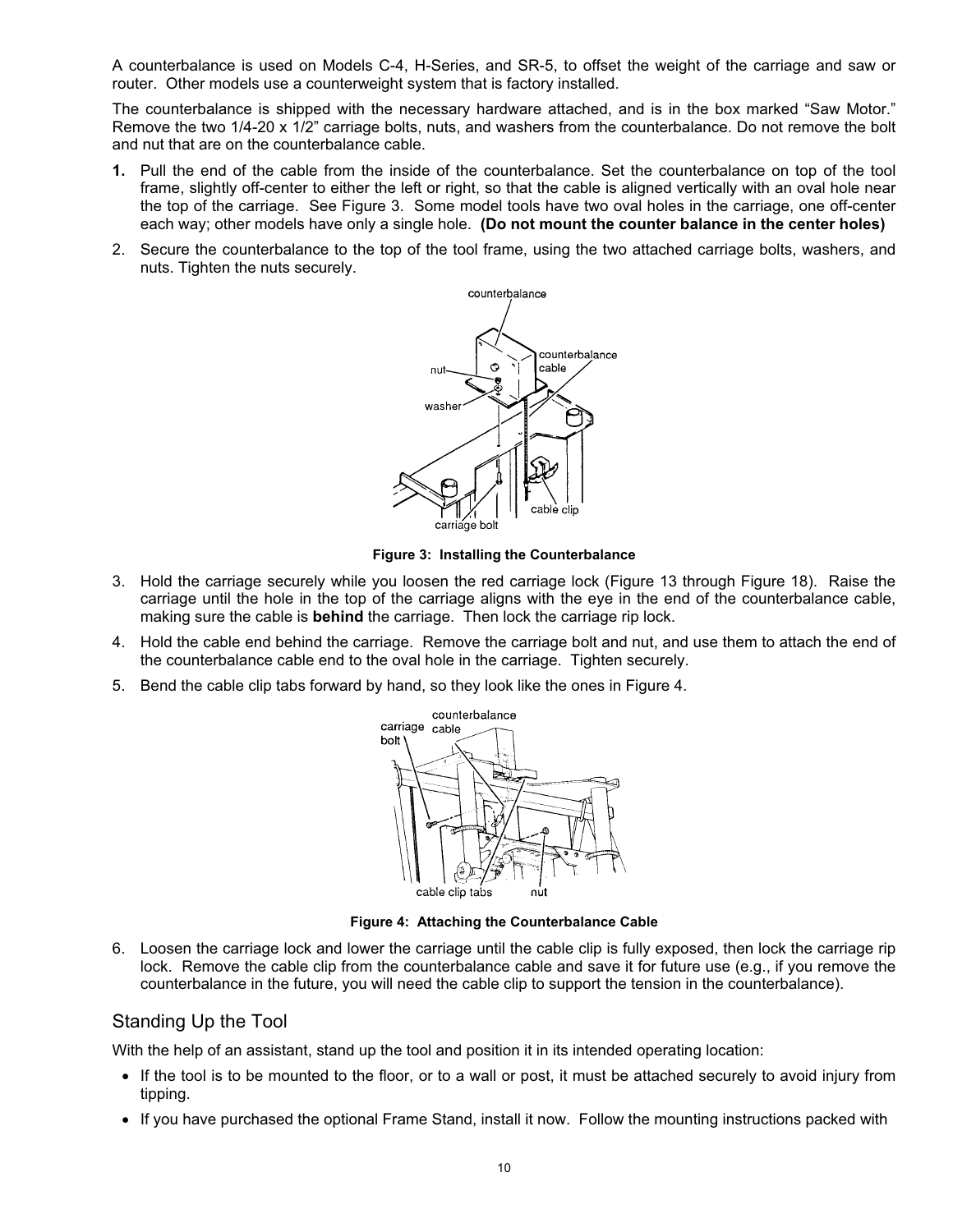the Stand (and repeated at the end of this manual). The Stand will correctly support the Tool under normal operating conditions.

#### **WARNING: A free-standing saw must be located away from areas where it could be accidentally tipped over.**

Mounting the Motor on the Carriage (Saws)

#### **Models C-4, H-4, H-5, H-6**

The saw motor is inside the box marked "Saw Motor". It is shipped with two washers, three nuts, and one bolt installed. Remove these items to mount the saw to the turntable on the carriage.

#### Installing the Saw Motor Assembly Upgrade



**Figure 5: Mounting the Saw Motor (Models C-4, H-4, H-5, H-6,)**

- 1. Loosen the carriage rip lock and lower the carriage to a comfortable working height. Then tighten the carriage rip lock securely.
- 2. Mount the motor to the carriage by inserting the studs (6) on the saw motor through the holes in the turntable (5). See Figure 5. Install the washers and nuts (7), and hand-tighten only.
- 3. The bracket (8) that extends from the saw handle has a single hole. Place the spacer (9) between the bracket on the base and the bracket on the saw handle. Align that hole with the hole in the turntable as shown in Figure 5, and insert the bolt (10). Install the nut, and hand-tighten only.
- 4. Make sure the screw (11) on the saw motor plate is flush against the turntable bracket as shown, to ensure the saw is square. This screw (11) is factory-set and does not require adjustment when the tool is being installed.
- 5. Tighten the **two bottom nuts first (7)**, and the top nut (10) last.

#### **Models 6400, 6800**

The Models 6400 and 6800 are shipped with the saw motor already mounted.

#### **Models 7400, 7400XL**

The Models 7400 and 7400XL are shipped with the saw motor already mounted.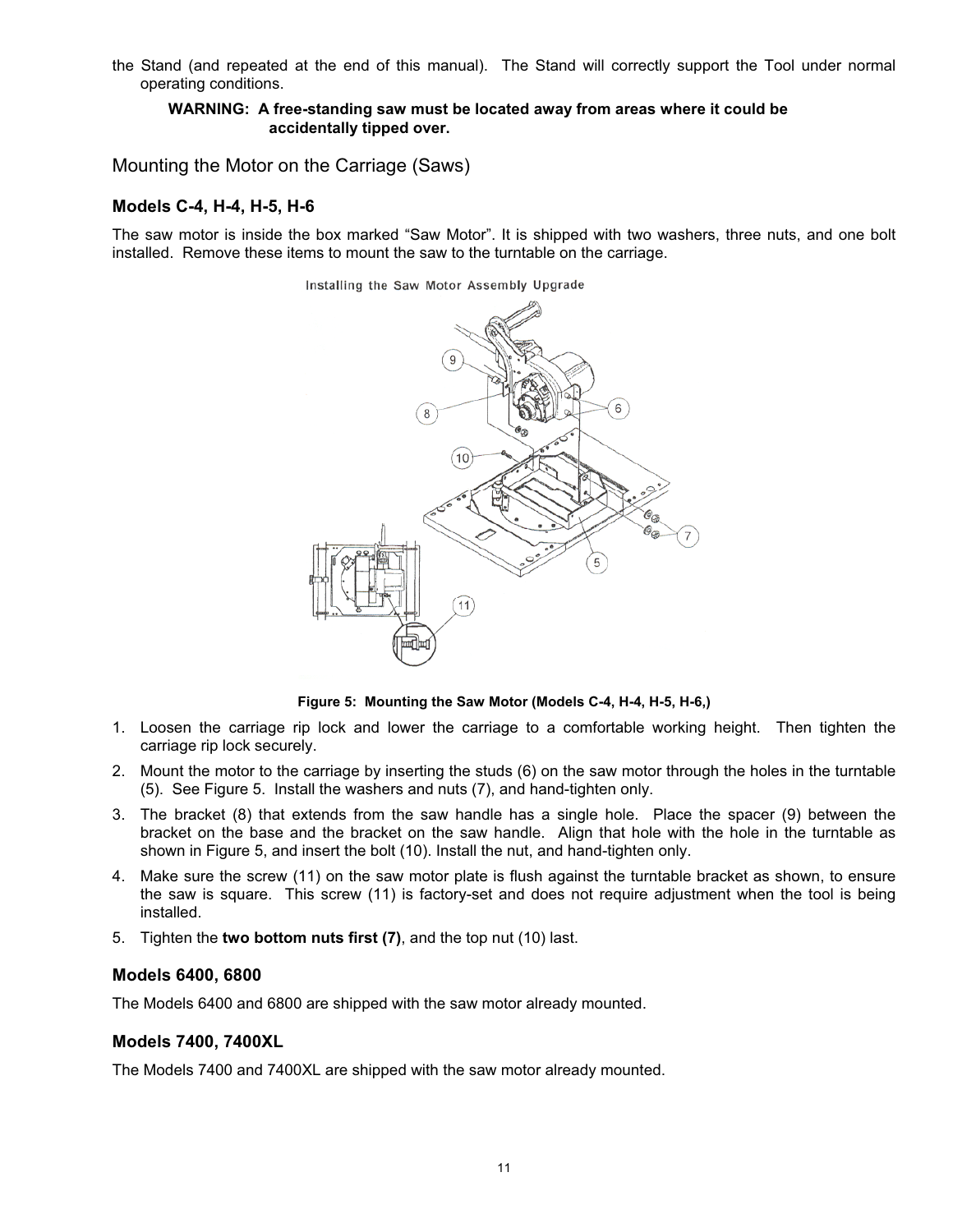Mounting the Router Platform and Saw Platform on the Carriage (Combination Machines)

## **Models SR-5 and SR-5U**

- 1. Set the bottom of the router or saw platform behind the two clips at the bottom of the carriage.
- 2. Pivot the top of the platform into the carriage so its hole slips over the locating pin.
- 3. Attach the top of the platform to the carriage with two red thumbscrews.

#### **Models 3400 and TR-2**

Remove the router motor from the box and screw it into the factory mounted router base on the lifting platform.



**Figure 6: Mounting the Router and Platform (Model 3400 shown)**

Installing a Blade (Saws)

- 1. Select the correct blade for your needs. Refer to "Selecting a Blade".
- **IMPORTANT:** Because the saw blade must be carefully matched to the materials being cut, Safety Speed Cut does **not** supply a blade as standard equipment on the saw. Improper blade selection can result in reduced tool life, inaccurate and poor quality cuts, and safety risks. Consult with your machinery dealer, or with our customer service department (800-772-2327) to determine the best blade for your cutting needs.
- 2. Tighten your rip lock on your carriage. While holding the in the spindle lock (16)(located on the bottom side of your motor) **remove the blade bolt** (12)(Figure 7) from the saw motor spindle by turning it **counterclockwise**. Remove the outer blade flange (13), but leave the inner blade flange (14) on the spindle.



**Figure 7: Installing a Saw Blade (H Series Shown)**

- 3. Install the blade with the arrow pointing counterclockwise as shown (15).
- 4. Reinstall the outer blade flange (13) and hand-tighten the arbor bolt (12). To keep the spindle from turning while you tighten the bolt hold in the spindle lock button (16).

Use the special set of wrenches provided with the tool to **securely tighten the bolt clockwise**.

5. Loosen the carriage lock and allow the saw carriage to return to the top of the guides.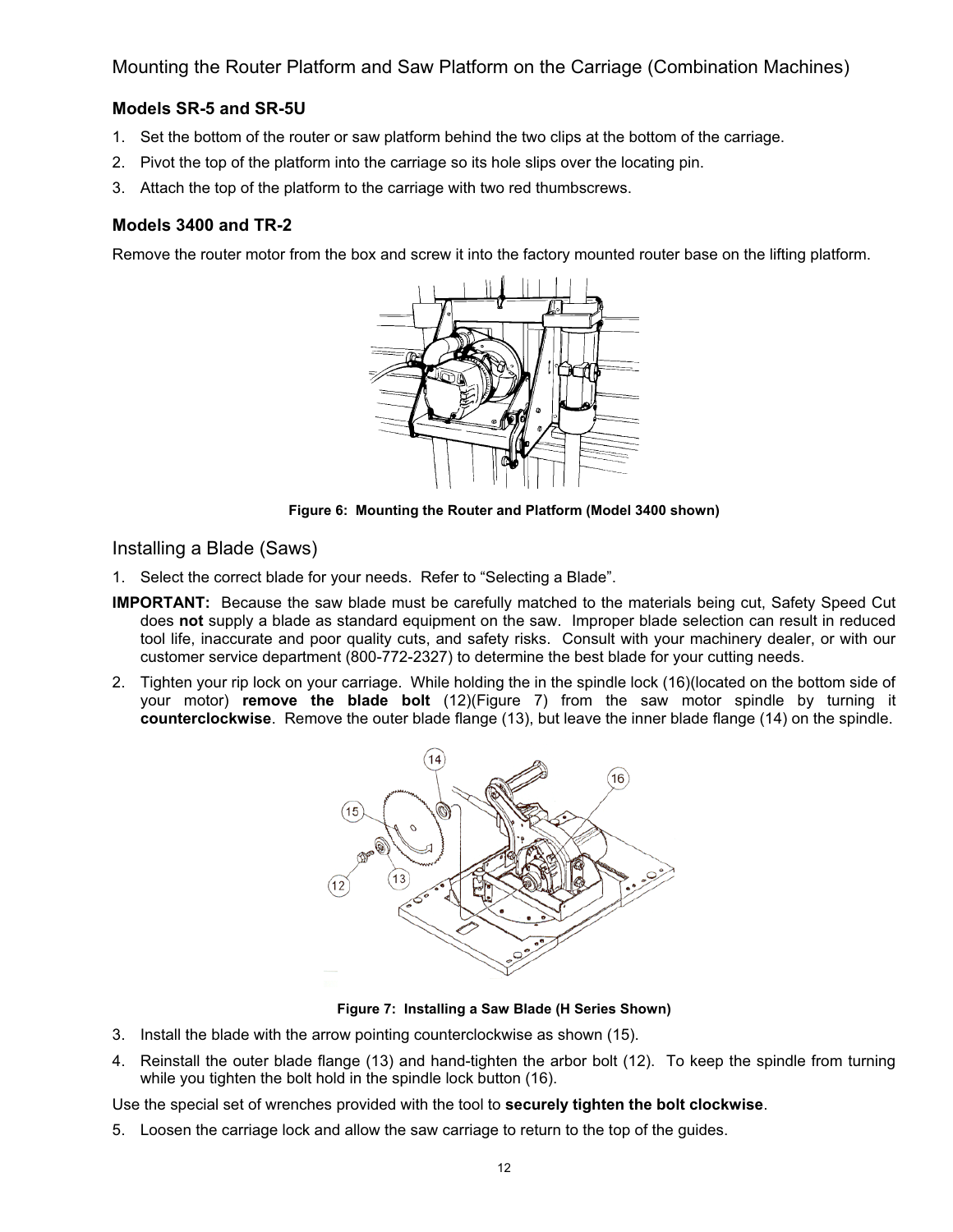#### **WARNING: To reduce the risk of injury, do not operate the tool without the blade guard in place.**

Installing the Blade Guard (Saws)

**NOTE:** The Models 7400 and 7400XL do not have a separate blade guard.

The blade guard (Figure 8 or Figure 9) is in the box marked "Saw Motor." Always install the blade guard before operating the saw. The guard is shipped with two or three red torque knobs (22) installed, depending on the model. Remove the knobs to install the guard. Be sure to leave the rubber washers on the torque knobs, because they prevent the knobs from slipping.

Attach the guard to the carriage by reinstalling the torque knobs as shown (21).

Return the carriage to the top of the guide tubes and tighten the carriage lock.



**Figure 8: Installing the Blade Guard (Models C-4, H-4, H-5, H-6)** 



**Figure 9: Installing the Blade Guard (Models 6400, 6800)** 

Installing a Bit (Routers)

- 1. **Disconnect power to the unit.**
- 2. Lock the carriage lock.
- 3. Loosen the wing nut on the router base.
- 4. Rotate the motor counterclockwise, and remove it.
- 5. Using the wrench kit provided, loosen the collet and remove the bit.
- 6. Install the new bit and tighten the collet securely.

## Adjusting the Crosscut Rulers (Saws)

The saw has one rip ruler mounted vertically, and two crosscut rulers, one attached to the frame on each side of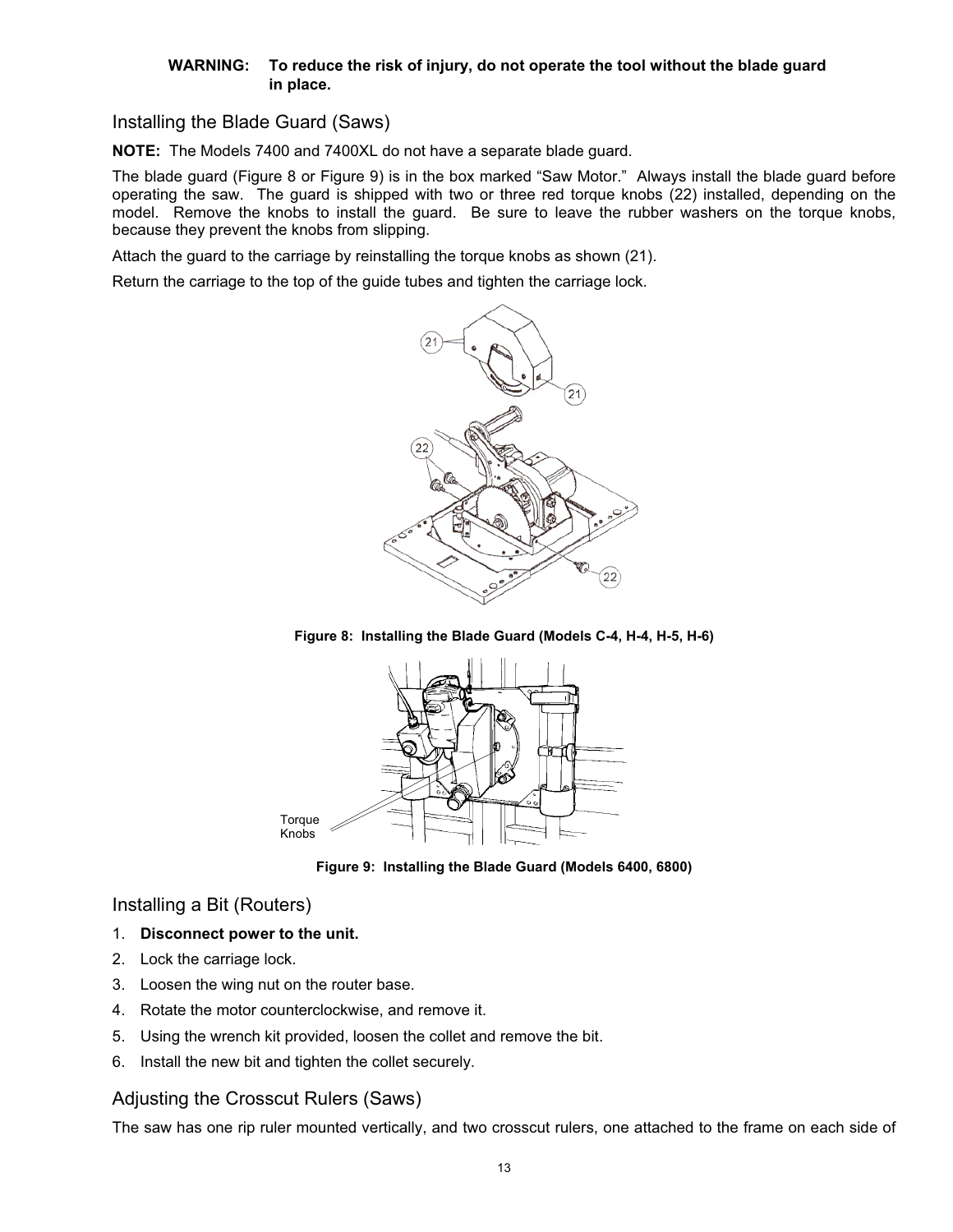the saw. The rip ruler is set at the factory, but the two crosscut rulers must be adjusted to the specific blade that is mounted in the saw. Install a blade, then refer to "Adjusting the Crosscut Rulers" in the Operation Section.

**NOTE:** After the saw is completely assembled, you can make a simple cut to verify that the rulers are lined up correctly.

#### Installing the Cord Keeper

The cord keeper keeps the cord away from the blade or bit and away from your workpiece. (The Models 7400 and 7400XL have an integral cord keeper.)

1. Pinch the ends of the cord keeper together as shown in Figure 10 while you slowly slide the ends into the guide tubes. Seat the ends securely.



**Figure 10: Installing the Cord Keeper**

- 2. Remove the rubber stopper from the ring in the cord keeper. See Figure 11. Uncoil the cord from the motor, and place the plug end through the ring as shown.
- 3. Loosen the carriage lock and lower the carriage to the **bottom** of the guide tubes (the farthest that the cord will have to be extended). Lock the carriage lock in this lowered position.
- 4. Pull the cord keeper down so it is roughly parallel to the floor as shown. Pull the cord up to remove any slack in it. Then open the rubber stopper and pull it over the cord with the small end of the taper on the bottom. Press the rubber stopper into the ring on the cord.



**Figure 11: Installing the Cord Keeper**

5. Loosen the carriage lock. Allow the carriage to return to the top of the guide tubes, then lock the carriage lock.

**NOTE:** If you discover there is too much or not enough slack in the cord, readjust as necessary.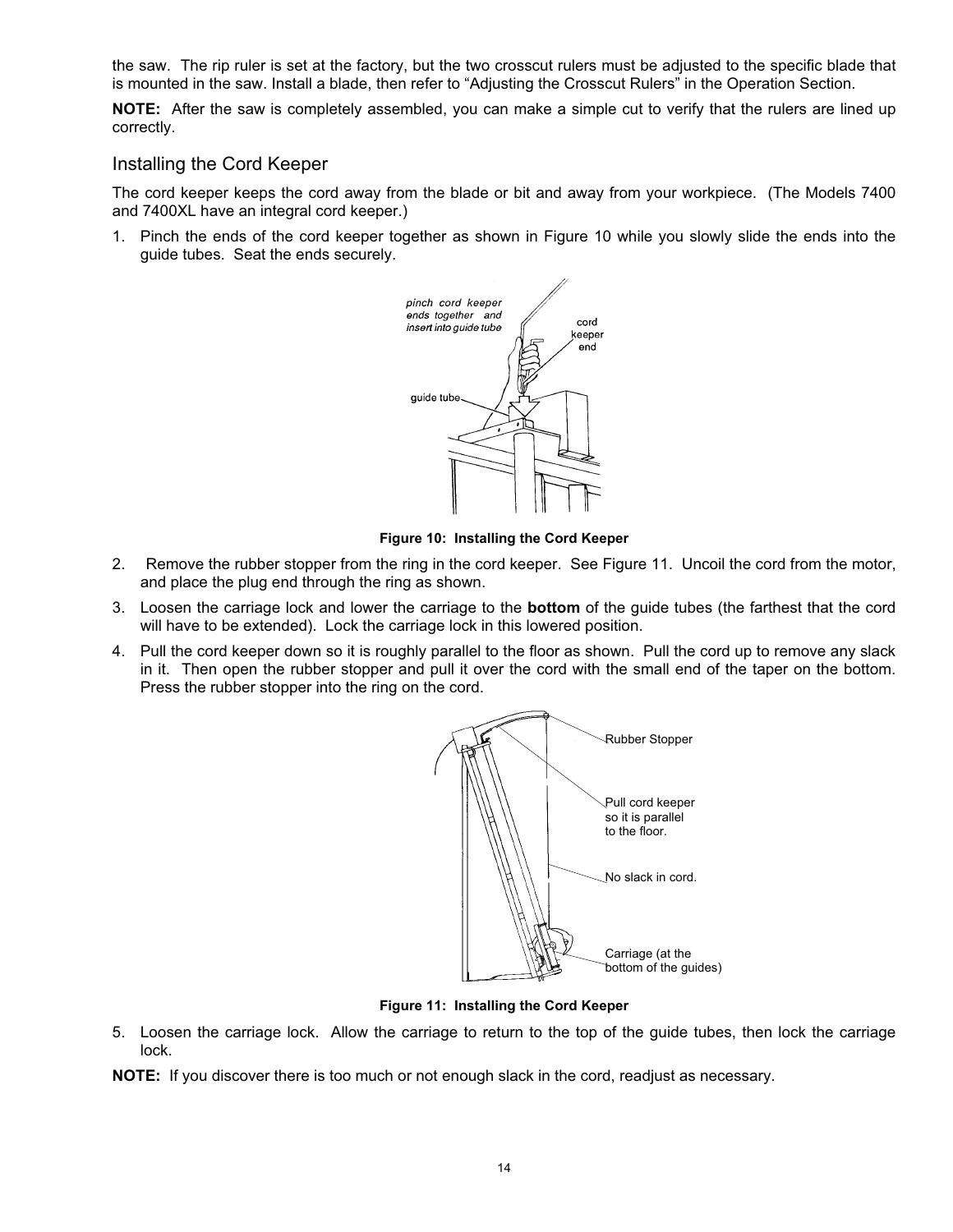# **Installing Accessories**

Refer to the instructions packed with each accessory (and repeated at the end of this manual).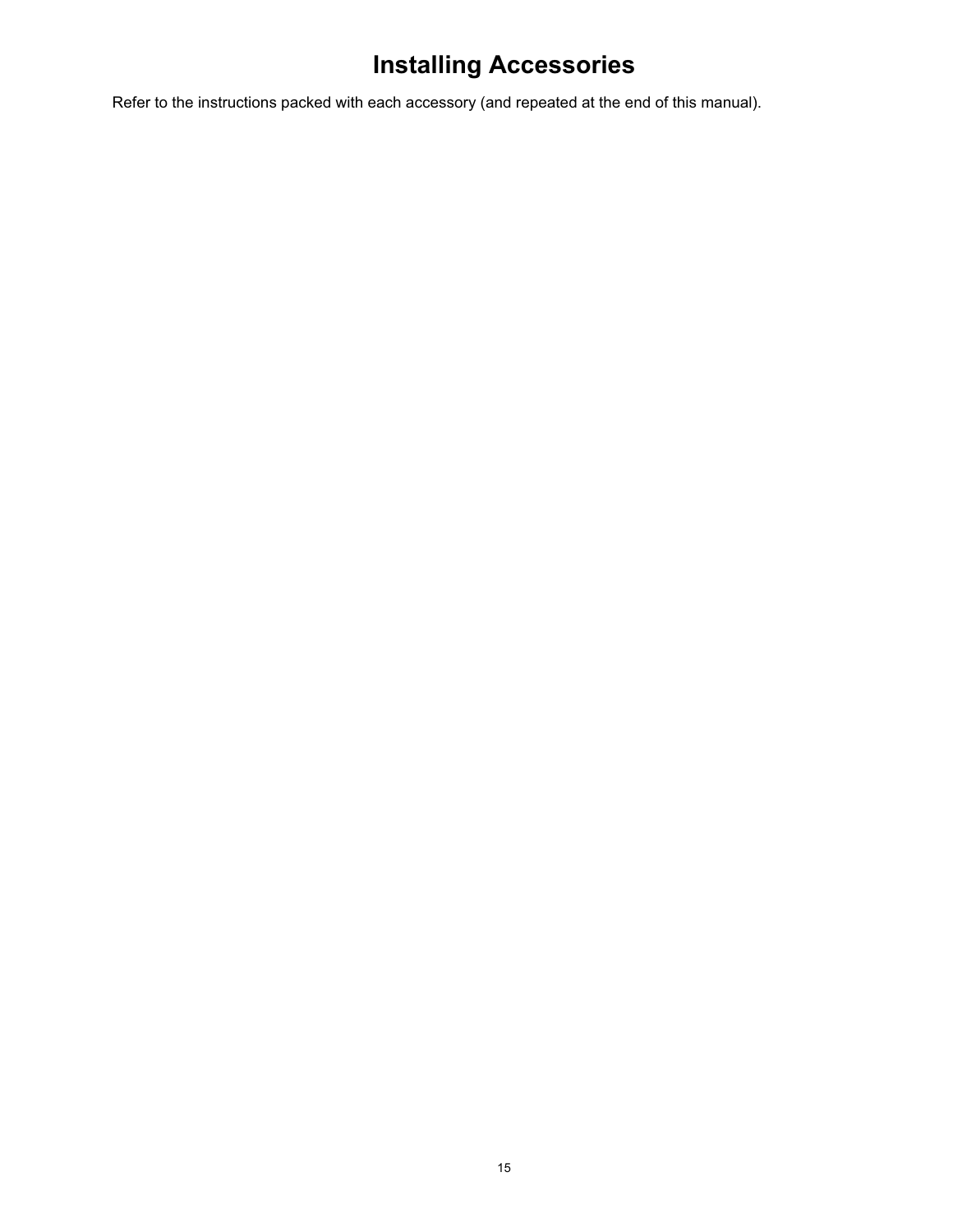

**Figure 12: Main Components of Saw or Router (Model H-5 Saw Shown)**



**Figure 13: Carriage (Models C-4, H-4, H-5, and H-6 Saws)**



**Figure 14: Carriage (Models 6400 and 6800 Saws)**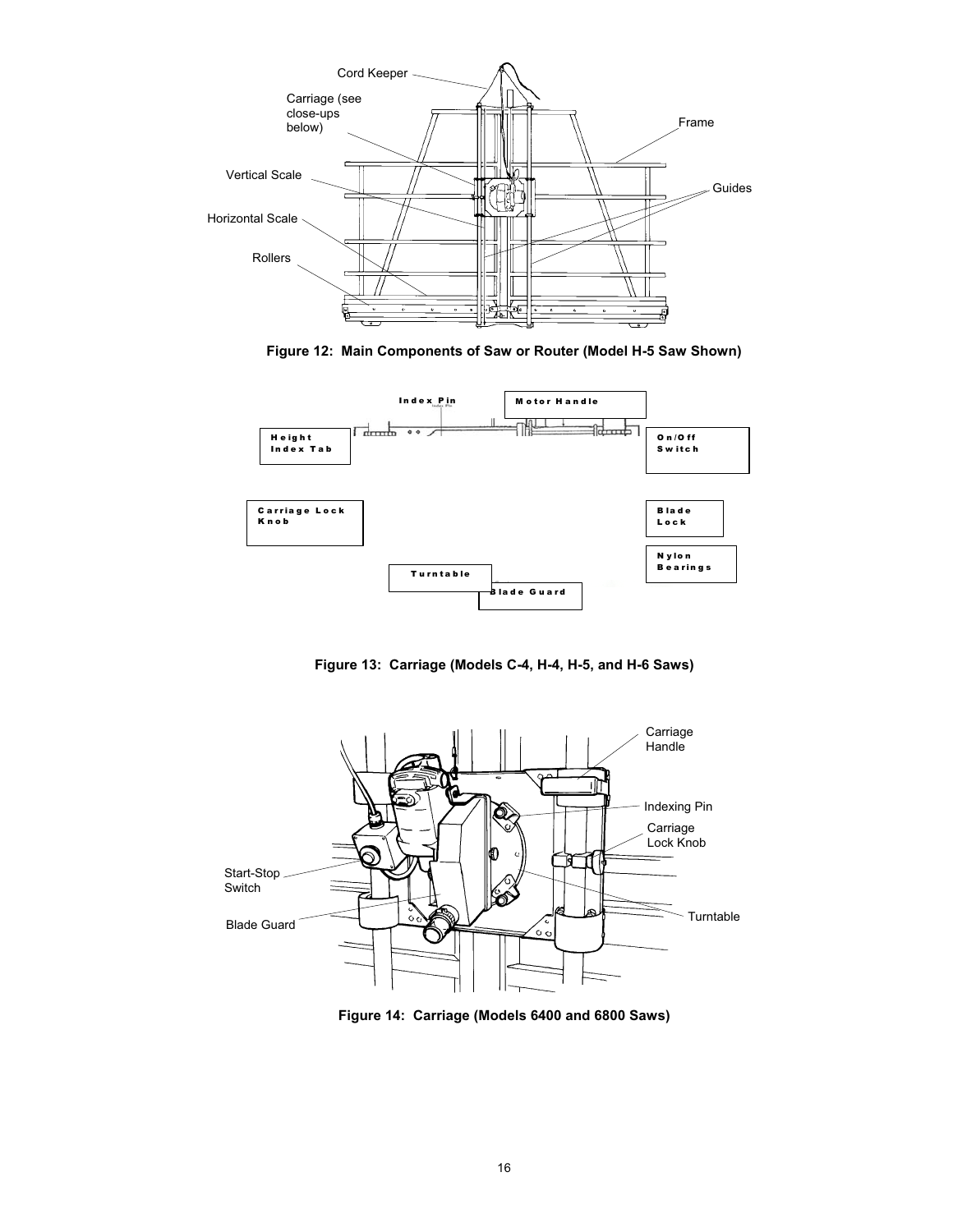

**Figure 15: Carriage (Models 7400 and 7400XL Saws)**



**Figure 16: Carriage (Models 3400 and SR-5U Routers)**



**Figure 17: Carriage (Model SR-5 Router)**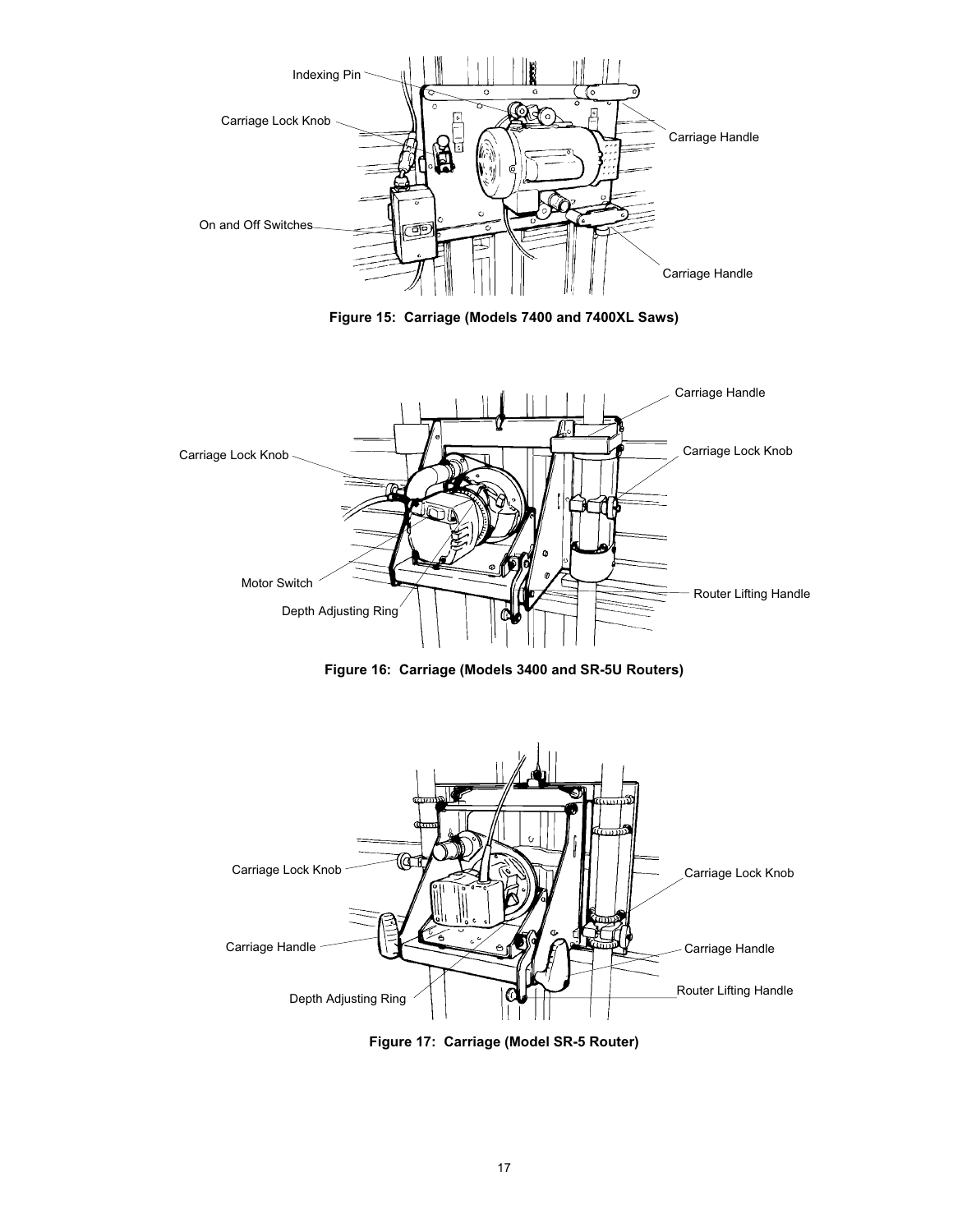

**Figure 18: Model TR-2 Router**



**Figure 18A: Knife Carriage (Signature Model)**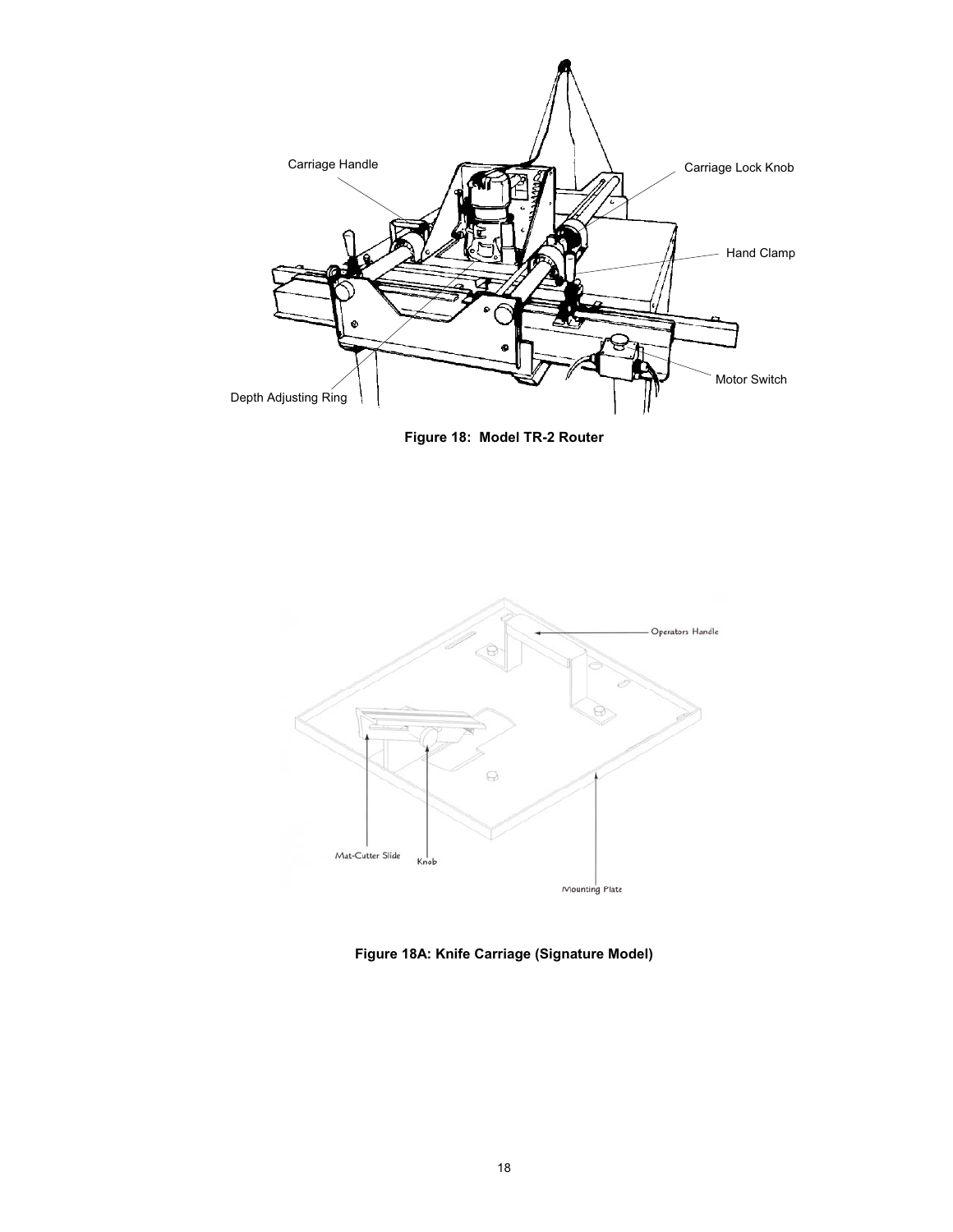# **OPERATION**

**WARNING: The following are suggestions that give you a general idea of how a panel saw or router is intended to be operated. No instructions can replace common sense and experience. Be sure you and all operators have enough time and material to become familiar with the general operating characteristics of this tool, and have FULLY READ AND UNDERSTOOD all general operating and safety instructions.** 

## **Limitations of the Tool**

## Small Workpieces

SSC saws and routers are not recommended for workpieces that are smaller than the carriage. **Do not cut pieces that are so small that your hand must be behind the carriage to hold the piece in place.** Use a tool better suited to these applications, such as a table saw, radial arm saw, or band saw.

## Workpiece Height (Crosscutting)

SSC tools are limited in crosscut capacity as shown in Table II below.

| Max. Height | Model       |
|-------------|-------------|
| 50 in.      | $C-4$       |
| 50 in.      | $H-4$       |
| 64 in.      | $H-5$       |
| 73 in.      | $H-6$       |
| 64 in.      | 6400        |
| 73 in.      | 6800        |
| 64 in.      | 7400        |
| 64 in.      | 7400XL      |
| 62 in.      | SR-5        |
| 62 in.      | 3400        |
| 36 in.      | <b>TR-2</b> |
|             |             |

### **Table II: Maximum Workpiece Height for Crosscutting**

## Workpiece Thickness

Maximum thickness of a workpiece to be cut with SSC saws and routers is:

- $\bullet$  2  $\frac{1}{4}$  on the Models 7400 and 7400XL
- 1-3/4" on other models.

SSC recommends using the optional Hold-Down Bar for frequent cutting of materials thinner than  $\frac{3}{4}$ ".

## Crosscutting Limitations

When crosscutting (vertical cuts), the workpiece must be supported on at least two rollers (Figure 24) for safe operation and accurate cutting. When you use the optional Midway Fence, the workpiece must extend at least 4" beyond the carriage on both sides (see Figure 25).

Do not crosscut workpieces that extend more than 5 feet beyond the outermost roller (on a Model C-4, more than 2 feet beyond). To increase available capacity for these larger panels, SSC recommends using the optional Frame Extensions (Figure 38).

## Ripcutting Limitations

The minimum length recommended for rip (horizontal) cuts is 2-1/2 feet, so the workpiece will be supported on at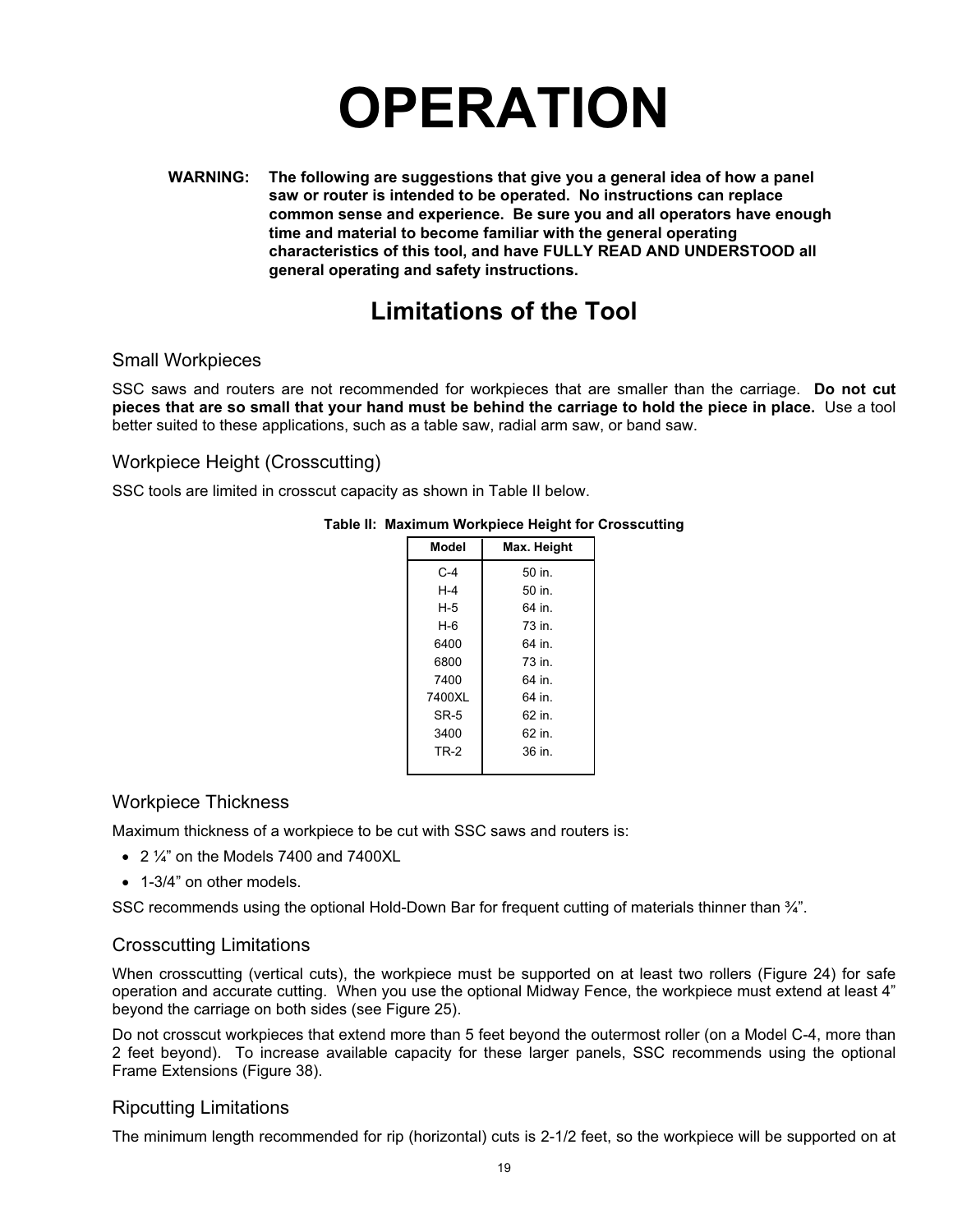least four rollers. Pieces shorter than 4 feet can be rotated  $90^{\circ}$  and be crosscut. This size limitation also applies when using the optional Midway Fence. See Figure 26 and 27.

Do not attempt to ripcut boards longer than 6 feet on the Model C-4 (8 feet with the optional Frame Extensions, Figure 28). On all other models, there is no limit to the length of board that can be ripcut. However, you must insure that the board is properly supported at all times. For regular ripcutting of long pieces, SSC recommends using optional Frame Extensions, or the extended-frame Model 7400XL.

## **Selecting a Saw Blade**

The saw blade must be carefully matched to the materials being cut. Improper blade selection can result in reduced tool life, inaccurate and poor quality cuts, and safety risks. The following table lists some recommended blades for certain applications.

If in doubt, consult with your machinery dealer, or with our customer service department (800-772-2327), to determine the best blade for your cutting needs.

| <b>Material</b>      | 8200HG | 840ATB1 | <b>848ATB</b>  | 848ATBL | <b>860ATB</b> | 860NRATB | 860NRTCG | <b>860TCG</b> | 880ATBL | 880TCGL |
|----------------------|--------|---------|----------------|---------|---------------|----------|----------|---------------|---------|---------|
| Alucabond            |        |         |                |         |               |          | X        | X             |         |         |
| Aluminum plate       |        |         |                |         |               |          | X        |               |         |         |
| Chipboard            |        | X       | X              | X       | X             |          |          | X             | X       |         |
| Double-face panels   |        |         |                | X       |               | X        | X        |               | X       |         |
| Duraply              |        |         |                |         |               |          |          | X             |         | X       |
| Gatorfoam            |        |         |                |         |               |          |          |               | X       |         |
| Hardwood             |        | X       | X              | X       | X             |          |          |               | X       |         |
| Kortron              |        |         |                |         |               | X        | X        |               | X       |         |
| Laminated panels     |        | X       | $\pmb{\times}$ | X       |               |          |          |               | X       |         |
| Masonite             |        | X       | X              | X       |               |          |          | X             | X       |         |
| <b>MCP</b>           |        |         |                |         |               | X        | X        |               |         | X       |
| Melamine             |        |         |                |         |               | X        | X        |               |         | X       |
| Particle board       |        | X       | X              | X       |               |          |          | X             | X       |         |
| Plexiglas up to 1/2" |        |         |                |         |               |          |          | X             |         |         |
| Plywood              |        | X       | X              | X       | X             |          |          |               | X       |         |
| Polycarb. (Lexan)    | X      |         |                |         |               |          |          |               |         |         |
| Polyester            |        |         |                |         |               | X        | X        |               |         | X       |
| Printed grain lamin. |        |         |                |         |               | X        |          |               |         | X       |
| Solid wood           |        | X       | X              | X       | $\times$      |          |          |               | X       |         |
| Veneer               |        |         |                | X       |               | X        |          |               | X       |         |
| Vinyl                |        |         |                |         |               | X        | X        |               | X       |         |
| Waferboard           |        |         |                |         |               |          |          |               | X       |         |

**Table III: Recommended SSC Blades for Certain Applications** 

Always keep blades clean and sharp for the best performance. A dull or dirty blade can bind and pinch, resulting in kickback and poor quality cuts. **If in doubt, replace it with a new blade.** 

## **Basic Operating Functions**

Refer to Figure 12 through Figure 18 for the location of operator controls on each model saw and router.

## Changing the Blade (Saws)

- 1. **Unplug the saw**. Observe appropriate lockout/tagout procedures to insure the tool cannot accidentally be powered.
- 2. On all models except the 7400 Series, remove the top blade guard (see 21 below).
- 3. To keep the spindle from turning while you loosen the arbor bolt (12) push the spindle lock (16) located on the under side of the saw motor. Then tighten the carriage lock.
- 4. Use the allen wrench provided with the saw to loosen and remove the bolt (Figure 19) counterclockwise.
- 5. Remove the outer blade flange (13), blade (15), and inner blade flange (14).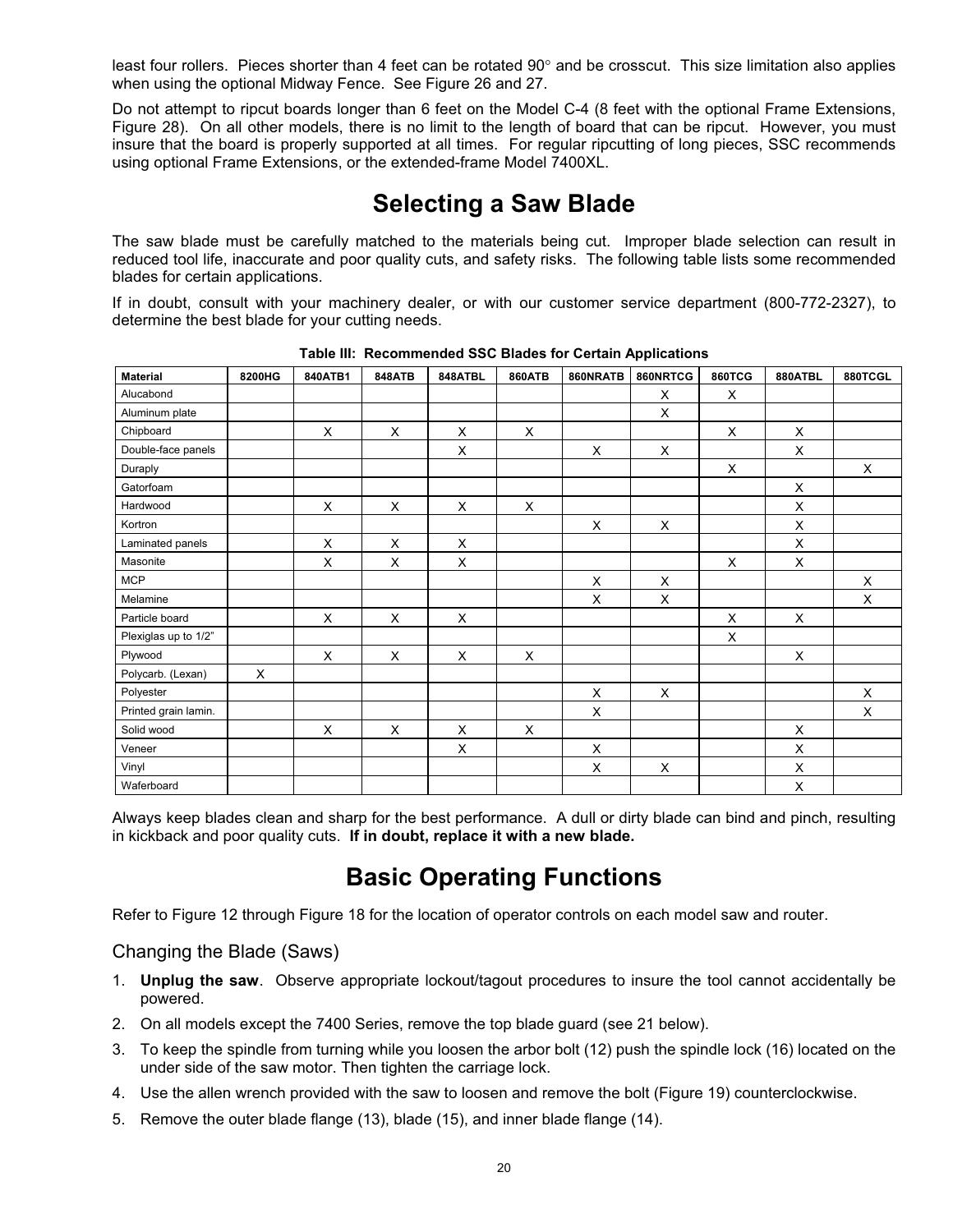- 6. Clean the spindle, flanges, bolt, and blade to remove built-up dust and debris.
- 7. Reinstall the inner flange, slide on the **new blade with the arrow pointing counterclockwise**, reinstall the outer blade flange, and **hand-tighten the bolt clockwise**.
- 8. Use the allen wrench to tighten the bolt while pushing the spindle lock.
- 9. Reinstall the blade guard.
- 10. Loosen the carriage lock and allow the saw carriage to return to the top of the guides.
- 11. Reconnect the power.

**NOTE:** You may have to readjust the rip and crosscut rulers after changing blades or installing a resharpened blade. See "Adjusting the Crosscut Rulers".



**Figure 19: Installing a Saw Blade (H Series Shown)**

Removing and Installing the Blade Guard (Saws)

**NOTE:** The Model 7400 and 7400XL do not have a separate top blade guard. The blade is removed from the back side of the saw with the two blade wrenches provided.

The blade guard is attached to the carriage with the red torque knobs (22), Figure 20 or Figure 21. Remove the torque knobs to remove the guard. Be sure to leave the rubber washers on the torque knobs because they prevent the knobs from slipping.

Always install the blade guard before operating the saw (21).



**Figure 20: Installing the Blade Guard (Models C-4, H-4, H-5, H-6)** 

Changing the Bit (Routers)

1. **Disconnect power to the unit.**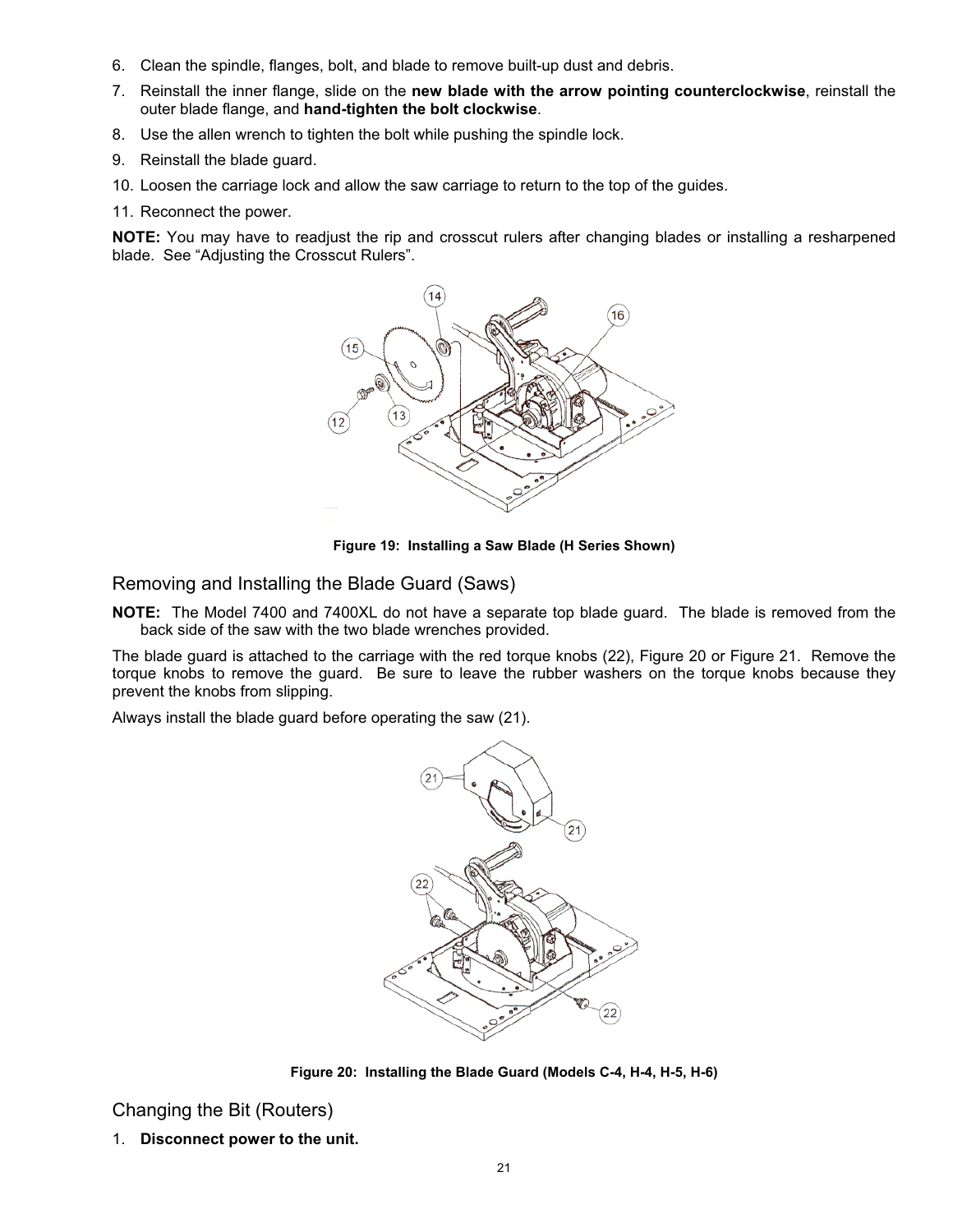- 2. Lock the carriage lock.
- 3. Loosen the wing nut on the router base.
- 4. Rotate the motor counterclockwise and remove it.
- 5. Using the wrench kit provided, loosen the collet and remove the bit.
- 6. Install the new bit and tighten the collet securely.



**Figure 21: Installing the Blade Guard (Models 6400, 6800)** 

#### Starting and Stopping the Motor

**C-4, SR5, and H-Series saws.** Start the motor by lifting on the paddle switch located under the saw handle. Stop the motor by pressing the same switch down.

**Models 6400, 6800, and SR-5U saws.** Start the motor by pulling the start-stop switch out. Stop the motor by pressing the same switch in.

**Models 7400 and 7400XL saws.** Start the motor by pushing the red button ON. Stop the motor by pressing the black button OFF.

**Models SR-5, SR-5U, and 3400 routers** have a switch on the front of the router motor. Press ON or OFF as required.

**TR-2 routers.** Start the motor by pulling the start-stop switch out. Stop the motor by pressing the same switch in.

#### Rotating the Turntable on the Carriage

**C-4 and H-Series saws; Models SR-5 and SR-5U routers.** Pull out both of the indexing pins, and pivot the turntable until they snap into the appropriate holes.

**Models 6400 and 6800 saws.** Pull out both indexing pins, and pivot the turntable until they snap into the appropriate holes.

**Models 7400 and 7400XL saws.** Unscrew the indexing pin, and pivot the turntable until the pin is aligned with the appropriate hole. Screw the indexing pin into the new hole, then tighten the pin's locking knob.

**Model 3400 and TR-2 router.** The Model 3400 are routers only, and do not have turntables.

#### Moving the Carriage Up or Down

**C-4 and H-Series saws.** Use the handle attached to the motor body.

**Models 6400 and 6800 saws.** Use the handle in front of the right guide tube, attached to the carriage in the far upper right hand corner.

**Models 7400 and 7400XL saws.** Use the blue handles on the right hand side of the motor.

**Models SR-5 and SR-5U routers.** Use the handle on the upper right hand corner of the carriage.

**3400 and TR-2 routers.** Use the handle in front of the right guide tube.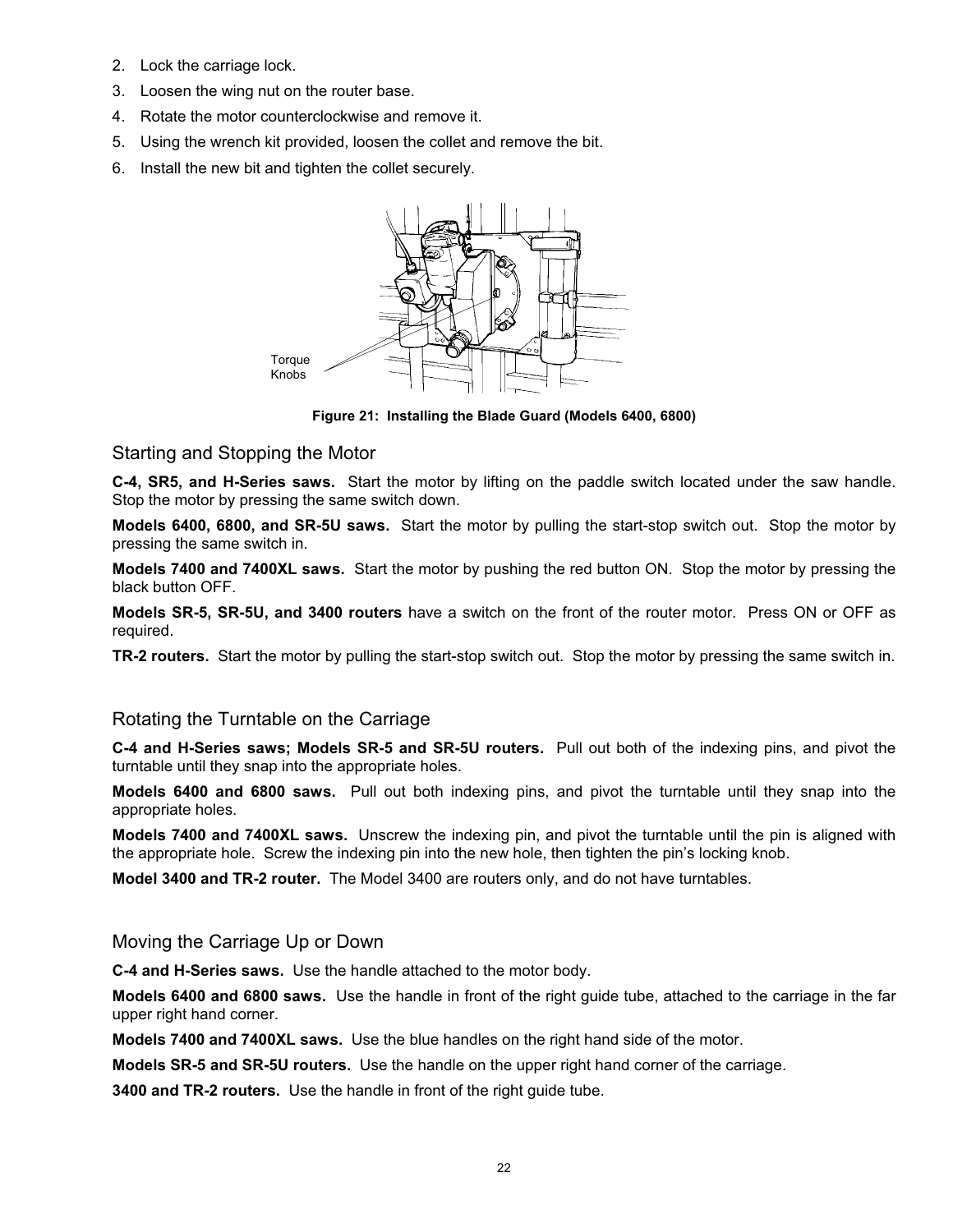## Locking the Carriage

Lock the carriage by tightening the red lock knob(s):

- On the C-4 and H-Series saws, located on the left quide tube.
- x **On Models 6400 and 6800 saws**, located on the right guide tube.
- On Models 7400 and 7400XL saws, located to the left of the motor.
- **On routers**, one lock knob located on each guide tube.

## Adjusting the Crosscut Rulers (Saws)

The saw has one rip ruler mounted vertically, and two crosscut rulers, one attached to the frame on each side of the saw. The rip ruler is set at the factory, but the two crosscut rulers must be adjusted to the specific blade that is mounted in the saw. Be sure the blade is installed before following these steps:

- 1. Remove the blade guard (18) so the blade is exposed.
- 2. Loosen the carriage lock and lower the carriage as shown in Figure .



**Figure 22: Adjusting the Crosscut Rulers**

- 3. Use a square (17) that measures at least 14" on one side. Line up one edge of the square with the tips of the saw blade, and the other edge of the square with the crosscut (horizontal) ruler. Slide the ruler (19) so that its measure matches the measure on the square. A magnet holds the ruler in place, but you may wrap clear tape around the ruler and frame for additional hold, if required.
- 4. Repeat the above steps to adjust the crosscut ruler on the other side (20) of the tool.
- 5. Make a simple cut to verify that the ruler is lined up correctly.

## Adjusting the Material Thickness Control (Routers)

Adjust the control knob and spindle (on the back of the lifting platform) so the beveled router sub-base stops 1/8" below the surface of the material being dadoed. **Failure to make this adjustment will ultimately result in unnecessary damage to the router platform and/or an inconsistent depth of cutting.** 



**Figure 23: Kerf Spreader (7400 Series)**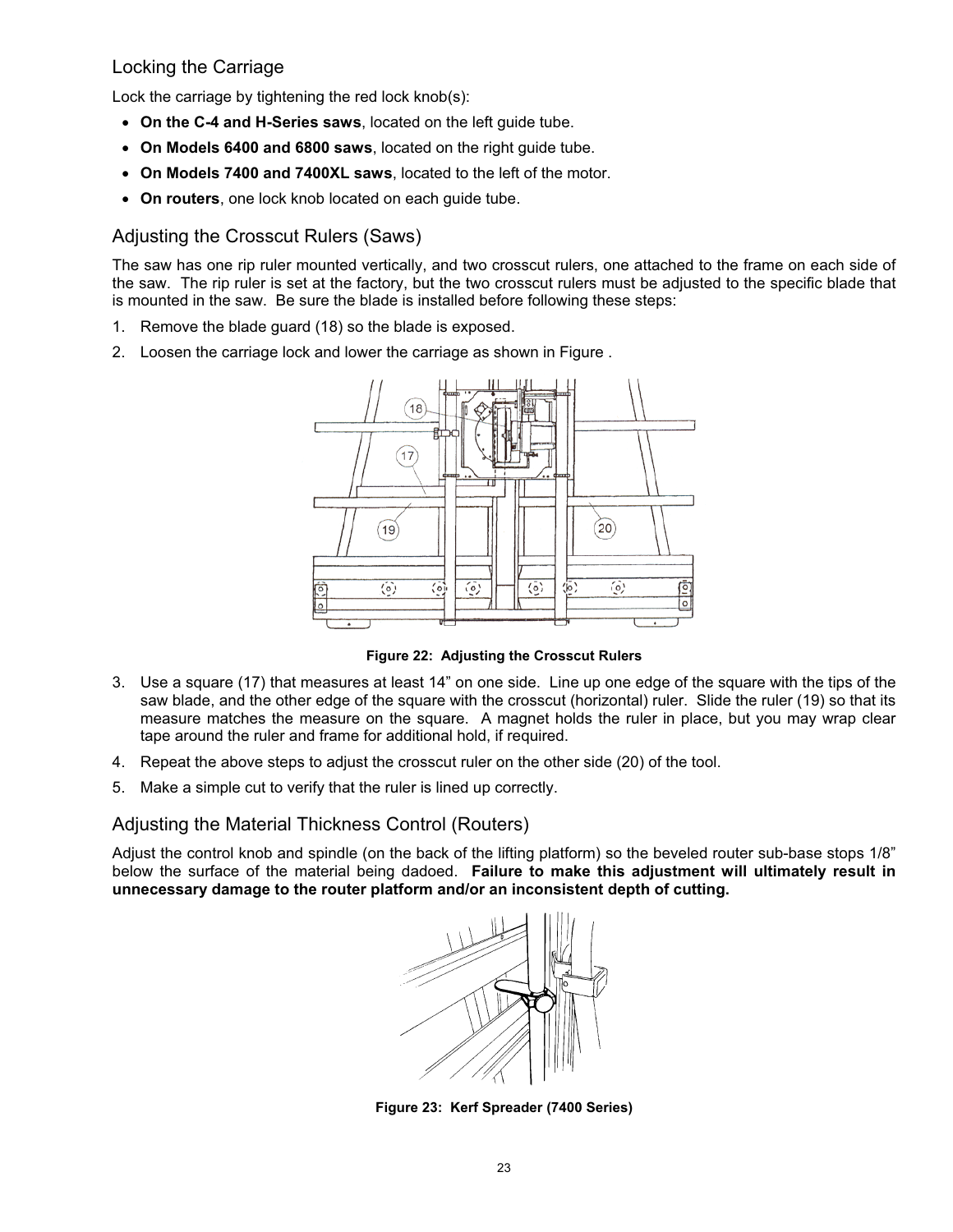## Adjusting the Kerf Spreader (Models 7400 and 7400XL)

The 7400-Series saws have a kerf spreader (Figure 23) mounted on a vertical tube to the left of the saw carriage tracks. It is intended to run in the cut-out kerf from the saw cut when making horizontal cuts from the right to the left. The spreader keeps the upper part of the panel from sagging down and binding on the saw blade.

Adjust the spreader to the vertical position where the saw blade is running, and tighten it in place with the red hand knob. When not being used, move the spreader to the top of the saw.

## Using the Knife Scoring System (Models 7400 and 7400XL)

An accessory for the 7400-Series saws includes twin carbide knives that produce score marks directly in line with the main saw blade. The score marks are easily adjusted to match the kerf line of the saw blade.

Refer to the instructions supplied with this accessory.

# **General Operating Tips**

- x For smooth, clean, chip-free cuts, you **must** use industrial carbide saw blades or router bits that are **sharp**. Dull or improperly sharpened blades or bits will cause chipping, unclean cuts, chatter, and motor overloading. **If you are not sure that a blade or bit is sharp, replace it with a new one.**
- x When you feed the material through the tool horizontally, or move the carriage over the material vertically, **do it slowly, smoothly, and (whenever possible) without stopping.** Overfeeding results in poor-quality cuts, shortened blade or bit life, and motor overloading.
- x Be careful when setting material onto the rollers. **Do not drop heavy material onto the rollers** or damage to the rollers may result.
- For best results when sawing, place the workpiece onto the tool with its back side facing you. This provides the smoothest possible cut on the face side of the panel.
- Panels being cut horizontally or vertically must always be fed against the rotation of the saw blade.
- Panel saws are intended for cutting large panels down to size. As the overall panel size becomes smaller and smaller, other types of sawing tools become more convenient and safer to use.
- x When routing, whenever possible feed the material horizontally from **right to left** or vertically from **top to bottom**.
- When routing, if most panels are narrow you may wish to elevate the entire tool 12" to 14" above the floor. This will raise the work area for the narrow pieces to a more comfortable height and still allow you to crossdado full-size panels. You can also achieve this by installing the optional Midway Fence.
- When routing window openings, start the plunge cut in an upper corner. This allows the drop piece to fall downward and away from the bit when the final cut of the opening is completed.
- Refer to the Maintenance section for regular maintenance procedures.

## **Operating Procedure: Crosscutting**

A crosscut is a vertical cut that must always be done from the top to the bottom of a workpiece as shown in Figure 24 or 25. (See also "General Operating Tips" above and "Limitations of the Tool".)

#### **WARNING: To reduce the risk of injury, do not place your hands on or under the carriage or in the path of the saw blade.**

- 1. Position the saw motor in the crosscutting position with the blade oriented vertically. See "Rotating the Turntable".
- 2. **For the 7400-Series models only**, adjust the position of the spring-loaded saw foot to the thickness of the material so that it gently presses on the face. Use the two adjusting knobs located above and below the saw motor to adjust the spring loaded saw foot of the panel.
- 3. Loosen the carriage lock and move the carriage to the top of the guides.
- 4. Place the workpiece on top of the rollers. Be careful not to drop the material on the rollers.
- 5. Slide the workpiece to the desired position, using the crosscut rulers or optional gauging systems (Stop Bar or Quick Stop) as measures.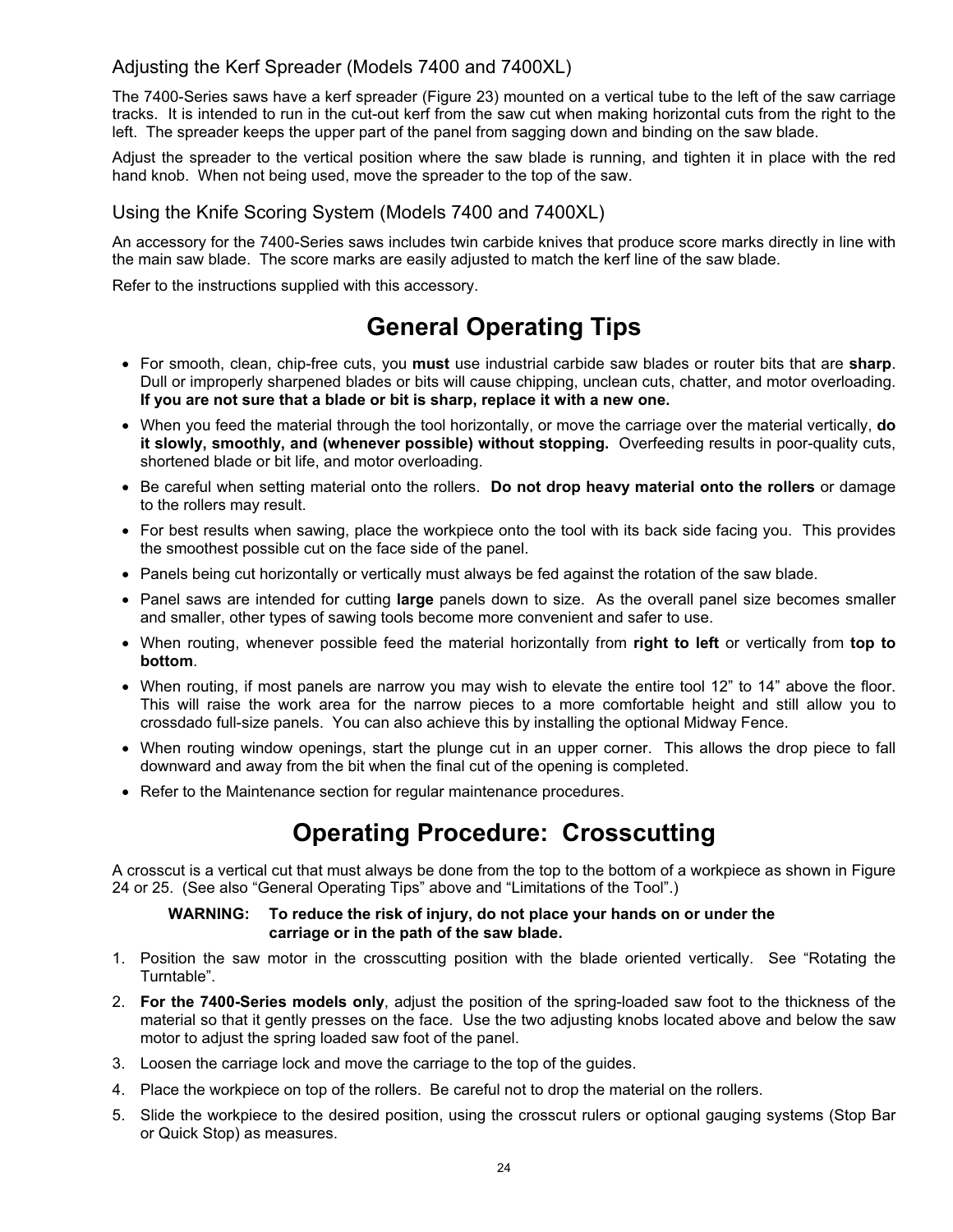- 6. Make certain that the workpiece is adequately supported and stable in the machine. Refer also to "Limitations of the Tool". The workpiece can be held with one hand; **do not hold the workpiece so that your hand is anywhere behind the carriage or guides or in the path of the saw blade.**
- 7. Start the motor (see "Starting and Stopping the Motor"), and allow it to reach full speed before beginning the cut.
- 8. When the motor has reached full speed, slowly and smoothly pull the carriage down so the blade runs through the workpiece. Keep one hand on the handle at all times. Be careful not to force the saw through the workpiece, to avoid binding. **If the blade binds in the workpiece, or the workpiece shifts during the cut, stop the motor, carefully move the carriage to the top of the guides, restart the motor, and begin the cut again.**
- 9. Support and remove the cut-off piece as the saw completes its cut.
- 10. Once the cut is complete, turn off the motor and wait for the blade to come to a full stop. Move the workpieces away from the blade. Return the carriage to the top of the guides, and lock the carriage rip lock.
- 11. When making cuts that are less than 1 inch, the chatter guard (located inside the blade guard) must be resting on the workpiece, not on the cut-off piece. See Figure 28. If it is not positioned this way, it will jam the workpiece and prevent the carriage from continuing through the cut. If the saw jams, turn the tool OFF and wait for the blade to stop. Then back the saw out of the cut.
- **CAUTION:** A coasting saw blade can mar the edge of a freshly cut workpiece.



**Figure 24: Crosscutting (work supported on at least two rollers)** 



**Figure 25: Crosscutting using optional Midway Fence Kit (work extends at least 4" beyond saw carriage)**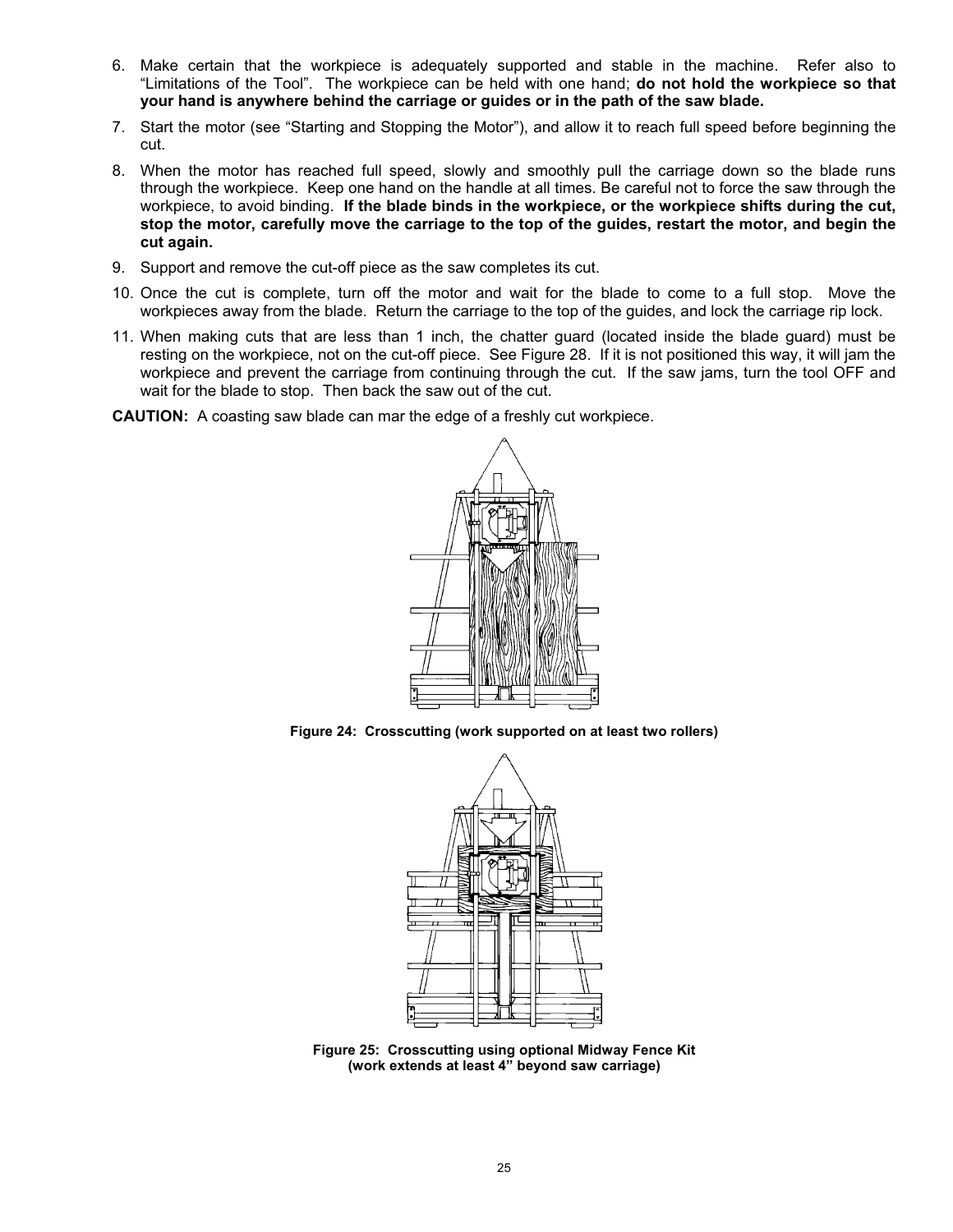# **Operating Procedure: Ripcutting**

A ripcut is a horizontal cut that can be done either from the left to the right or from the right to the left, as shown in Figure 26 and Figure 27. Ripcuts **must always** be done by moving the workpiece in the direction of the arrow on the saw carriage. (See also "General Operating Tips" above and "Limitations of the Tool.")

#### **WARNING: To reduce the risk of injury, ripping must always be done with the direction of the arrow on the saw.**

- 1. Before you begin, be sure there is enough space on both sides of the saw to completely load the workpiece on the saw frame, move it past the saw, and completely off-load it.
- 2. Select the ripping direction, from right or from left, based on preference. Then rotate the turntable to the ripping position as shown. See "Rotating the Turntable". The rip measurement is set at the factory for cutting right to left. The measurement indicator will need to be adjusted for left to right.
- 3. **For the 7400-Series models only**, adjust the position of the spring-loaded saw foot to the thickness of the material so that it gently presses on the face. Use the two adjusting knobs located above and below the saw motor.
- 4. Select the height of the saw blade above the rollers. Raise or lower the carriage until the height index tab is aligned with the corresponding dimension on the vertically mounted ruler. Lock the carriage securely to the guides in this position.
- 5. Start the motor (see "Starting and Stopping the Motor") and allow it to reach full speed before beginning the cut.
- 6. Position the material on the side of the machine indicated by the arrows on the carriage that show direction of cut. Place the workpiece on top of the rollers. Be careful not to drop the material onto the rollers.
- 7. When the motor has reached full speed, slowly and smoothly push the workpiece through the saw, in the direction of the feed arrow on the saw. **Avoid placing your hands, clothing, or body parts under the carriage or in the cutting path of the saw blade. Do not look directly down the line of cut because dust and debris are generated during this operation.**
- Be careful not to force the workpiece through the saw, to avoid binding. **If the saw blade binds in the workpiece, or the workpiece shifts during the cut, stop the saw motor, carefully back the workpiece out of the saw, reposition the workpiece, restart the motor, and begin the cut again.**
- 8. As the workpiece passes across the machine, move to the other side and complete the cut by pulling the workpiece past the saw blade. Support the upper piece to keep it from pinching the blade or the kerf protector, or falling away from the machine.
- 9. Once the cut is complete, turn off the motor and wait for the blade to come to a full stop. Remove the workpieces from the machine.
- 10. Rotate the turntable back to the vertical position and return the carriage to the top of the guides. Lock the carriage in this position.



**Figure 26: Saw Motor in Ripcutting Position**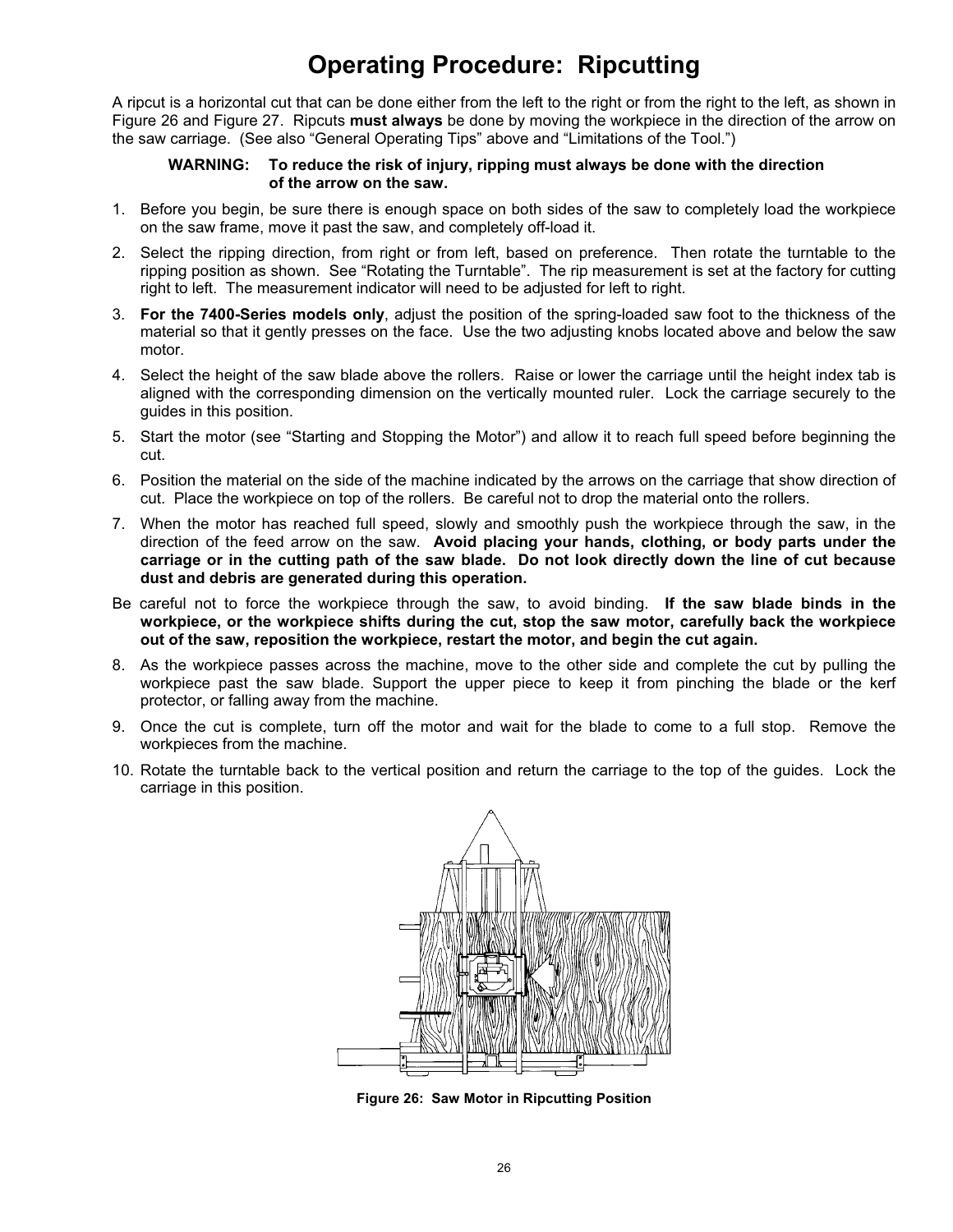

**Figure 27: Ripcutting From the Right Using Optional Midway Fence (work extends beyond saw carriage at least 4")** 

11. When making cuts that are less than 1 inch, the chatter guard (located inside the blade guard) must be resting on the workpiece, not on the cut-off piece. See Figure 28. If it is not positioned this way, it will jam the workpiece and prevent the carriage from continuing through the cut. If the saw jams, turn the tool OFF and wait for the blade to stop. Then back the saw out of the cut.



**Figure 28: Chatter Preventer (H Series shown, in position for crosscutting)**

# **Operating Procedure: Routing**

- 1. Position the router platform in the appropriate position for the cut to be made. See "Rotating the Turntable", above.
- 2. Adjust the material thickness control for the thickness of the material to be cut (see "Adjusting the Thickness Control," above).
- 3. Loosen the carriage locks on the guide tubes and move the carriage to the top of the guides.
- 4. Place the workpiece on top of the rollers. Be careful not to drop it onto the rollers.
- 5. Slide the workpiece to the desired position, using the crosscut rulers or optional gauging system (Stop Bar or Quick Stop) as measures.
- 6. Make certain that the workpiece is adequately supported and stable in the machine. Refer also to "Limitations of the Tool" above. The workpiece can be held with one hand; **do not hold the workpiece so that your hand is anywhere behind the carriage or guides or in the path of the bit.**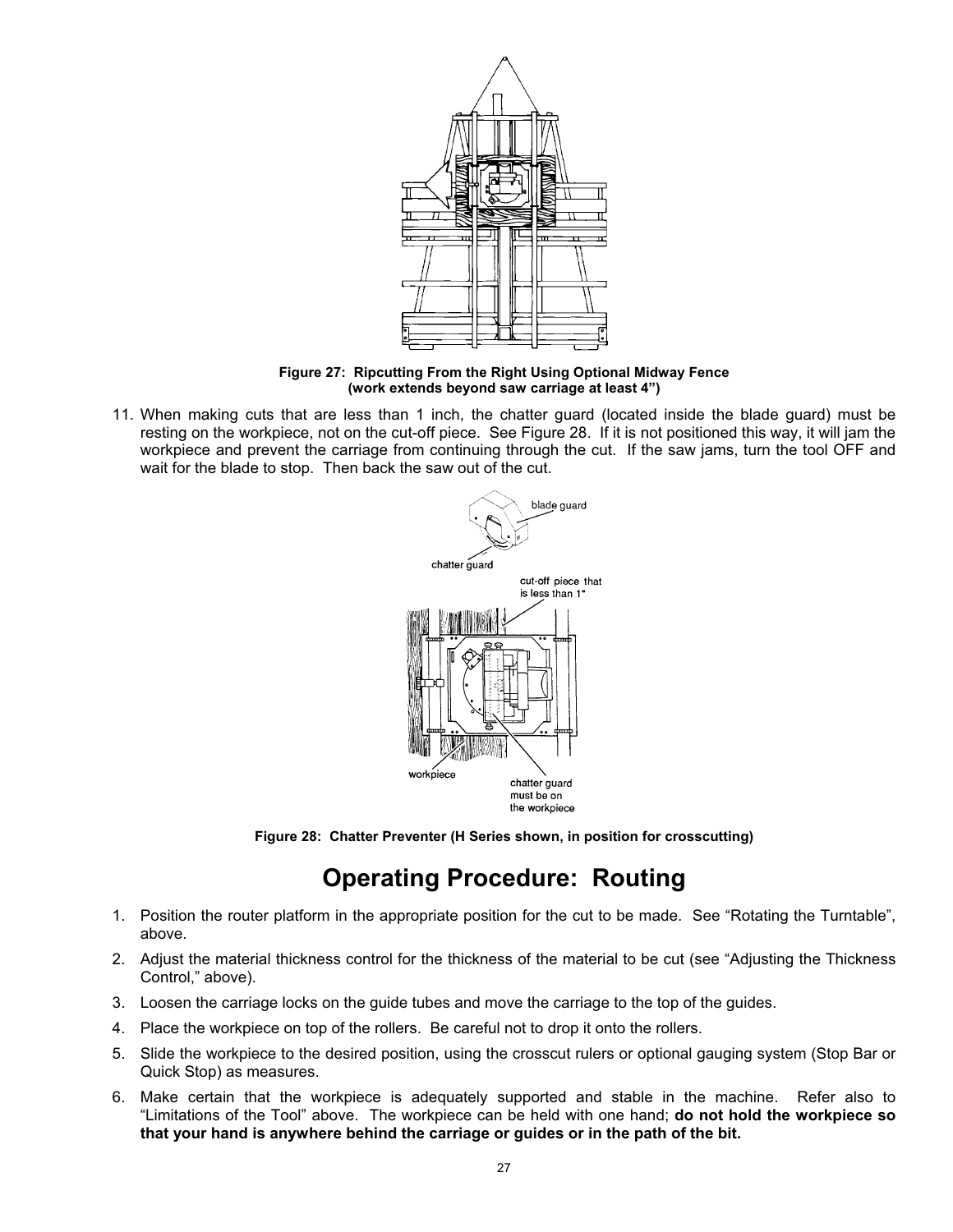- 7. To raise or lower the bit, adjust the graduated depth adjusting ring on the router base. It indicates the exact distance of the bit below the sub-base.
- 8. Start the motor (see "Starting and Stopping the Motor"), and allow it to reach full speed before beginning the cut.
- 9. When the motor has reached full speed, slowly and smoothly pull the carriage so the blade runs through the workpiece. Keep one hand on the handle at all times. Be careful not to force the bit through the workpiece, to avoid binding.
- 10. Once the cut is complete, turn off the motor and wait for the bit to come to a full stop. Move the workpiece away from the bit. Return the carriage to the top of the guides, and lock the carriage lock.

# **Switching Between a Saw and Router (Model SR-5)**

To remove the saw and install the router on the Models SR-5 or SR-5U:

#### **WARNING: Always disconnect the power before interchanging the saw and router.**

- 1. Disconnect the saw power cord. Remove the saw assembly by removing the two thumbscrews at the top of the turntable.
- 2. lnsert the router assembly into the carriage in the same manner and attach it with the two thumbscrews.
- 3. Attach the adjustable clamp(s) on the frame as shown in Figure 29: insert the L-screw down through the hole in the clamp mounting bracket and secure with the red knob.
- 4. If routering on the rollers be sure to use your lower clamps to secure the material.

To remove the router and install the saw:

- 1. Disconnect the router power cord. Remove the router assembly by removing the two thumbscrews at the top of the turntable.
- 2. Insert the saw assembly into the carriage in the same manner and attach it with the two thumbscrews.
- 3. Remove the adjustable clamp(s) from the frame.



**Figure 29: Adjustable Clamp (Routing)** 

## **Removing the Motor**

## **Models C-4, H-4, H-5, and H-6**

To remove the motor from the turntable (see Figure 30):

- 1. Disconnect and lock off the power supply.
- 2. Remove the blade guard (Not shown below).
- 3. Remove the saw blade (Not shown below).
- 4. Remove the nuts from the two lower hanger bolts (6 and 0).
- 5. Support the motor by hand, and remove the upper hanger bolt (10) and spacer (9).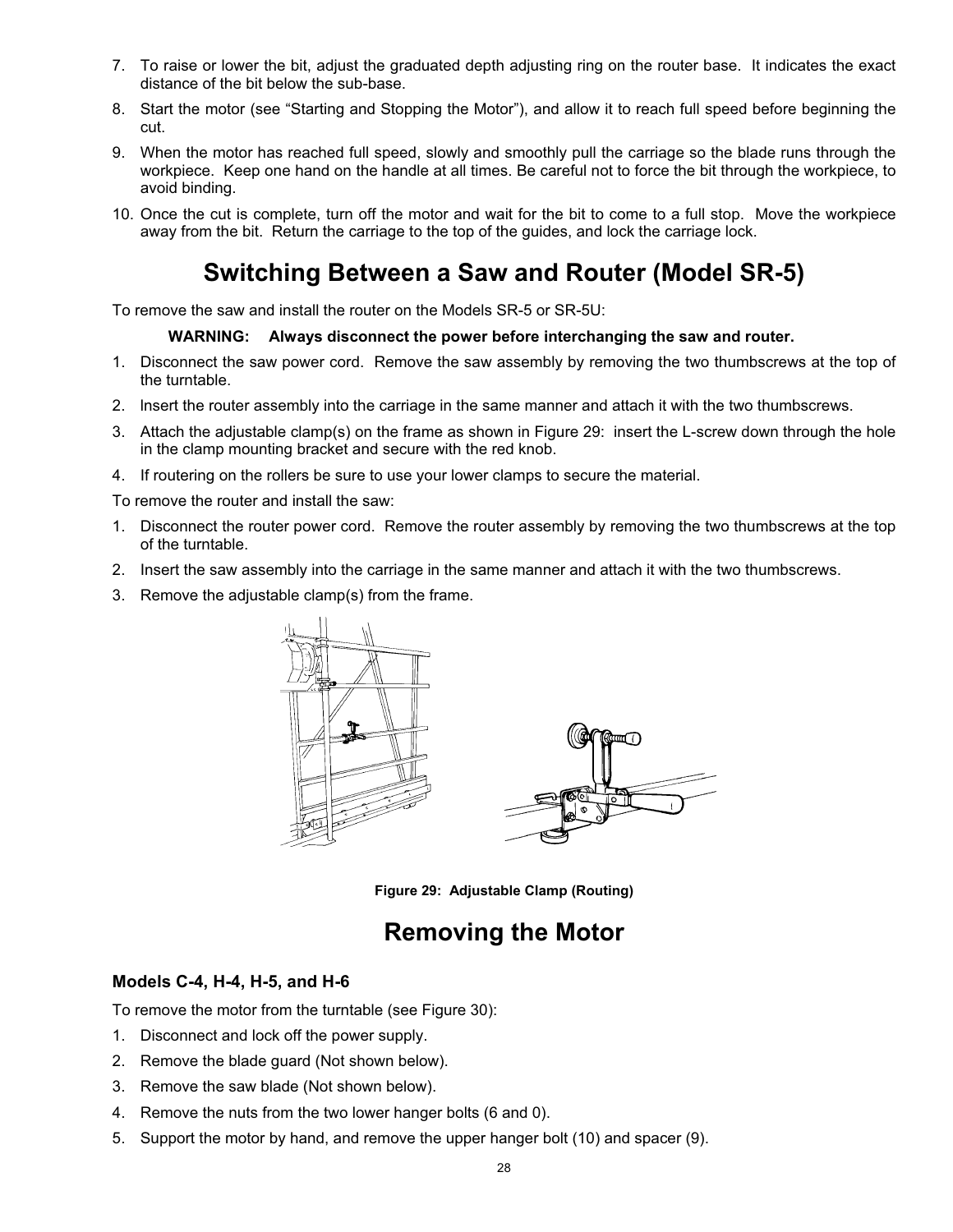To reattach the motor, reverse the above procedure. Use your set screw (11) to reset the motor.

Installing the Saw Motor Assembly Upgrade



**Figure 30: Removing the Motor (Models C-4, H-4, H-5, H-6)** 

#### **Models 6400 and 6800**

- 1. Disconnect and lock off the power supply.
- 2. Remove the blade guard.
- 3. Remove the saw blade.
- 4. Support the motor by hand, and remove the two mounting bolts.

To reattach the motor, reverse the above procedure.



**Figure 31: Removing the Motor (Models 6400, 6800)** 

#### **Models 7400 and 7400XL**

- 1. Disconnect and lock off the power supply.
- 2. Remove the belt guard.
- 3. Slip the belt off the pulley.
- 4. Support the motor by hand, and remove the four mounting bolts.

To reattach the motor, reverse the above procedure.

#### **Routers**

1. Disconnect and lock off the power supply.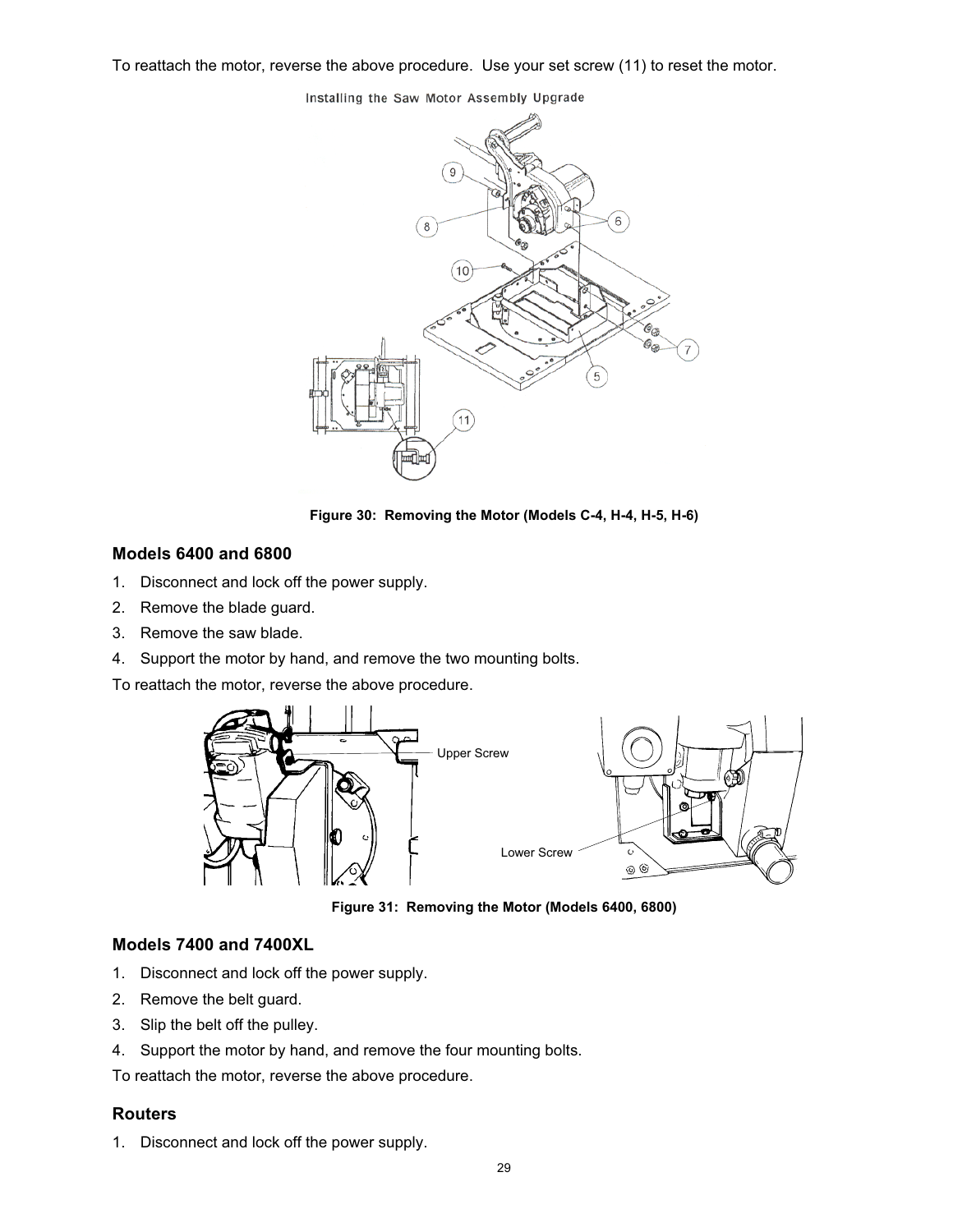- 2. Loosen the wing nut on the router base.
- 3. Support the motor by hand and rotate it counterclockwise until it comes free of the housing.

To reinstall the motor, reverse the above procedure.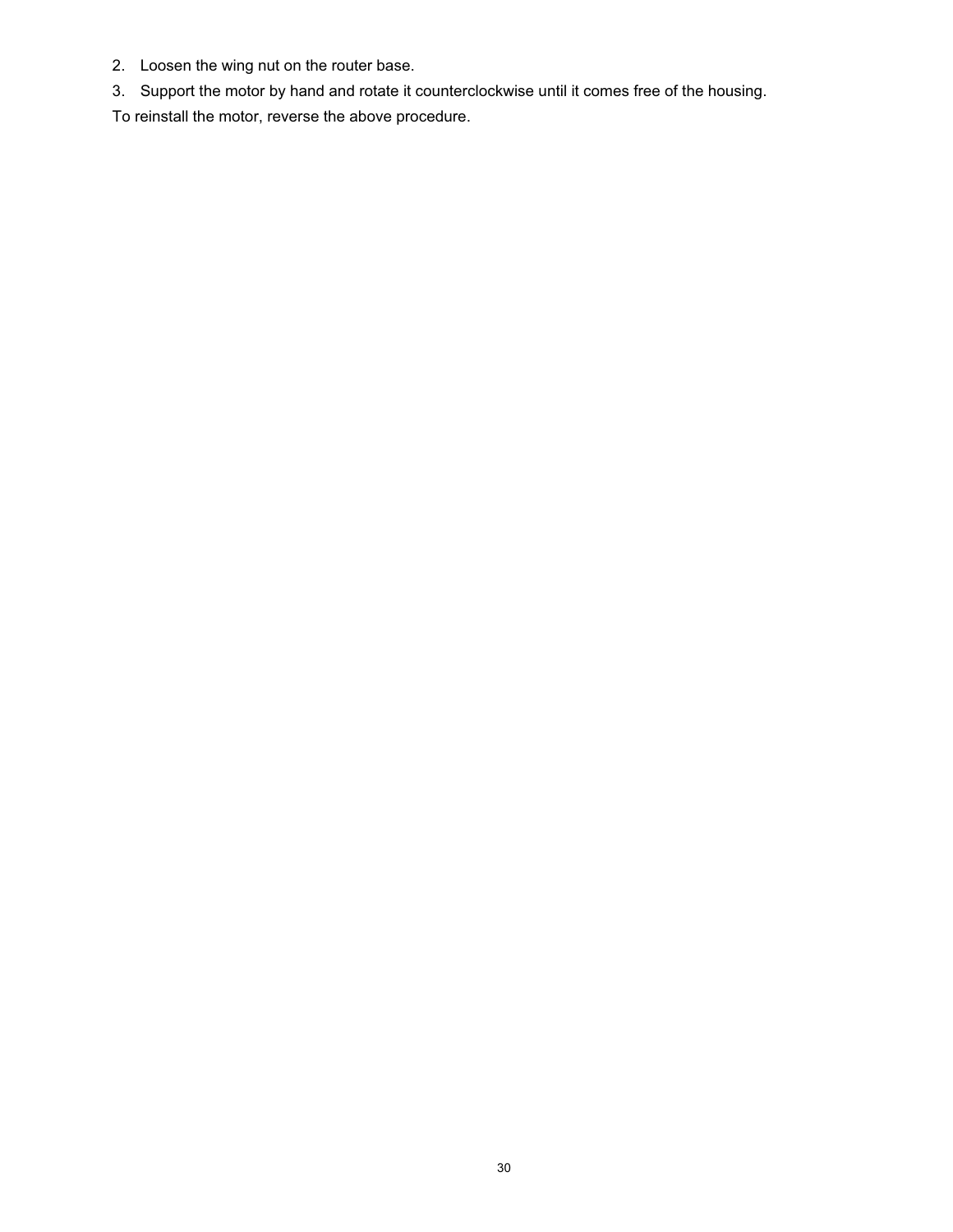# **MAINTENANCE**

**WARNING: To reduce the risk of injury, always unplug the tool before doing any maintenance. Never disassemble the tool or try to do any rewiring to its electrical system. Contact a qualified electrician for electrical repairs. Always follow lockout/tagout procedures when servicing electrical equipment.**

## **General Maintenance**

Keep the tool in good repair by adopting a regular maintenance program. Before each day's use, examine the general condition of the tool, and inspect the guards, switches, power cord, and extension cord for damage. Check for loose screws, misalignment, binding of moving parts, improper mounting, broken parts, and any other condition that may affect its safe operation. If abnormal noise or vibration occurs, turn the tool off immediately and have the problem corrected before further use. Do not use a damaged tool. Tag damaged tools "DO NOT USE" until repaired (see "Repairs").

# **Cleaning**

Daily, clean all dust and debris from the vents in the motor housing.

Keep the handles clean, dry and free from oil and grease.

Use only mild soap and a damp cloth to clean the tool, because certain cleaning agents and solvents are harmful to plastics and other insulated parts. Some of these include: gasoline, turpentine, lacquer thinner, paint thinner, chlorinated cleaning solvents, ammonia, and household detergents containing ammonia. Never use flammable or combustible solvents around tools.

#### **WARNING: To reduce the risk of injury, electric shock, and damage to the tool, never immerse the saw or router in liquid or allow a liquid to flow inside it.**

## **Maintaining the Motor**

Under normal conditions, motor maintenance is not necessary until the brushes need to be replaced.

Every six months:

- Inspect the brushes, and replace as necessary.
- Mechanically inspect and clean the gears, spindles, bearings, housing, etc.
- Electrically inspect the switch, cord, armature, etc.
- Test to assure proper mechanical and electrical operation.

## **Lubricating the Guides**

The carriage should move smoothly up and down the guide tubes or rails. However, if the guides become caked with dust or debris, the carriage may get stuck or it may not slide smoothly. Periodically clean the guides with a damp cloth, following the directions under "Cleaning" above. Then use a dry lubricant such as a spray silicone. Other lubricants cause dust and debris to collect on the guides and contaminate the bearings.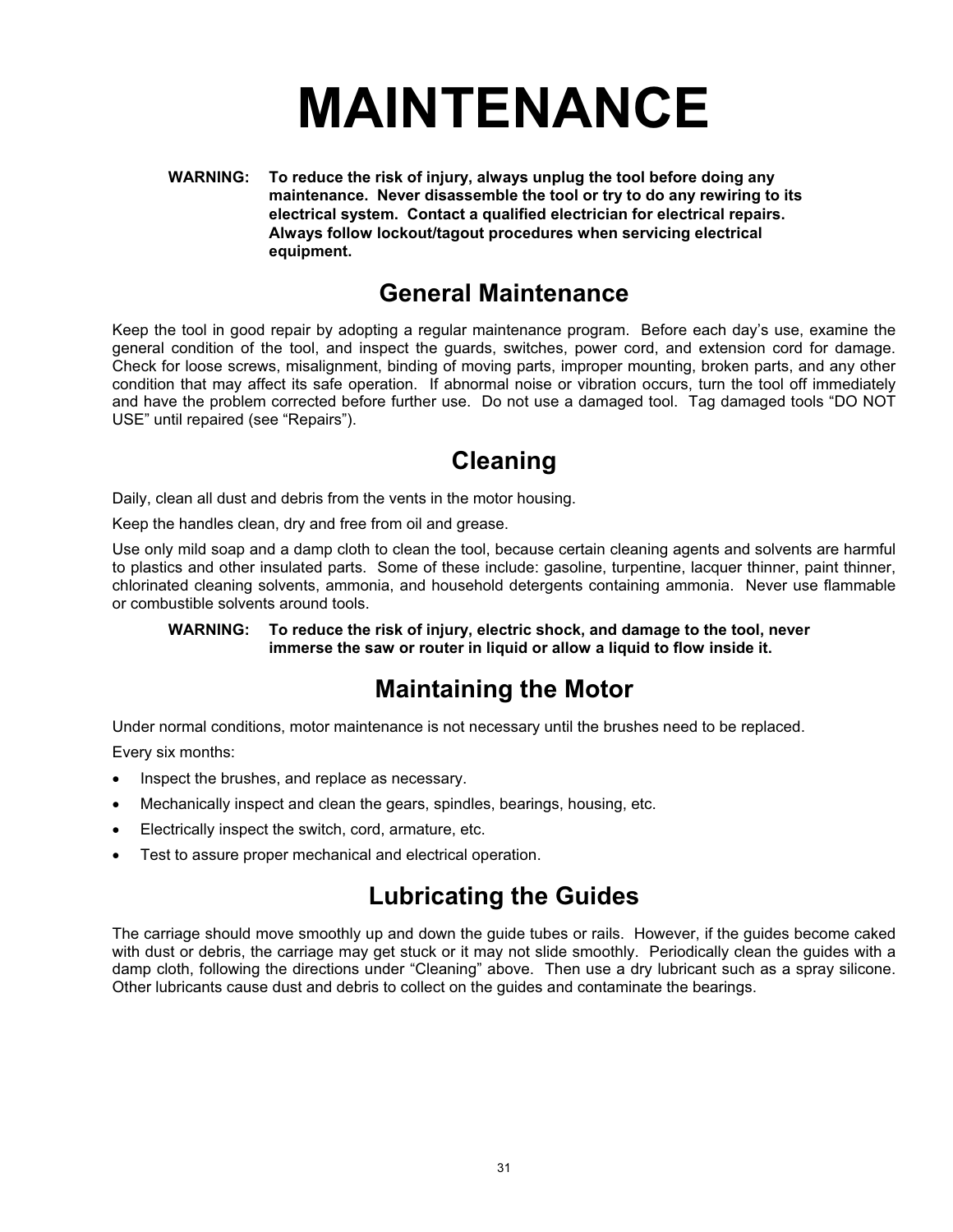# **SERVICE**

## **Repairs**

If your tool is damaged, call Safety Speed Cut at 800-772-2327 for technical advice or for the name of a dealer near you who can service your machine.

# **Replacement Parts**

Refer to the separate replacement parts information provided with the tool.

## **Alignment**

The tool is aligned at the factory to a tolerance of:

- $\bullet$   $\pm$ 1/32", on Models C-4, H-4, H-5, and H-6
- $\cdot$   $\pm$ 1/64", on Models 3400, 6400, 6800, TR-2, SR-5, and SR-5U
- $\bullet$   $\pm$ .005", on Models 7400 and 7400XL.

It needs realignment only if mishandled or abused, or if the motor or a roller is replaced.

Alignment consists of four steps that must be done in the following order (these steps are explained in detail below):

- 1. Adjust the blade or bit so it is parallel with the guides.
- 2. Adjust the blade or bit so it will be perpendicular to the workpiece.
- 3. Adjust the guides so they are perpendicular to the rollers.
- 4. Align the rollers.

#### Constructing an Alignment Tool

For maximum accuracy, construct a test square to check the full movement of the saw.

See Figure. Construct the square using a 6-ft metal ruler and two 4-ft metal rulers. (Using the 3-, 4-, and 5-ft measurements assures squareness.) Drill holes and attach the rulers with pop rivets or small nuts and bolts.



**Figure 32: Field Alignment Tool** 

Use the 6-ft ruler to check squareness of the rollers. Use the 4-ft ruler to check squareness of the guide tubes or rails. The tool also can be used as a giant square for layouts.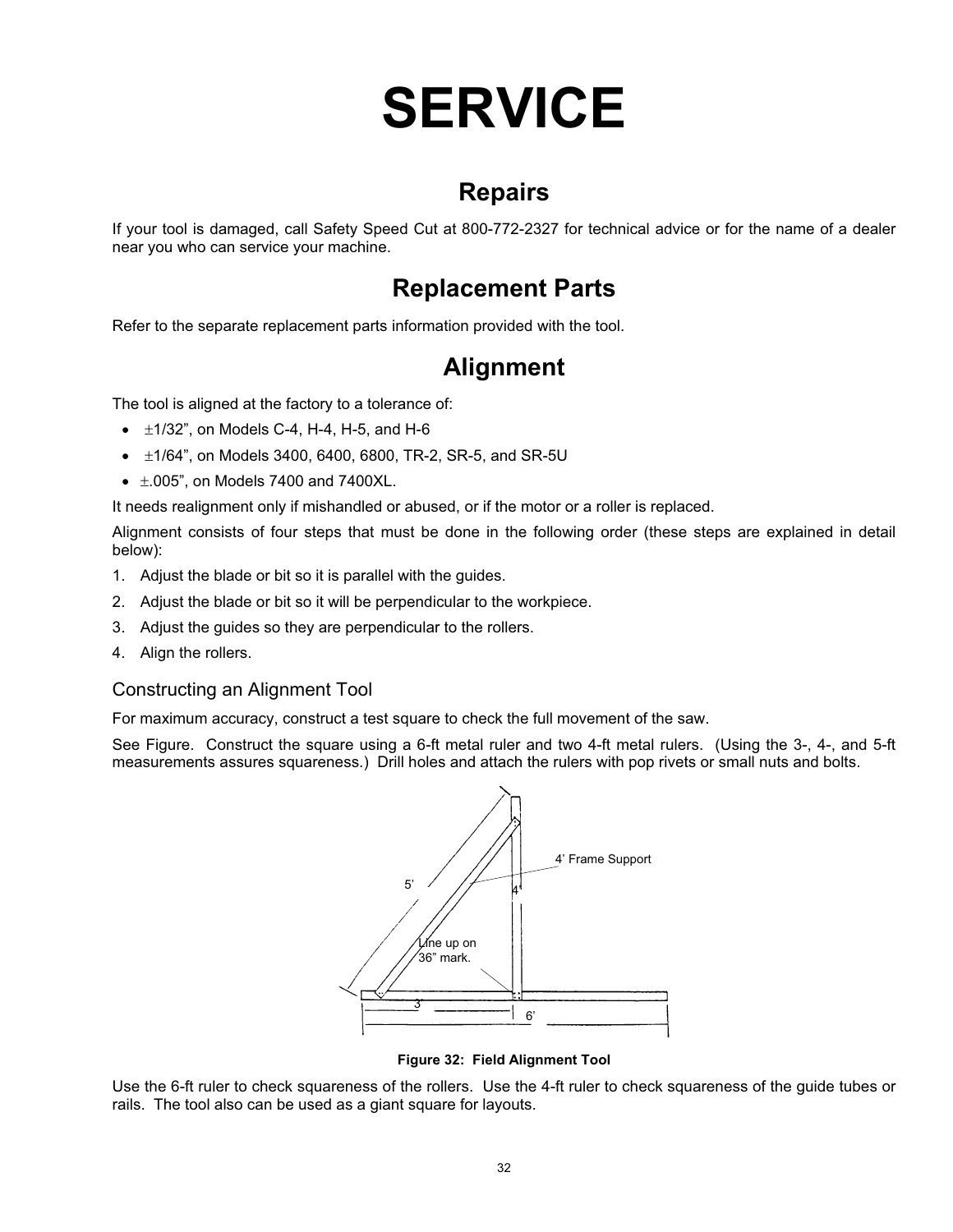## Step 1: Adjust the Blade Parallel to the Guides (Saws Only)

The blade must move parallel to the guides, or tail burning may occur and the kerf will be wider than the set of the blade. Make the following adjustment only if the blade appears to be out of alignment.

#### **To check the blade parallelism:**

- 1. Align the rollers and adjust the guides (see Steps 3 and 4 below).
- 2. If the blade "heels", or leaves burn marks on the cut, position the carriage for a crosscut and make a sample cut. Check both sides of the cut to determine which side of the blade is causing the problem (you will need this information for adjusting the blade).

#### **To adjust the blade parallelism:**

- 1. **Unplug the tool.**
- 2. Position the Adjustment Tool on the rollers. Lower the carriage so the Adjustment Tool overhangs the blade.
- 3. Place the Adjustment Tool against the blade. The entire face of the blade should contact the Adjustment Tool. If it does not, then the blade is not parallel to the workpiece and you should:
	- a. Loosen (but do not remove) the two hex-head nuts holding the indexing pin assembly (Figure 33, #24).
	- b. If burn marks appear on the **left side** of the workpiece, rotate the saw slightly clockwise until the entire face of the blade contacts the Adjustment Tool.
	- If burn marks appear on the **right side** of the workpiece, rotate the saw slightly counterclockwise until the entire face of the blade contacts the Adjustment Tool.

Make only a slight adjustment at a time.

- 4. Securely tighten the two hex nuts holding the index pin assembly or assemblies.
- 5. Make a sample cut and adjust if necessary.

## Step 2: Adjust the Blade or Bit (Perpendicularity)

#### **To adjust for perpendicularity:**

- 1. If the tool does not cut at 90 $^{\circ}$  to the surface of the workpiece, loosen the two motor mount nuts (Figure 33, #25). An adjusting screw (26) is located to the right of the lower nuts.
- 2. Loosen the adjusting screw lock nut. Tighten or loosen the adjustment screw depending on the angle adjustment required. Make only a slight adjustment.
- 3. Retighten the lock nut, making sure the screw is against the plate.
- 4. Retighten the motor mount nuts. Make a sample cut and readjust if necessary.

**For perpendicular cuts, be sure the saw motor is against the factory-set adjustment screw (26).**



**Figure 33: Adjusting the Blade (Perpendicularity)**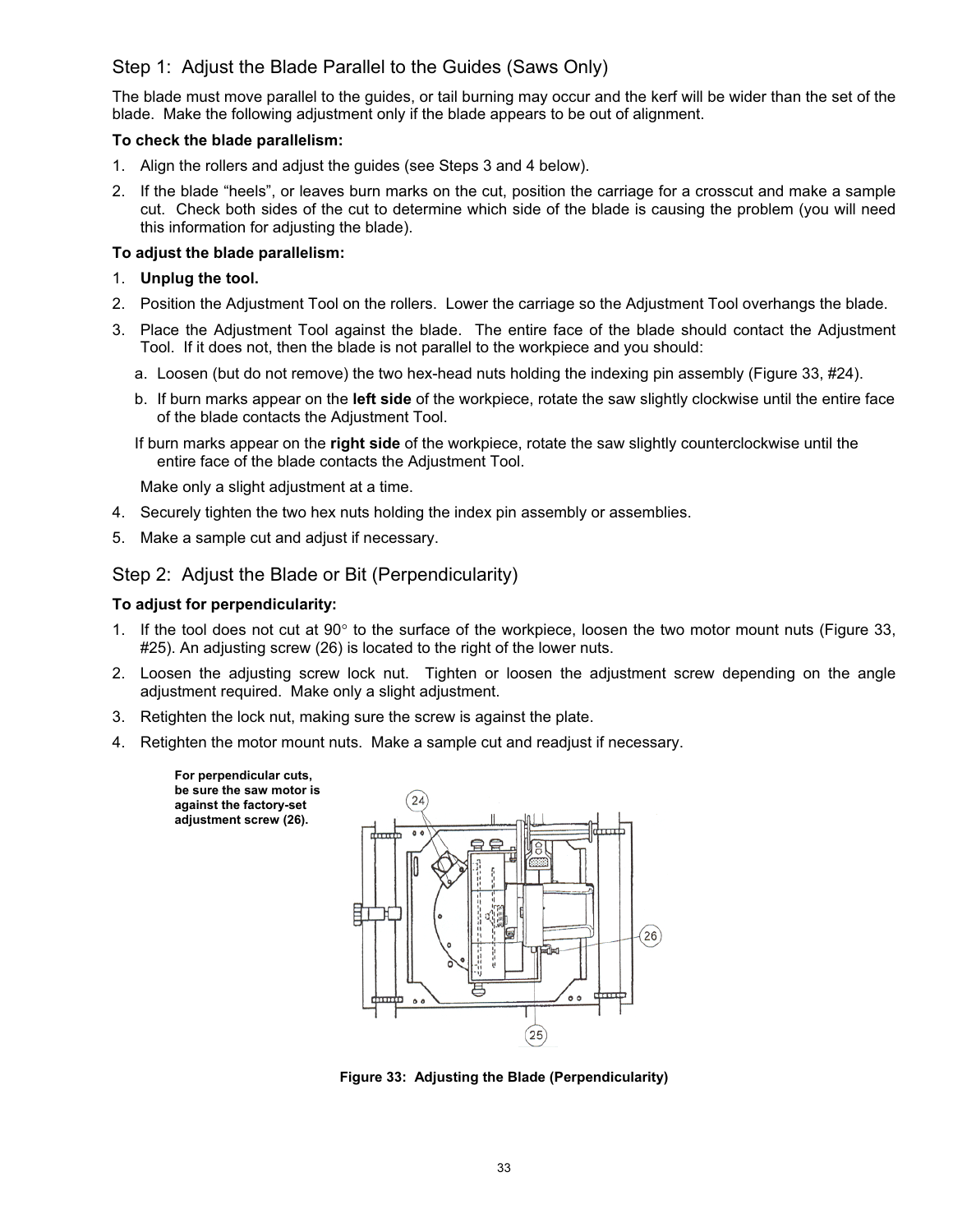## Step 3: Align the Guides

#### **WARNING: Unplug the tool before beginning this adjustment.**

If the tool does not cut at  $90^\circ$ , the guides may not be perpendicular to the rollers.

#### **To check the guide alignment:**

- 1. **Unplug the tool** before testing alignment or making adjustments.
- 2. Align the rollers (see Step 4 below).
- 3. Remove the blade guard to expose the blade. Mark a tooth to use as a reference. If you are using a highspeed steel blade, mark a tooth that points toward the edge of the Alignment Tool (described above).
- 4. Clamp the Alignment Tool to the roller assembly.
- 5. Pull the carriage down slowly until the marked reference tooth just touches the vertical edge of the Alignment Tool. Continue to pull the carriage down: if the blade does not contact the square, or if the blade binds on the square, the guides are not aligned.



**Counterbalance**

**Figure 34: Aligning the Guide Tubes**

#### **To align the guides:**

- 1. Loosen the guide bracket nuts (Figure 34), but **do not remove** the bracket. Using a deadblow mallet, strike the bracket on the side and in the direction you wish the guides to go. **Do not strike the guides**.
- 2. Recheck the squareness of the guides to the rollers, using the procedure outlined above. Readjust if necessary.
- 3. Securely retighten the guide bracket nuts.

#### Step 4: Align the Rollers

**NOTE:** This step is not applicable to the Model TR-2.

#### **To check the roller alignment:**

- 1. Remove any Frame Extensions (reattach them after completing all alignment steps).
- 2. Remove or retract the Frame Stand, if used. Lay the tool flat so the roller nuts are easily accessible. With proper care, you can place the tool on a table with the guides up.
- 3. The two outermost rollers are fixed, so adjust all other rollers to them. Lay the 6-ft edge of the Alignment Tool (see above) across the rollers to verify alignment: all rollers should contact the edge. If a roller is "high" or "low" to the edge of the Alignment Tool, align the rollers according the instructions below.

#### **To align the rollers:**

- 1. Clamp a straightedge (at least 5-ft long) to the top of the rollers so that it lies flat on the frame and against the outermost rollers. Position the clamps above the outermost roller.
- 2. With the straightedge securely clamped, rotate each roller to be sure that it neither jams nor has excessive clearance from the straightedge. If a roller runs "tight" or "loose" to the straightedge, loosen the roller nut. The roller nuts are torqued and require at least an 18-in. breaker bar to loosen them.
- 3. All the rollers except the outermost are mounted on an eccentric center hub. Turning a roller when the roller nut is loose will change the position of the roller. You may have to lift the front roller carriage bar to rotate the eccentric hub. Turn the roller until it contacts the straightedge, being careful not to bend or bow the straightedge when repositioning the roller.
- 4. Tighten the roller nut securely, making sure the roller does not change position.
- 5. Repeat this process as needed for any remaining rollers. **NOTE:** After replacing an **outside** roller, repeat Step 2 as needed. Reposition the Frame Stand.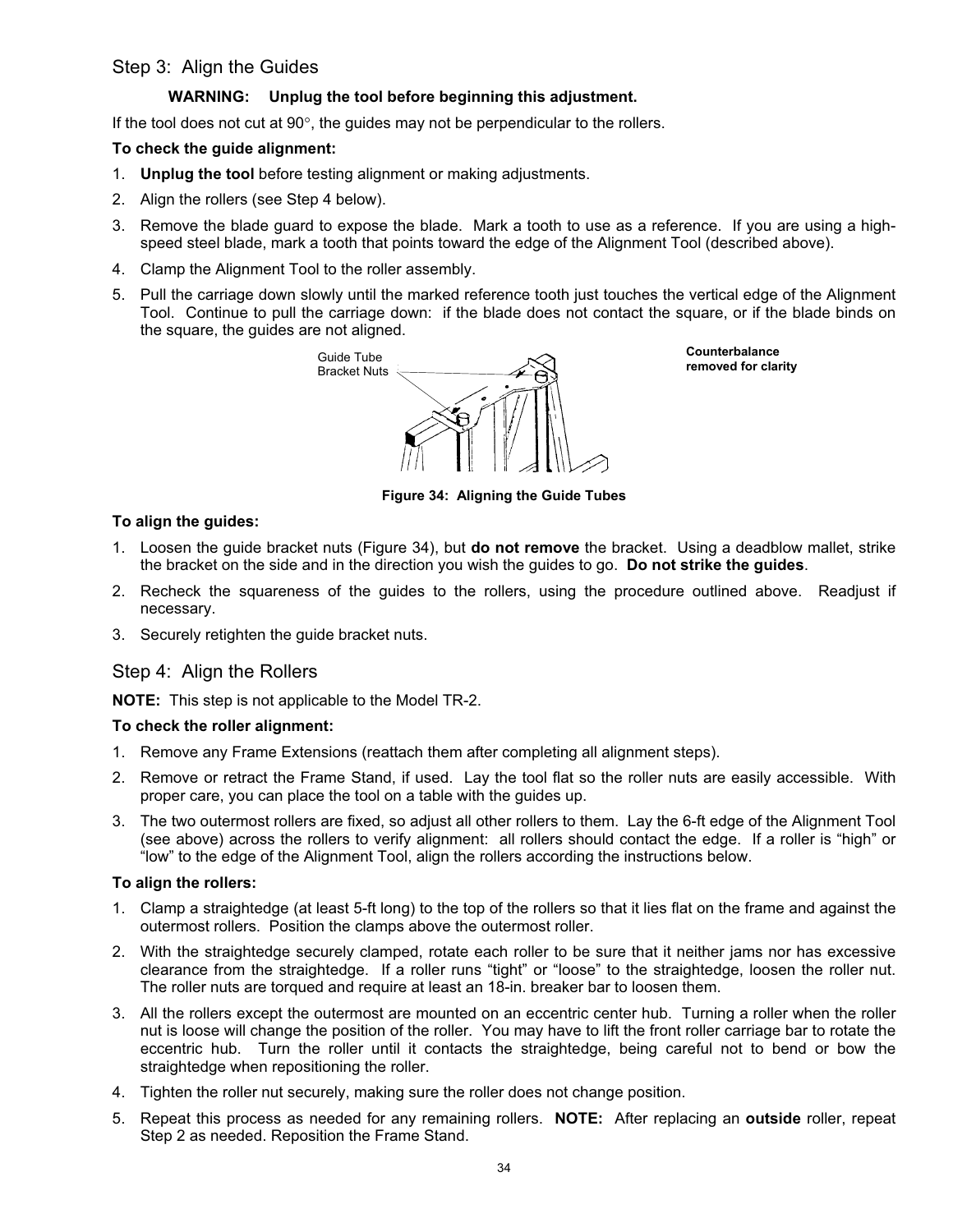# **ACCESSORIES**

Safety Speed Cut offers several accessories for our panel saws and routers.

## **Frame Wheels**

The Frame Wheels Accessory allows the tool to be rolled from one location to another in the shop. It includes two wheels and mounting fasteners.

Wheels are standard on the Models 7400 and 7400XL, and are not available for the Model TR-2.

#### Installation

Bolt one wheel to each end of the frame as shown in Figure 35.



**Figure 35: Installing the Wheels Accessory (viewed from rear of frame)** 

## **Frame Stand**

The Frame Stand Accessory allows the tool to be free-standing in the shop. It includes two long angle-steel supports that attach to the top of the frame, one strap that attaches to the bottom of the frame, and U-bolts or other fasteners for mounting them. Slightly different Stands are required for each frame model.



**Figure36: Installing the Frame Stand, Model H-4 or H-5 (Model H-5 shown, viewed from rear of frame)**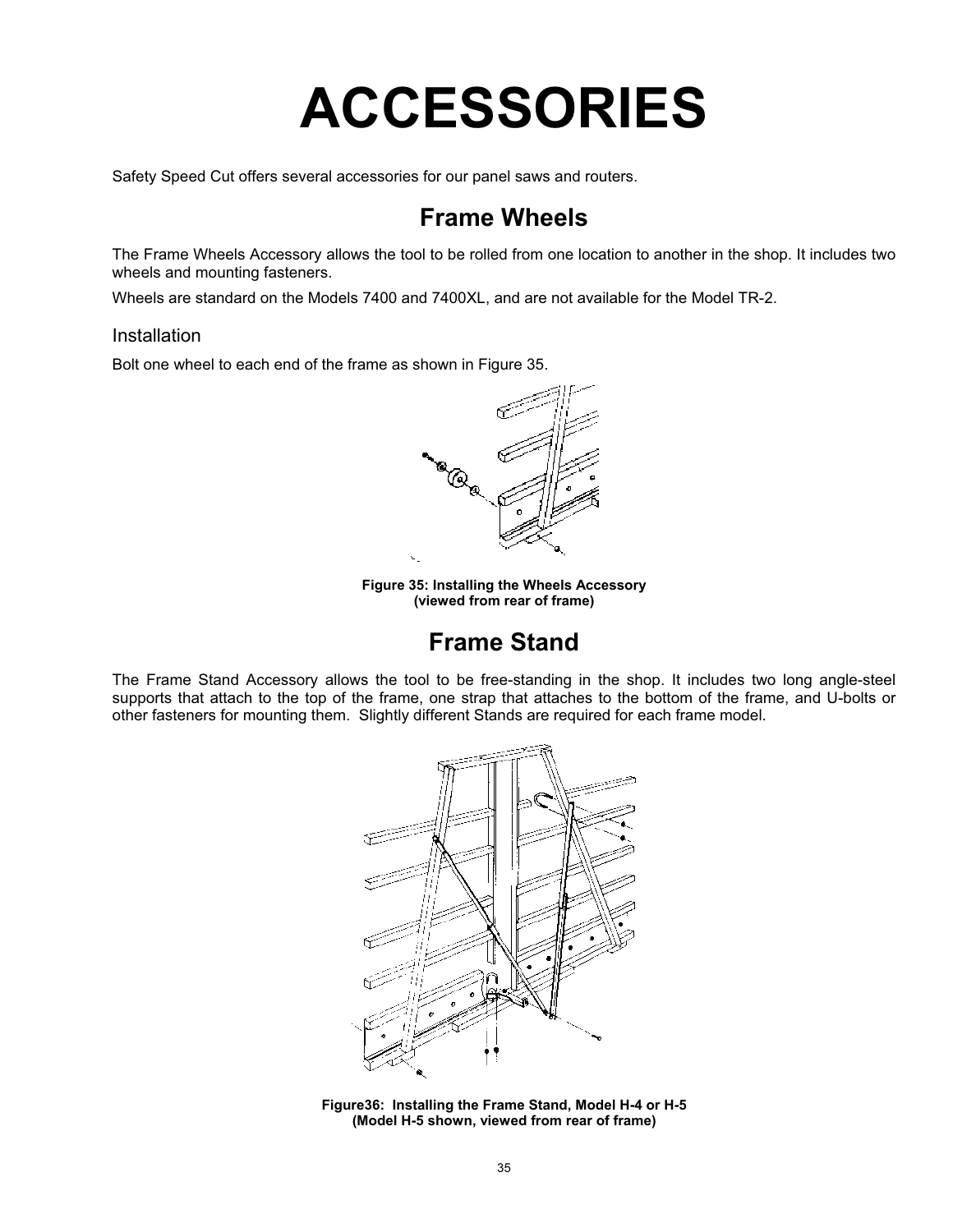Stands are standard on the Models 7400 and 7400XL. They are not available for the Model TR-2. The Model C-4 also has an optional retractable stand that can be folded for fast transport of the tool.

#### Installation

Attach the components as shown in Figure 36 or 37.



**Figure 37: Installing the Frame Stand, Models H-6 and 6400 (Model 6400 shown)**

# **Frame Extensions**

The Frame Extensions Accessory adds 20" to each end of the tool frame. It includes two extensions and the necessary fasteners.

Extensions are recommended for cutting 4x8-ft sheets on the Model C-4, and for cutting panels longer than 10 ft on larger tools. They are not available for the Models 7400, 7400XL, or TR-2.

### Installation

Attach the extensions to the back of the frame as shown in Figure 38. It is not necessary to remove any parts from your existing machine to install the extensions.



**Figure 38: Installing the Frame Extensions (viewed from rear of frame)** 

# **Dust Collection Kits**

Dust Collection Kits are recommended if the tool will be used in an enclosed area. They include discharge tubing and a hose roller system to hold the outboard end of the tubing. For saws, the kits also include new blade guards that have a hose connection.

Dust collection components (not including a vacuum source) are standard on the Models 7400 and 7400XL.

The dust hose must be attached to an SSC Vacuum or to any high-pressure vacuum source that provides at least 90" to 110" of static pressure and 100 cfm.

#### **Installation**

Refer to Figure 39.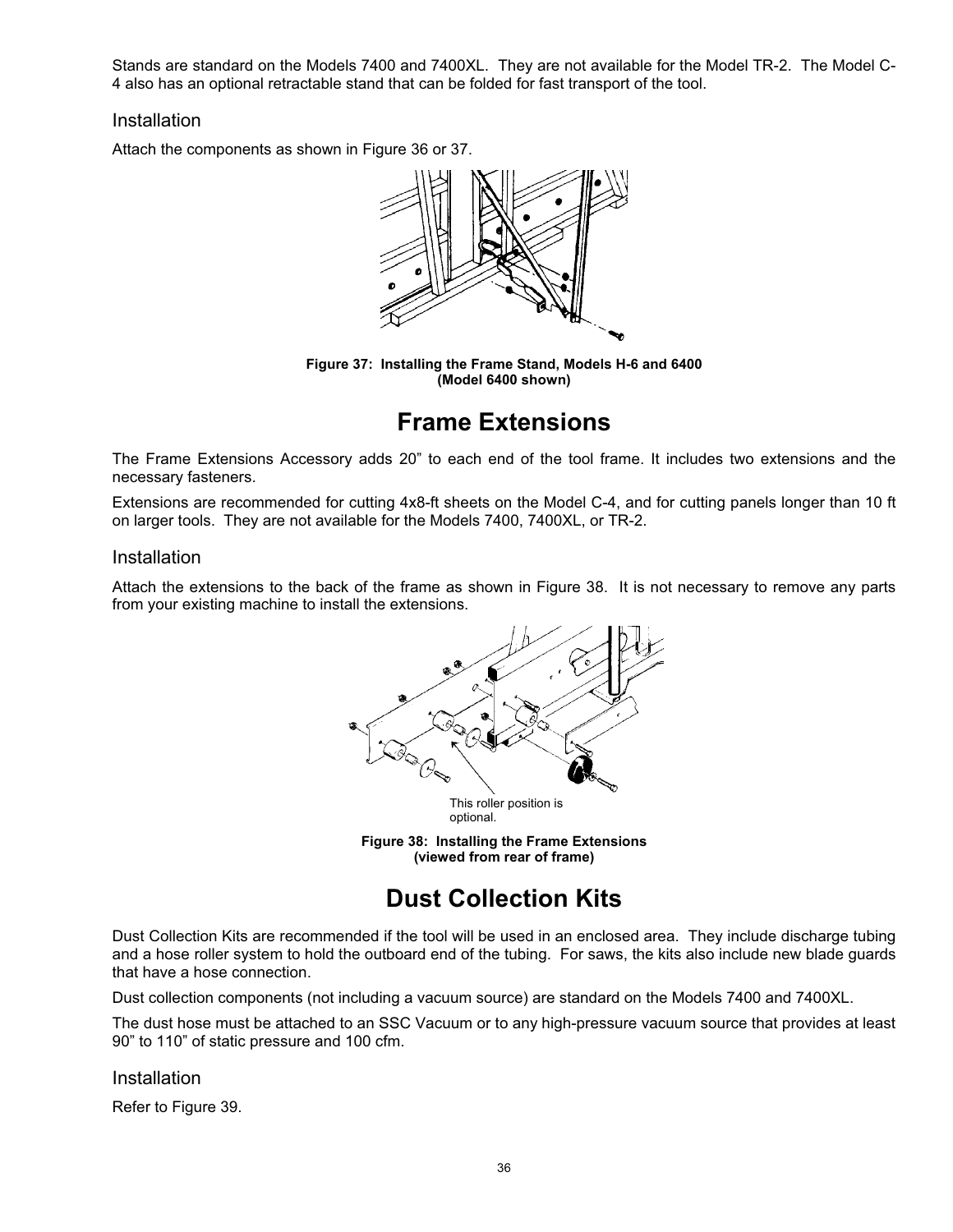- **CAUTION: Before beginning installation, disconnect the power supply to the motor, raise the carriage to the top of the guides, and lock the carriage in place with the lock knob.**
- **CAUTION: Be sure the tool frame is securely supported and cannot be tipped over during this installation procedure. An additional person should support and stabilize the frame at all times during the installation.**



**Figure 39: Installing the Dust Collection Kit on a Saw**

- 1. On saws, remove the blade guard and replace it with the new guard that has a steel tube connector.
- 2. Insert the clear plastic inner tube into the blade guard, and align the tube's slot with the inner tab. Slide the tube further in (the slot will fit around the blade), until it is as close to the workpiece as possible. Tighten the clamp to hold the inner tube in place.
- 3. Mount the hose rollers to the top of the frame.
- 4. Lay the 1 $1/2$ " black flexible vacuum hose across the rollers, with one end to the front of the frame and one end to the back of the frame.
- 5. Connect the hose end that is toward the back of the frame to the vacuum (see above specifications).
- 6. Connect the hose end that is toward the front of the frame to the narrow end of the steel tube elbow.
- 7. Connect the tapered end of the steel tube elbow to the outside of the plastic dust tube.

#### **Operation**

Always turn the vacuum source on before starting the saw or router, and turn it off when finished cutting.

## **Stop Bar**

The Stop Bar Accessory fits between the lower pair of horizontal frame members. It provides preset flip stops for repetitive cuts. Six or eight flip stops are included (depending on the model), and additional stops can be added.

This option is not available for the Model C-4 or TR-2.

#### Installation

#### **CAUTION: Before beginning installation, disconnect the power supply to the motor, raise the carriage to the top of the guides, and lock the carriage in place with the lock knob.**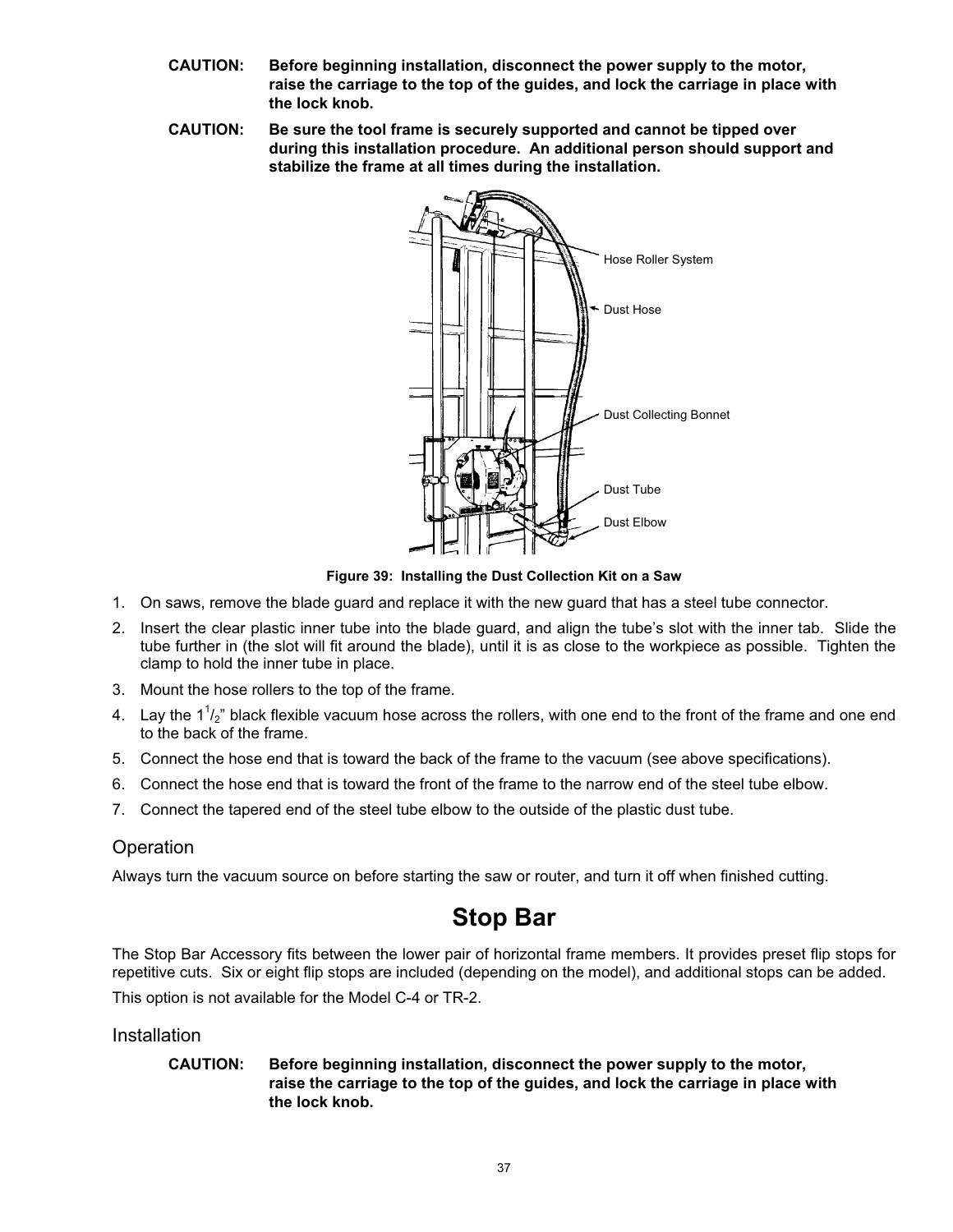#### **CAUTION: Be sure the tool frame is securely supported and cannot be tipped over during this installation procedure. An additional person should support and stabilize the frame at all times during the installation.**

1. Position the stop bar in the bottom left side of the frame as shown in Figure 40, resting against the bottom horizontal arm and the vertical back supports.



**Figure 40: Installing the Stop Bar**

2. Working from the front of the tool, attach the three angle supports (Figure 41) to the back of the Stop Bar, using six 5/16 x 3/4" hex-head cap screws and nuts. Tighten the nuts securely.



**Figure 41: Installing the Stop Bar (viewed from the rear)** 

- 3. Push the stop bar housing as far toward the center of the tool as possible.
- 4. Working from the back of the machine, use the angle supports as templates to drill six 7/32" holes (two per bracket) in the horizontal tubes of the frame.
- 5. Insert and tighten six self-tapping 1/4-20 hex-head screws to secure the angle support brackets to the frame tubes.
- 6. Measure out from the blade or bit, and adjust the stop bar ruler by sliding it left or right inside its aluminum extension.

## **Operation**

Set the individual flip stops to the positions desired for repetitive cuts: loosen the collars with the provided Allen wrench, slide the collars to the desired position, and retighten them.

Multiple cuts can be made by flipping the stops up or down to position the workpiece at the proper distance from the blade or bit. When setting multiple stops, remember to account for the material lost to the blade kerf.

## **Quick Stop**

The Quick Stop Accessory provides an easy method of setting an exact repeatable cut length for crosscuts and vertical routing cuts. It consists of an aluminum angle extrusion with movable tape measure, a large aluminum stop block with threaded lock knob, and mounting brackets and screws. The Quick Stop can be attached to any horizontal frame member, on any model saw. Standard Quick Stops are factory-drilled to mount on the left side of the frame; right-hand Quick Stops are available by special order.

It is standard on the Models 7400 and 7400XL, and is not available for the Model TR-2.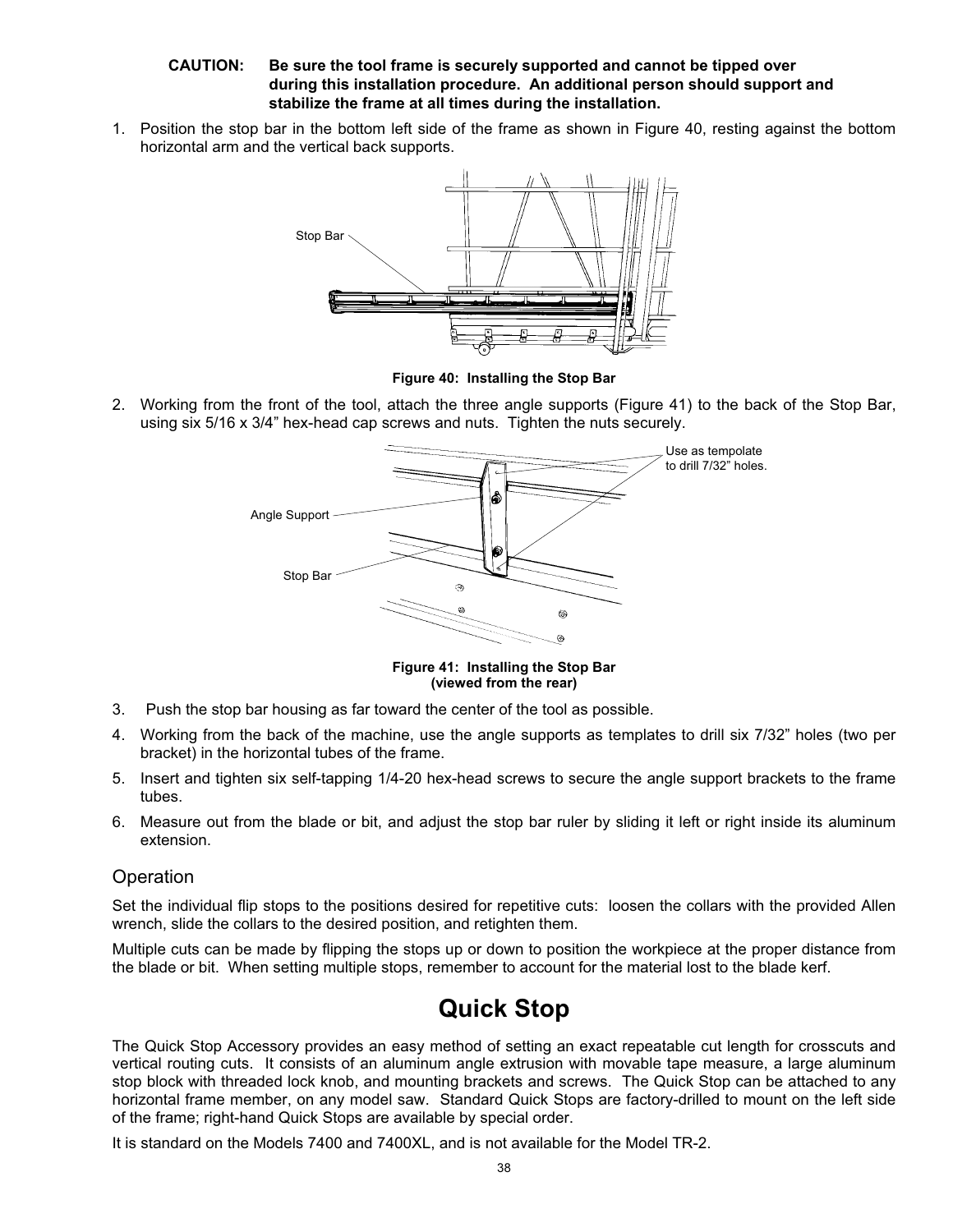### Installation

- **CAUTION: Before beginning installation, disconnect the power supply to the motor, raise the carriage to the top of the guides, and lock the carriage in place with the lock knob.**
- **CAUTION: Be sure the tool frame is securely supported and cannot be tipped over during this installation procedure. An additional person should support and stabilize the frame at all times during the installation.**
- 1. Attach the two mounting brackets to the long aluminum angle bar of the Quick Stop as shown in Figure 42, using the screws provided.



**Figure 42: Installing the Quick Stop (viewed from rear of frame)** 

2. Set the assembled angle bar on the next-to-lowest horizontal bar on the left side (as you are looking at the frame in Figure). You will cover the standard ruler on the machine when you install this accessory.



**Figure 43: Installing the Quick Stop**

- 3. Push the Quick Stop as far toward the center of the tool as possible.
- 4. Using the mounting bracket holes as a template, drill four 7/32" holes in the tool frame.
- 5. Attach the brackets to the frame, using four 1/4-20 self-tapping hex-head screws.
- 6. Measure from the blade or bit, and adjust the Quick Stop measuring tape by sliding it in the angle extrusion.

#### **Operation**

- 1. Position the stop block at the desired cut length, as shown by the Quick Stop measuring tape, and secure the block with the lock knob.
- 2. Raise the carriage to the top of the guides.
- 3. Slide the workpiece behind the carriage, and hold it firmly against the stop block. **Never reach behind the carriage!**
- 4. Cut the workpiece with a smooth, continuous downstroke of the carriage.

## **Midway Fence**

The Midway Fence Accessory is a removable horizontal workpiece support that mounts halfway up the tool frame. It allows narrow workpieces to be worked at waist height. The fence consists of left and right fixed brackets that mount to the frame, and removable supports for each side. The accessory contains the components shown in Figure 44.

The Midway Fence is optional on the Models C-4, H-Series, 6400, 6800, and 3400. It is standard on the Models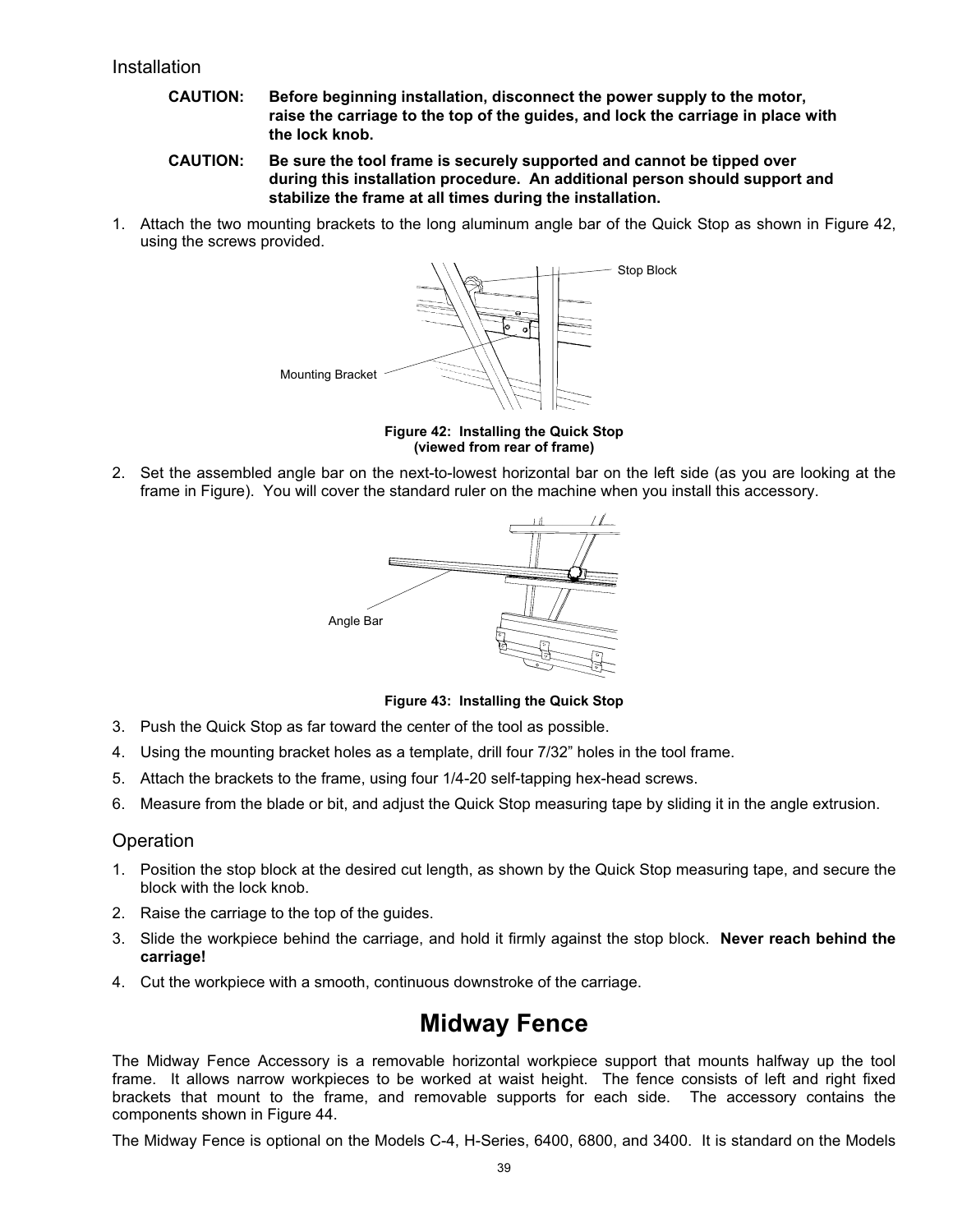SR-5, 7400, and 7400XL, and is not available for the Model TR-2.

#### Installation

- **NOTE:** All hex nuts furnished with this accessory are **lock** nuts. During preassembly, **do not** completely tighten these nuts.
- 1. Lay out the parts shown in Figure 44 on a horizontal surface (table or bench) for preassembly. Note that one end of each fence extrusion is cut at a 45 $^{\circ}$  angle. The units should be preassembled so that these beveled ends will fit against the center of the tool frame at final assembly.



**Figure 44: Preassembly of Midway Fence**

2. Set the complete right-hand fence assembly onto the tool frame as shown in Figure 45.



**Figure 45: Mounting the Midway Fence**

- 3. Tip the top of the rear support brackets (#9 in Figure 44) under the **upper** horizontal frame member (#8), raise the fence, and push the lower ends of the rear support brackets down behind the **lower** horizontal frame member. The nuts may have to be loosened slightly to perform this step.
- 4. Tap the entire fence system toward the center of the tool frame, and align (as closely as possible) the  $45^{\circ}$ angle of the aluminum extrusion (#5) with the 45 $^{\circ}$  angle of the vertical tube at the center of the frame. To assure a neat appearance, be sure the rear support brackets (#9) are flush top and bottom with the machine frame tubes, and that they are at a  $90^{\circ}$  angle to the horizontal machine frame tubes.
- 5. Double-check the position of the complete fence assembly. Using the holes in the rear support brackets as a template, drill six 7/16" mounting holes in the machine horizontal frame tubes, and secure with six self-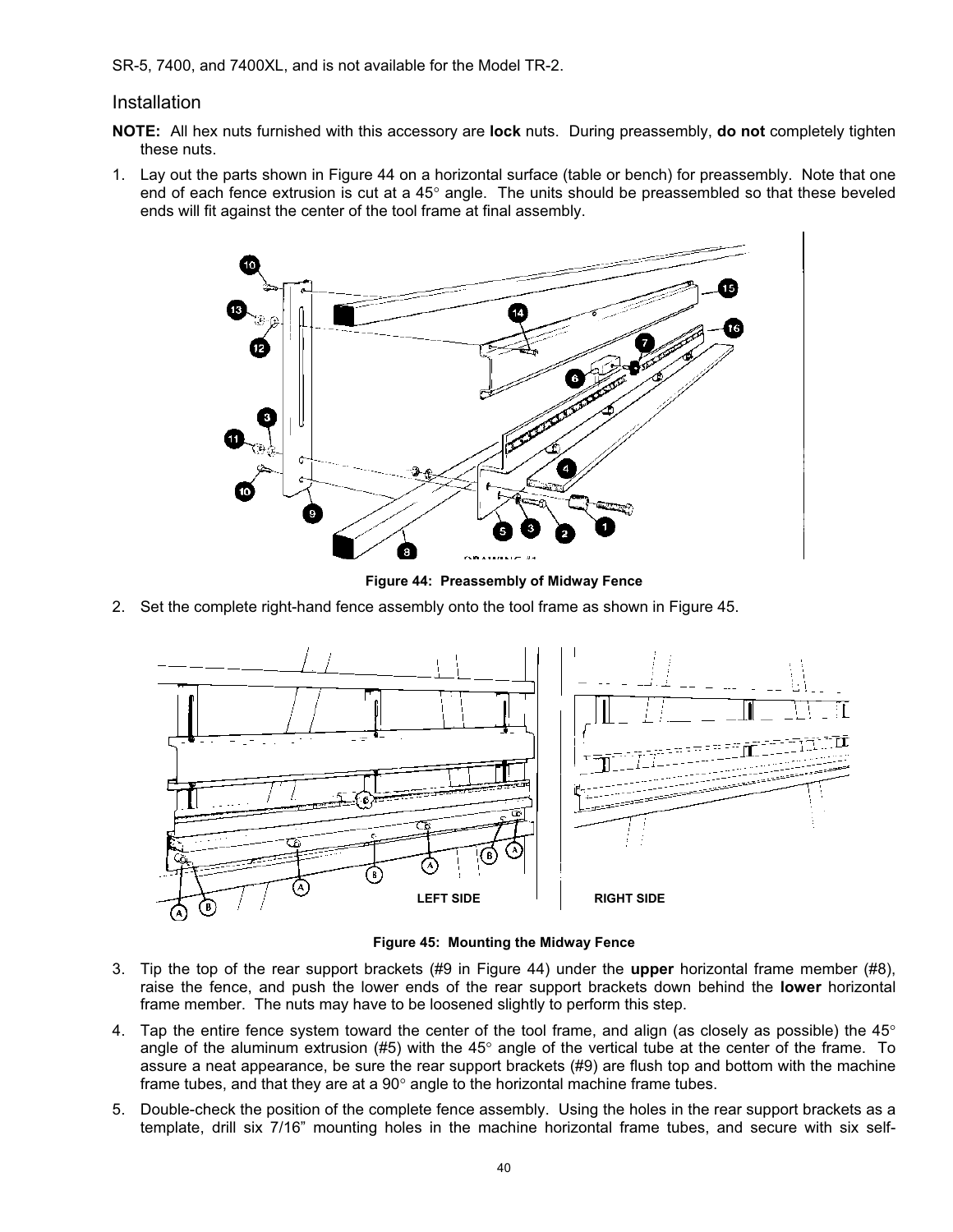tapping screws.

- 6. Repeat Steps 2 through 5 on the left-hand side of the frame.
- 7. Mount the wooden fence sections (#4), with the  $45^{\circ}$  angle ends toward the center of the machine, between the aluminum extrusion sections and the cam-type spacers (#1). When not in use, the two wooden fence sections can be stored in the material support channels (#15) on each side.
- 8. The friction fit of the wooden fence sections between the aluminum support bracket and the cam-type spacers can be adjusted by turning the bolt heads with a wrench. This fit can be readjusted at any time without realigning the fence system.
- 9. Align the fence system (see below).

#### Fence Alignment

- 1. Disconnect the power supply to the tool.
- 2. Remove the blade guard.
- 3. Slightly loosen the bolts that secure the aluminum extrusion (#5, Fig. 44) to the rear support brackets (#9), to allow the extrusion to be moved up or down by tapping it with a mallet.
- 4. Tap the extrusion to align it evenly, 1/4" above the **lower** horizontal frame member (#8).
- 5. Place a carpenter's square on the wood fence, with the longer side on the fence and the shorter side against the saw blade. Raise and lower the carriage to check if the saw blade maintains alignment with the edge of the square. Gently tap the **outside** edge of the fence system to bring the wooden fence and the carpenter's square into alignment with the saw blade travel.
- 6. Reinstall the blade guard and reconnect the power supply.
- 7. Using a sample panel approximately 18" wide and 40" long, and a freshly sharpened saw blade, trim 1" off the end of the panel.
- 8. Remove the panel from the fence. Turn it around, **keeping the same edge down**. Trim 1" off the other end.
- 9. Measure the top and bottom of the piece. When the measurements are the same, or within the tolerance of the machine, tighten all securing bolts.
- 10. To align the left half of the fence, place a 6-ft or 8-ft straightedge on the right-hand fence. Move it to the left until it extends the full length of the left wooden fence (48"). Clamp the straightedge to the frame of the machine. Carefully adjust the left aluminum extrusion until the top of the wooden fence gently touches the bottom of the straightedge along its entire surface. Retighten all securing bolts.
- To adjust the rulers, measure out from the saw blade and place a vertical pencil mark at 24". Place both thumbs on the face of the ruler, and slide the ruler to the right or left to the proper location. Test-cut a piece of scrap material to check the ruler position.

## **Hold-Down Bar**

The Hold-Down Bar Accessory consists of a vertical tube and several spring hold-down arms that help hold any thin, flexible material for chip-free, accurate cutting. It accepts material up to 3/4 in. thick, and can be quickly removed without wrenches for cutting thicker material.

A Hold-Down Bar is standard on the Models 7400 and 7400XL.

Installation

- 1. Attach the top and bottom support brackets (Figure 46) with four 5/16" x 3/4" cap screws and nuts. The top bracket is marked "T" and the bottom bracket is marked "B".
- 2. Insert the round vertical tube up through the top bracket, then lower it down through the bottom bracket. A small hex-head screw at the bottom of the tube prevents you from inserting it the wrong way.
- 3. Attach the top and bottom tension locks as shown in Figure 46.
- 4. Attach the spring hold-down arms with 1/4" hex-head T.C. screws and washers.
- 5. Turn the vertical tube until the spring arms touch the tool frame, then tighten the top and bottom tension locks.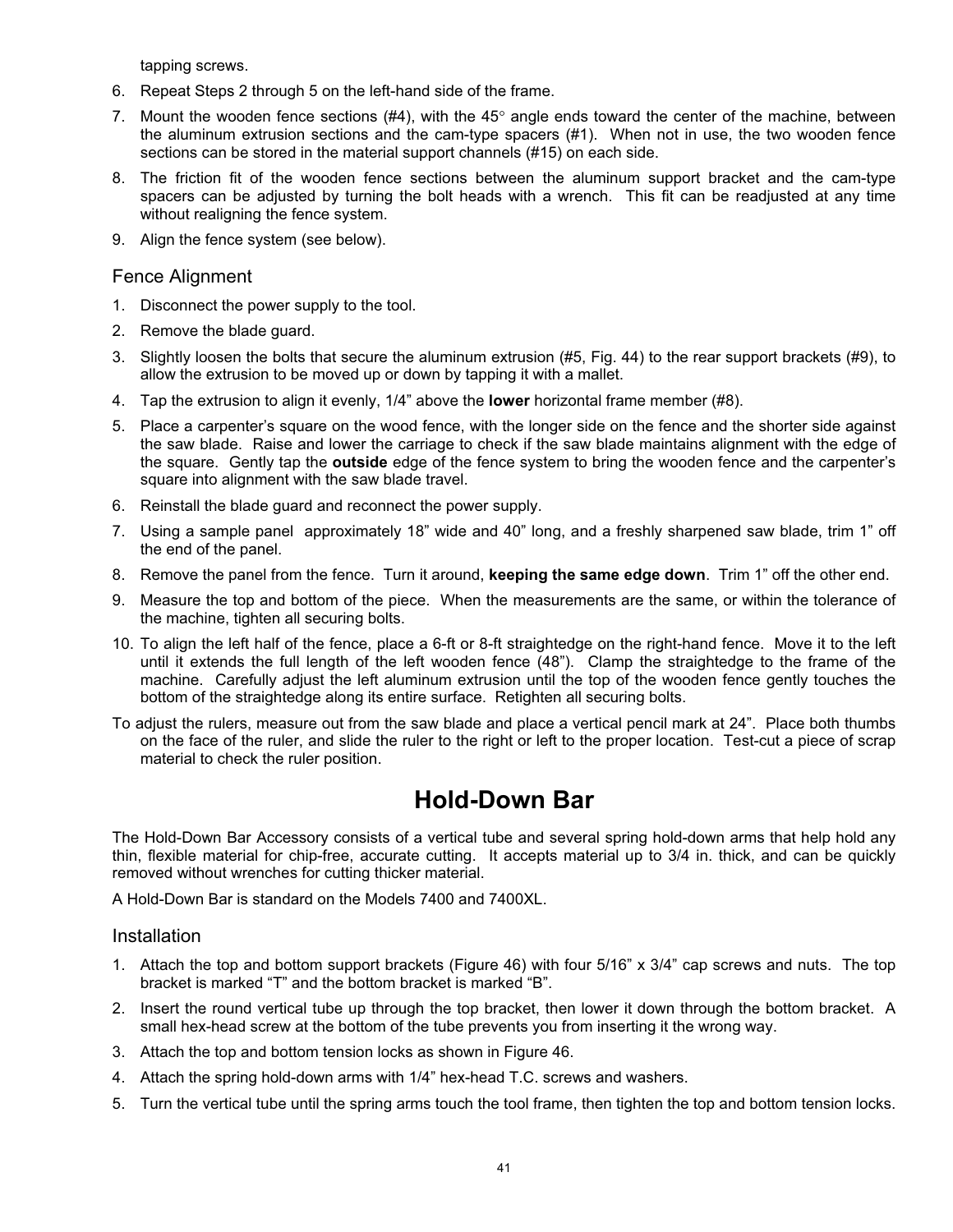

**Figure 46: Installing the Hold-Down Bar**

# **Air Clamping Package (for routers)**

The Air Clamp Accessory replaces the manually operated clamps. It is not available for the Model SR-5.

## **Installation**

Install as shown in Figure 47.



**Figure 47: Air Clamping Package (for routers)**

## **Carbide Knife Scoring System (Models 7400 and 7400XL)**

The Carbide Knife Scoring System provides two score marks on the surface of a coated particle-board panel, directly in line with the kerf width of the main saw blade. The knives can be adjusted for width of score and depth of cut. The accessory can only be installed on 7400-Series saws.

Installation and Operation

Refer to the instructions packed with the accessory.